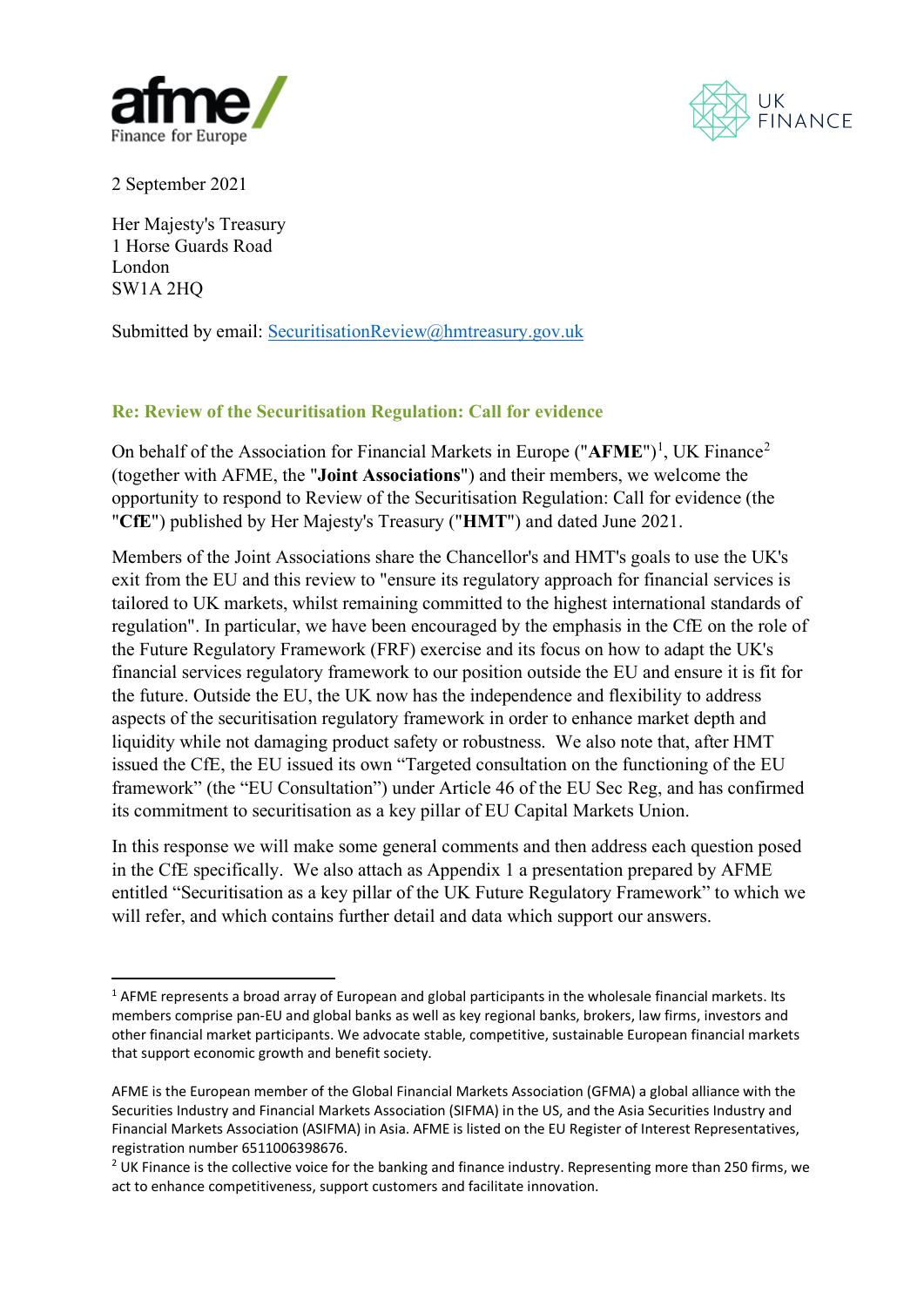### **General comments**

#### Scope of the CfE

In the CfE, HMT has tracked closely the topics listed for assessment in Article 46 of the Sec Reg. However, we do note that in the EU Consultation the European Commission does seek feedback "on a number of additional issues that have been identified and raised by stakeholders and by the Joint Committee of ESAs as having an impact on the functioning of the securitisation framework". Specifically, these additional issues include the treatment of securitisation under associated capital and liquidity rules for both banks and insurance companies, under the CRR and Solvency II respectively (the "Associated Prudential Rules").

The Associated Prudential Rules are critical to the future growth of the market. To achieve the right framework for securitisation for the UK it is therefore necessary to assess not just the specific issues outlined in Article 46 of the Sec Reg but also the Associated Prudential Rules. In many ways the securitisation framework, both in the EU and now separately in the UK, remains a job half done: while the framework for "simple, transparent and standardised" or "STS" securitisation is widely regarded as a global "gold standard", its high quality has not been recognised in the Associated Prudential Rules. In some cases, for example the LCR, the post-STS treatment of securitisation overall is actually worse than before STS was introduced.

We have therefore commented widely on the Associated Prudential Rules in our detailed response below, and considerable detail on AFME's position is provided in Appendix 1.

#### The framework for STS securitisation (the "STS Framework") has not been transformative

This has been in place only since 1 January 2019, and even then significant secondary legislation was missing (some still is) such that the first UK STS securitisation did not take place until April of that year. Just under a year later the TFSME was extended (11 March 2020) and the COVID-19 pandemic began to meaningfully affect the UK, both of which interrupted the development of the market.

While it is difficult to untangle these different factors, the consensus of market participants is that the impact of the STS Framework has been disappointing – though not entirely surprising.

While there has been frequent use of the STS label, much of it has been applying the label to existing transactions. For issuers, the STS requirements remain burdensome. For investors, the more sophisticated do not need (nor have they ever needed) the STS label other than as an additional check which they regard as interesting but not essential; the less sophisticated face the same due diligence obligations and credit work which they prefer to deploy for higheryielding non-STS transactions and regulated investors face capital disincentives compared with other fixed income products, even after the lower charges for STS (as compared to non-STS securitisations) are taken into account.

For further detail on the market, including a comparison of STS versus non-STS issuance, see Section 3 of Appendix 1.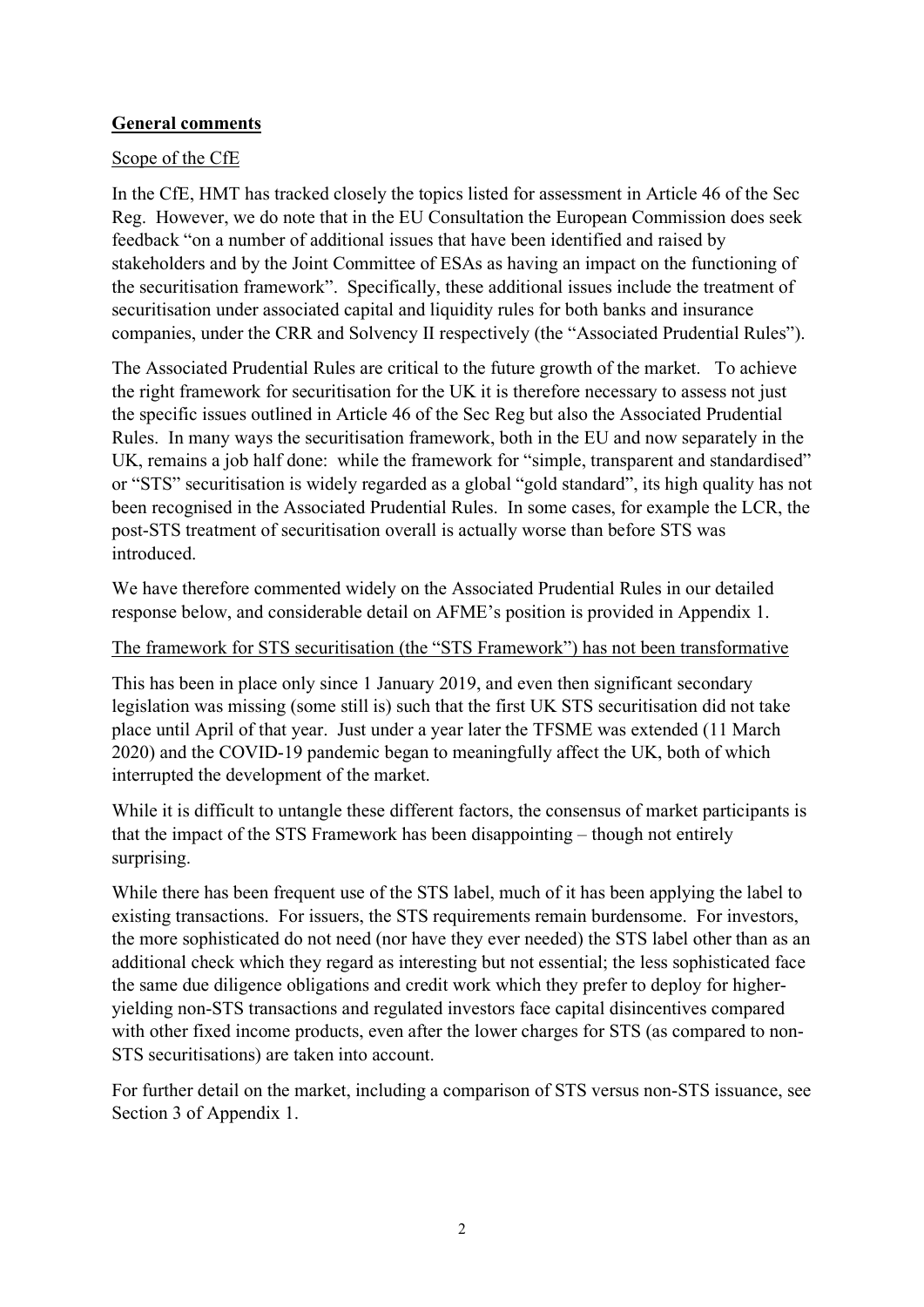#### The Basel context

The Basel framework for securitisation (the "**Basel Securitisation Framework**") was finalised in December 2014, in very different circumstances from those which prevail today. The Basel Securitisation Framework was, understandably, heavily influenced by the experience of the Global Financial Crisis ("**GFC**") and in particular the role played by US sub-prime mortgages. It establishes a highly conservative approach to securitisation. Yet securitisation in the EU (and the UK) has always performed strongly, both through and since the GFC (see Section 3 (especially pages 45-49) of Appendix 1 and Fitch Ratings: "Global Structured Finance Losses: 2000-2020 Issuance", March 2021 (the "**Fitch Report**")). Credit losses have been minimal and where they have occurred have been confined to defined asset classes such as commercial mortgage-backed securities ("**CMBS**") and CDOs, both of which typically have features which preclude them from qualifying as STS securitisations. So arguably the Basel Framework was always too conservative an approach for the needs of the EU and the UK.

The Basel Securitisation Framework was implemented in the EU (at the time including the UK) through amendments to the CRR implemented at the same time as the EU Sec Reg. It has not been implemented in the United States and their securitisation market has expanded significantly since then.

Since then, further rules from Basel have created further regulatory hurdles which make securitisation more expensive for originators, including most recently the "output floor". The output floor has a disproportionate effect on the treatment of securitisation by a bank originator, by significantly increasing the capital required to be held against any retained exposures after securitisation. For a detailed analysis of this see pages 65-70 of Section 5 of Appendix 1. This is problematic because, to be cost-effective, the *capital-adjusted* cost of funding securitisation for a bank originator must be cheaper than for funding the assets on the balance sheet. Securitisation will always be a more complex and (in terms of the "headline" weighted average cost of funding) more expensive than other fixed income instruments; as we explain in Appendix 1 (pages 9-16), the unique feature of securitisation is that *it enables banks to transfer risk while still continuing to lend*.

The very harsh treatment which the output floor imposes on retained exposures postsecuritisation creates a very high hurdle, and makes it very difficult for a bank originator to achieve an attractive *capital-adjusted* cost of funds for securitisation. This depresses issuance by larger banks, has led to market shrinkage and reduces the opportunities available for banks to manage and disperse their risks.

We understand that when the output floor was being discussed at Basel there was no consideration of its effect on securitisation. The cumulative effect described above therefore needs now to be considered, in order to ensure that all banks that are engaged in UK securitisation markets can expand their capacity to serve the UK market and the UK's role as a global financial centre.

#### The legislative process

The securitisation framework has of course been created by primary legislation under the EU legislative process. While primary legislation is appropriate for setting out broad, general principles, it can have significant downsides when, as often happens, important technical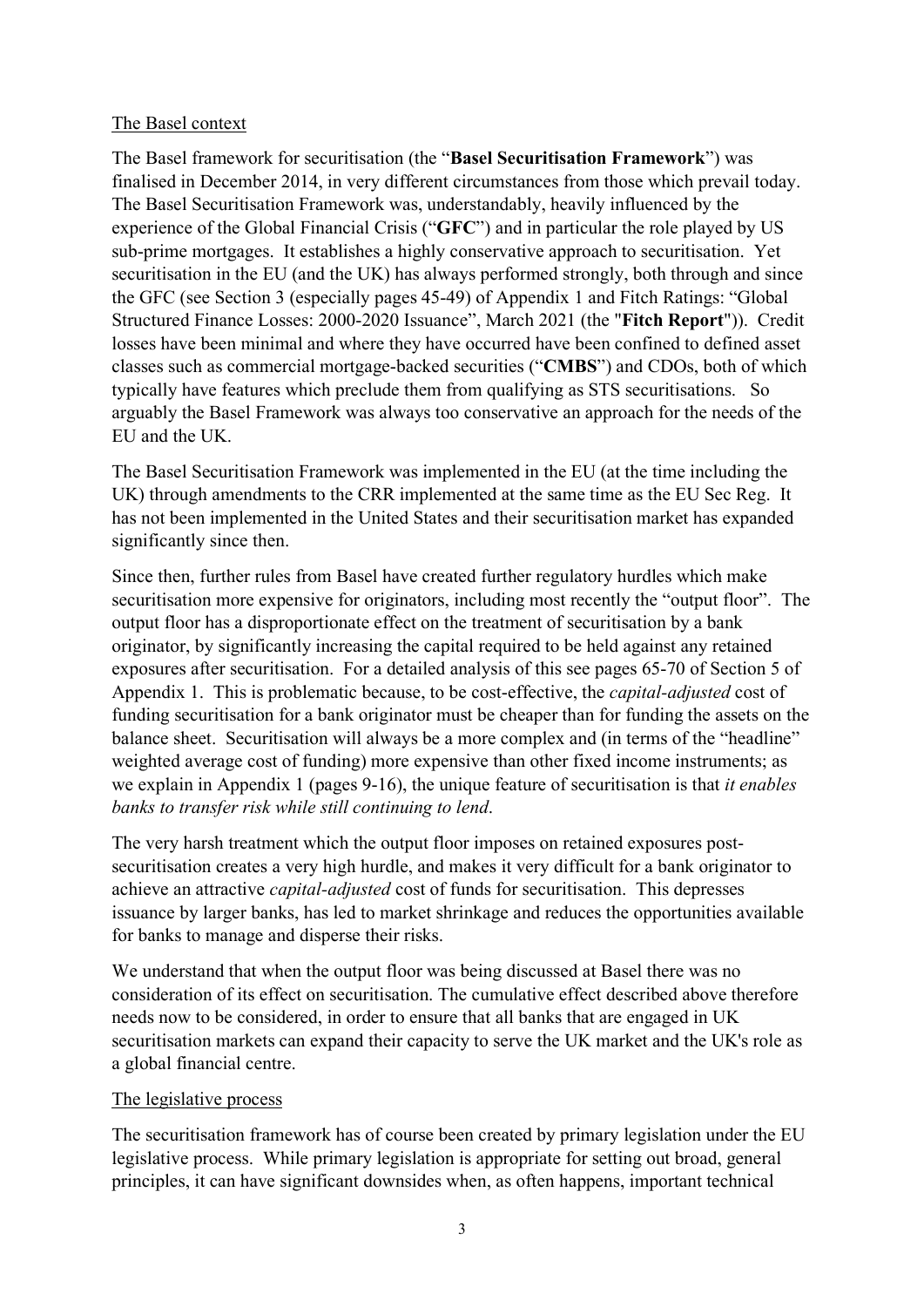issues are sacrificed to political compromises, damaging clarity and coherence, and leading to a final text which market participants can struggle to implement or which can reduce market depth and liquidity.

The UK can now legislate for itself more freely and more flexibly. One way in which we believe the FRF exercise might be used to support the objectives set out at the beginning of this response would be by significantly transferring detailed regulation of securitisation currently contained in *primary* legislation to the relevant regulators' handbooks. We stress we are not asking for wholesale removal of existing legal requirements; rather for their transfer to secondary legislation.

This would facilitate a more flexible, adaptable set of regulations that is more able to meet the needs of a constantly evolving market without sacrificing prudence or accountability. It would be more easily capable of amendment as markets evolve, and would make it easier to address shortcomings and oversights in this highly technical and specialised field. Appropriate and effective sanctions for breach would remain available to relevant regulators.

### Market access

Another broad thematic challenge that needs to be addressed in the context of EU exit is that of market access. Consideration will need to be given to the fact that most publicly-placed UK securitisations will require access to EU investors, US investors or both, to say nothing of significant investors in other regions, including APAC. The result is that public securitisations, even where the sell-side entities are entirely based in the UK, will often need to consider and (to some degree) comply with the requirements of those other jurisdictions.

That is not to say that the UK should necessarily seek alignment in all areas with the rules in those jurisdictions, but considerable weight should be attached to the interoperability of the regimes such that UK entities seeking access to investors in other markets will not have unnecessary burdens imposed on them by having to comply with multiple regulatory regimes.

Likewise, UK investors seeking to invest in third country securitisations need mirroring flexibility of their own. In some cases (e.g. due diligence requirements) this could be achieved by a proportionality doctrine (see answer to Question 5). In others (e.g. risk retention) burdens can be minimised by broad substantive alignment, even where the specific rules are not exactly the same (see answer to Question 15). In yet other circumstances (e.g. STS treatment), a system of mutual recognition and equivalence might be most appropriate (see answers to Questions 29 and 30). The broader point is that consideration of the rules in the UK cannot be done in a vacuum, because the reality of operating in a global capital market is that UK market participants will frequently have to consider third countries' regulations (mainly those of the EU and US) even where those regulations do not directly apply to them.

#### Public and private transactions

People not familiar with it sometimes think of the Sec Reg as applying only to bonds that are in some way "public", even if they do not meet the test for being "public" in Article 7(2) of the Sec Reg. This is not the case.

Because of the wide definition of "securitisation" in the Sec Reg, it applies to a diverse set of financial arrangements which tranche underlying credit risk in an ongoing way. Bilateral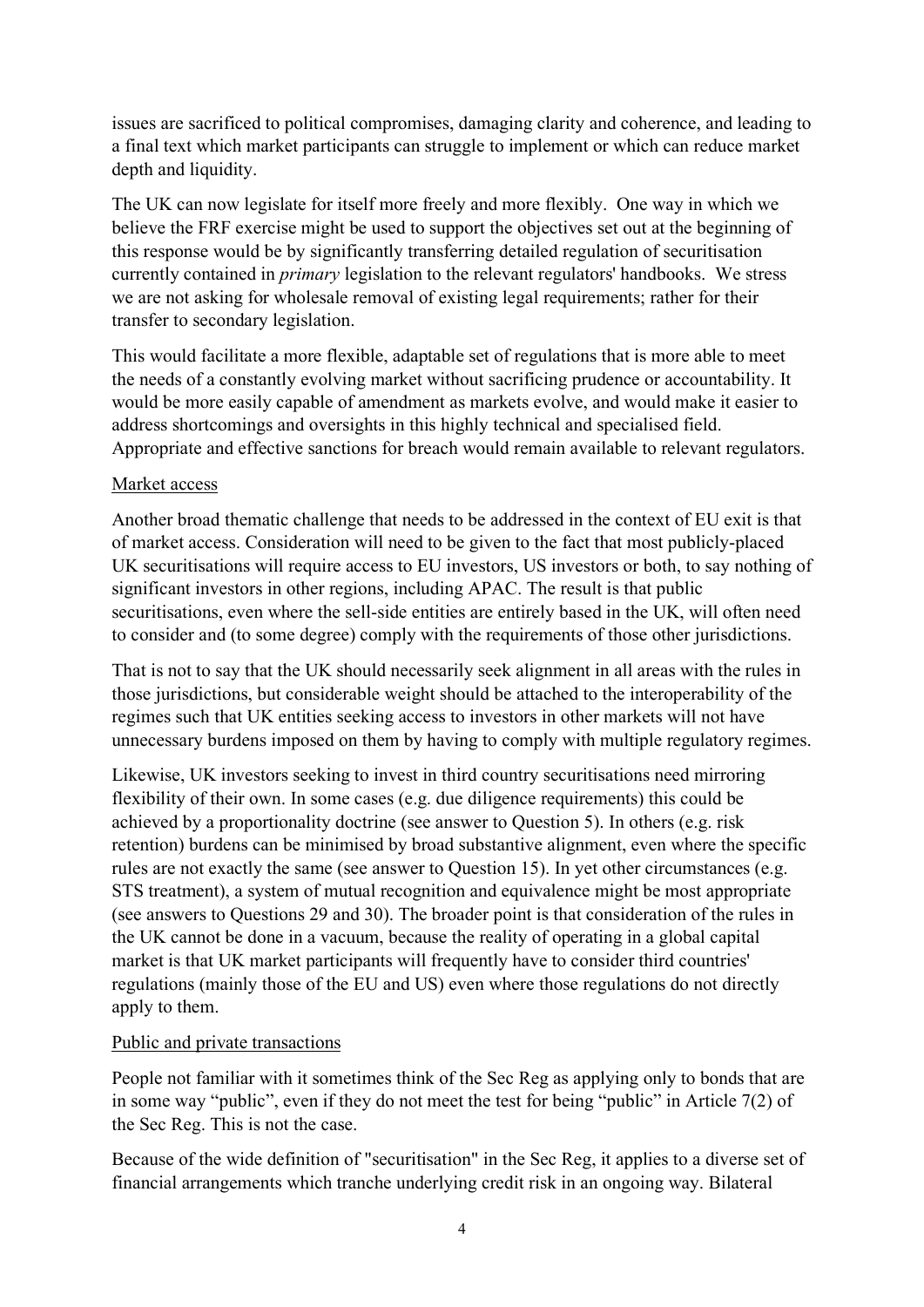trade receivables arrangements, syndicated loans, private bonds and a number of other instruments are therefore frequently caught by the definition and subject to the Sec Reg accordingly (even though some of these structures may not conventionally be considered to be securitisations by market participants). A number of these instruments are used where issuers are not ready for public markets issuance, for example, because they are too small, they have not had sufficient time in business to collect sufficient data or assets, the asset class is otherwise not suitable for the public markets or the issuer has legitimate privacy or commercial confidentiality concerns.

That said, private securitisations have substantial societal benefits and should be encouraged where they can be done prudently, rather than being burdened by the need to comply with a level and type of regulation that is not always appropriate to the risks involved or the sophistication of the parties taking those risks. Private securitisations play important roles, like providing funding to non-bank financial institutions ("**NBFI**") – who in turn finance the real economy – and enabling bank de-leveraging by funding buyers of loan portfolios, thereby delivering capital into the real economy.

Therefore, in its consideration of the Sec Reg rules, members of the Joint Associations would urge HMT to do what it can to responsibly facilitate these transactions so that they are available as a funding tool for issuers who do not have access to public markets. By increasing the number of originators who have access to securitisation as a tool, we believe that it will be possible to ultimately increase the pipeline to the public securitisation markets and thereby increase the number of investors attracted to the market, in turn increasing liquidity and reducing volatility. Some suggestions for how to facilitate this are included in the answer to Question 23, but the overarching point is a broad one, and is one of the main reasons flexibility and proportionality in the securitisation regulatory framework are so badly needed going forward.

#### **Answers to HMT's specific questions in the CfE**

#### *1. What are your considerations for investing in an STS versus non-STS securitisation?*

Securitisations generally speaking offer investors the opportunity to take exposure to defined underlying credit risks with a choice of risk appetite from AAA senior risk to (typically) A/BBB mezzanine risk and BB or lower or unrated subordinated or first loss risk. Compared with other fixed income instruments of equivalent rating, yields on securitisations are typically higher; this reflects inter alia the structured nature of the instrument and the need to bring specialised credit skills to its assessment. Securitisations can also offer investors a way to gain exposure to a defined business or sector of the economy (for example, residential housing) without using up (too much) credit limits for the relevant originator (for example, the lending bank).

As for STS versus non-STS securitisations, members of the Joint Associations who invest in securitisations view this choice as turning mainly on bank capital charges and LCR eligibility. For bank treasury investors, who comprise about one-third of the investor market for AAA senior securitisation tranches, STS investments are more attractive because they are more capital efficient and can be eligible as Level 2B HQLA under the LCR (although this treatment remains relatively harsh – see Appendix 1, page 63). That said, some bank treasuries also have non-STS "buckets" to be able to invest in the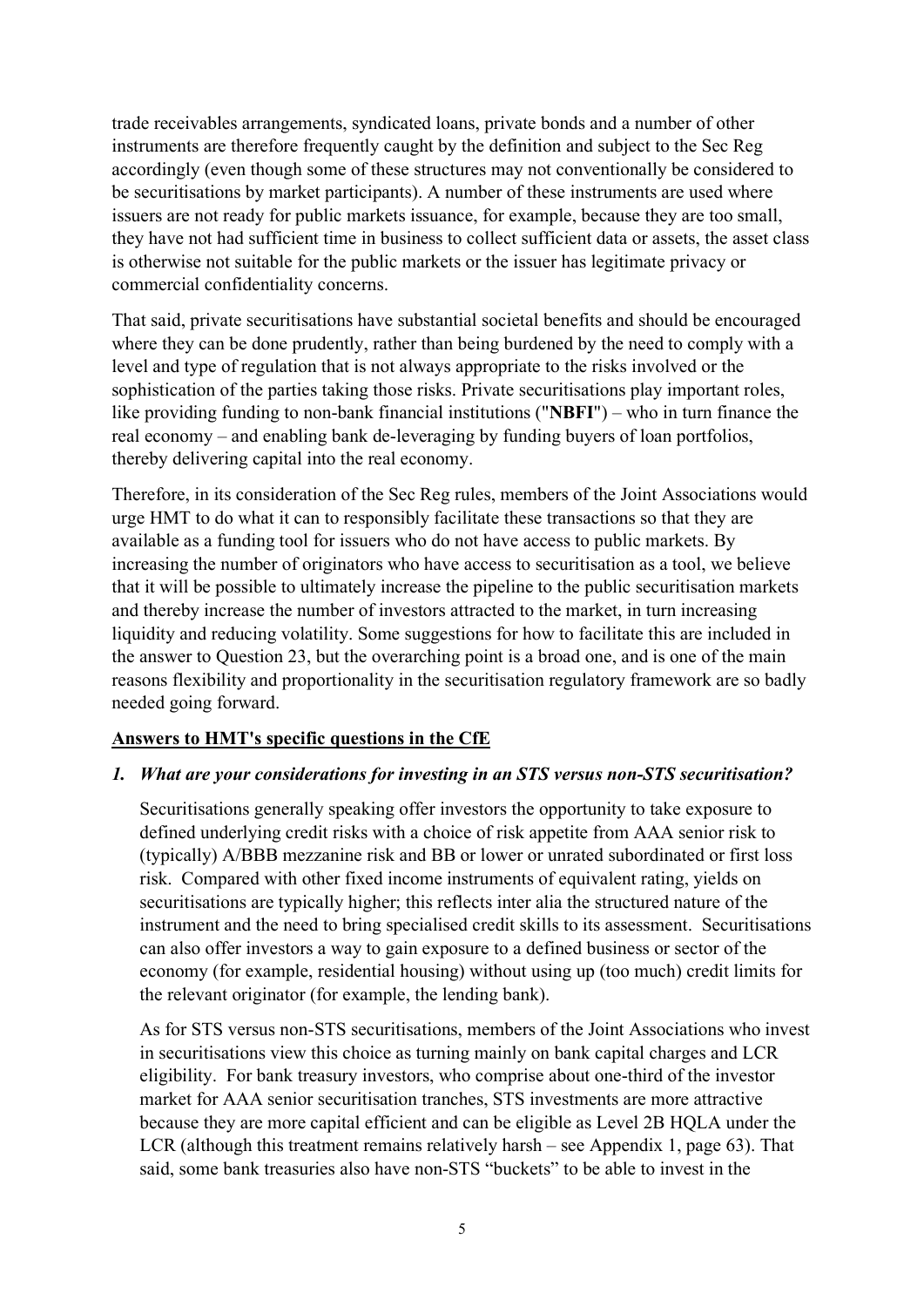comparatively better supplied non-STS market (see page 52 of Appendix 1 for relative STS/non-STS issuance since 2019).

When lending in the private markets such as warehousing<sup>[3](#page-5-0)</sup>, STS status can influence costs/returns for bank lenders (who would be institutional investors under a Sec Reg analysis of such arrangements) and therefore the cost of credit for their borrowers. There are also STS benefits for a liquidity provider (typically the same entity as the sponsor) to an asset-backed commercial paper ("ABCP") programme.

For insurance company investors, insurers are not natural buyers of senior tranches as their need for yield and tenor is not met at this level of credit risk. Mezzanine and subordinated exposures are a better fit, but unfortunately the very harsh risk factors applied under the Solvency II regime for mezzanine and subordinated risk (as well as other distortions) discourage any meaningful engagement by insurers in today's securitisation market.

For non-bank, non-insurer investors in the securitisation markets, we are not aware of any evidence that STS status or lack thereof in a transaction is a material factor in investment decisions. We also have not seen any evidence that the introduction of STS has led to a material increase in the numbers of active investors in the securitisation markets.

There is some evidence that the drafting of Article 5(3)(c) of the Sec Reg adds unhelpful compliance costs for investors who may invest in an STS securitisation without relying on its STS status (e.g. because they are not concerned about the bank capital, LCR or insurance capital benefits of STS), but are nonetheless required to include STS compliance in the scope of the due diligence conducted. HMT could usefully make clear that the requirement to diligence STS compliance applies only where the particular investor is relying on the STS status of the transaction (e.g. by choosing to apply STS capital weighting, use the securitisation investment as part of an LCR bucket, etc.).

### *2. What impact, if any, has the Sec Reg had on your investment decisions for investing in a securitisation position, and why?*

As stated above under our general comments, in many ways the securitisation framework remains a job half done: while the framework for "simple, transparent and standardised" or "STS" securitisation is widely regarded as a global "gold standard", its high quality has not been recognised appropriately in the Associated Prudential Rules. In some cases, for example the LCR, the post-STS treatment of securitisation overall is actually worse than before STS was introduced.

We appreciate the Associated Capital Rules are not part of the Sec Reg, but we interpret this question broadly because it is not possible to separate investment decisions from the capital and liquidity considerations.

<span id="page-5-0"></span><sup>&</sup>lt;sup>3</sup> "Warehousing" is where a bank provides funding to an originator to enable it to build up a portfolio of assets (for example, residential mortgages) with a view to eventual securitisation once the portfolio reaches a feasible size. The warehouse lending which is repaid through securitisation may then be made available again for further origination, and so on.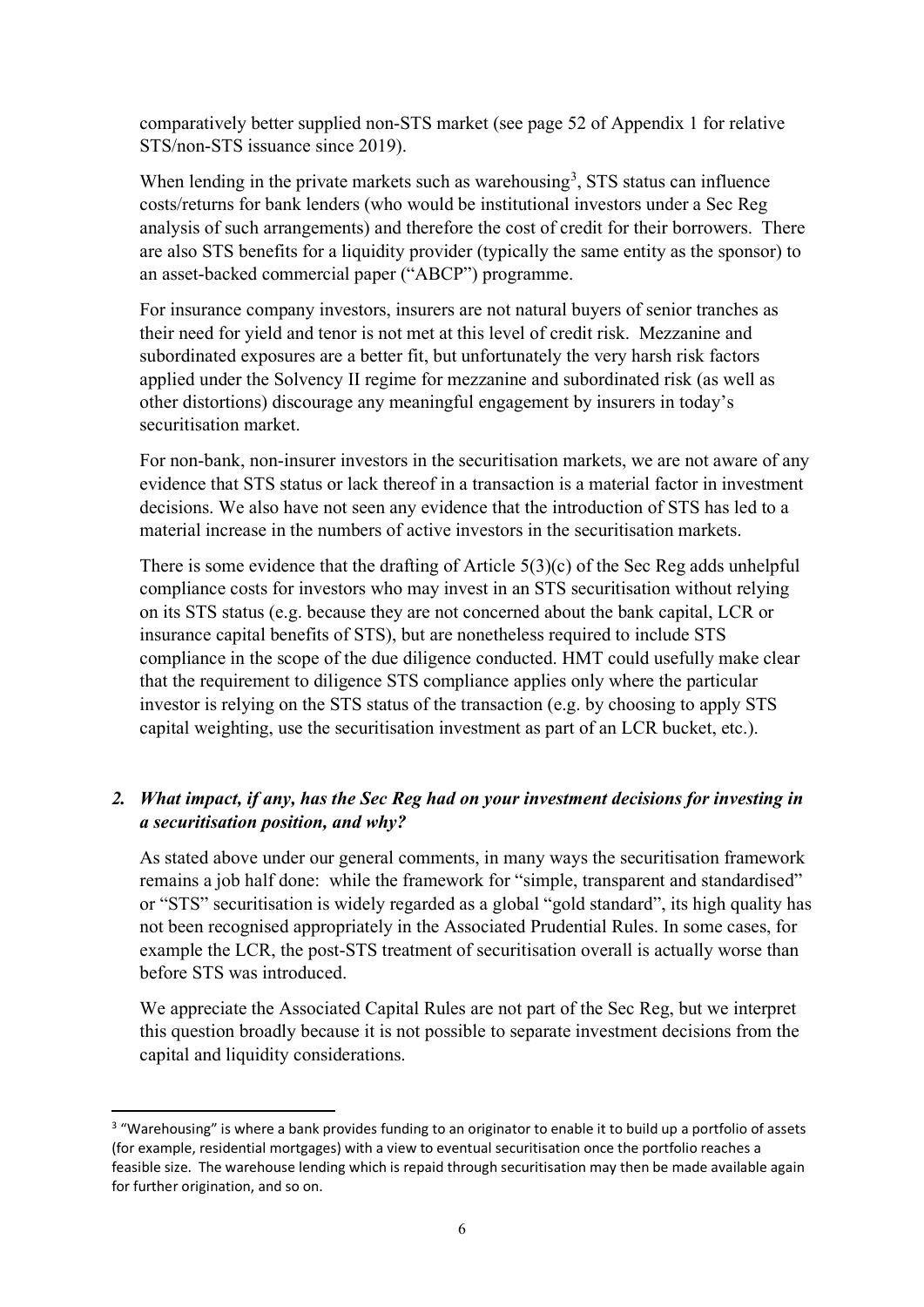For a detailed analysis of where bank and insurer capital and liquidity rules remain disproportionately harsh for securitisation, see Section 5 of Appendix 1.

The Associated Prudential Rules have, however, also included options in terms of the hierarchy of approaches that has provided some improved flexibility in terms of booking approach and capital optimisation more generally.

#### *3. What changes to the Sec Reg would encourage you to invest more in securitisations of SME exposures?*

SME loans are not the easiest of asset classes to securitise in cash securitisation transactions. For banks, they are less efficient for funding purposes relative to other funding options, a state of affairs which is especially pronounced as a result of the lower funding needs remaining following TFSME and its predecessors. From a due diligence perspective, the documents are generally more heterogeneous, which makes cash transactions very costly from a documentary diligence perspective. Further, the credit profile of a pool of SME loans can be diverse, risky (in the sense that the underlying debtor SMEs are small companies), typically less granular than, say, residential mortgages or consumer loans, often revolving in their nature to reflect the ebb and flow of the underlying business, and sometimes linked in a banking relationship to other facilities such as swaps or foreign exchange.

On the other hand, for bank originators, SME and other mid market and large corporate loans are typically more efficient in terms of the cost/benefits of significant risk transfer due to their relatively higher RWA densities when held on the balance sheet. This is extremely valuable both from the perspective of active management of balance sheets and relevant portfolios, but also feeds into stress testing and recovery/resolution options and has a role to play in banking system stability.

These factors have led to the market for securitisations of SME and other corporate loans being predominantly a synthetic (or "on balance sheet" or "OBS") securitisation market and consequently we believe that HMT should focus on fostering appropriate conditions to allow this market to develop positively to allow the market to support appropriate risk sharing and distribution – namely in terms of, STS for synthetic transactions, RWA calibration, and the SRT approval process by the PRA (acknowledging that the latter two are mainly in the purview of the PRA, rather than being direct HMT responsibilities). In synthetic securitisation, because the underlying assets are not sold to a SSPE but remain on the originator's balance sheet, where credit protection is bought for them, it is not necessary to track cashflows precisely (which is necessary in a cash securitisation). This removes some of the difficulties outlined in the first paragraph above. The credit protection, properly structured and once SRT approval is given by the appropriate regulator, enables the originator to transfer the risk and free up capital, achieving the same effect as a cash securitisation with risk transfer. In March 2021 the CMRP in the EU established a framework for STS for OBS securitisations, but this did not happen in time to be "onshored" to the UK. A similar framework established in the UK would, we believe, increase the flow of OBS securitisations of SME loans although, with the capital benefits falling on the originator (who retains the senior tranche) rather than the investor, the benefit to the investor would be indirect in the form of increased deal flow.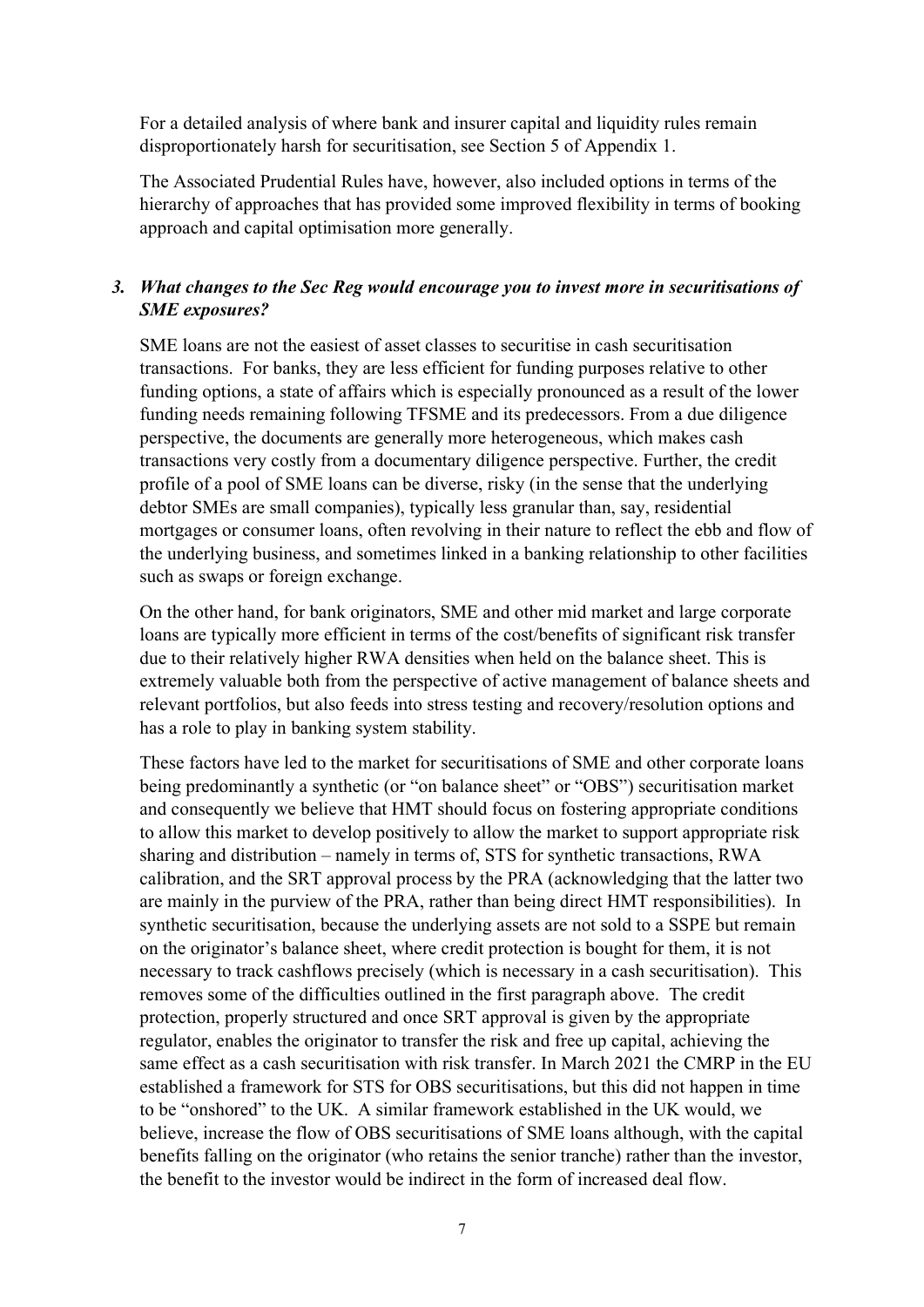The more detailed answers to this question are best examined by looking separately at private and public transactions.

#### *Private transactions*

The main change in the Sec Reg that could facilitate this would be relaxation of disclosure requirements for private securitisations (see question 23) combined with improved flexibility in due diligence requirements (see question 5). That may enable NBFI originators of SME loans to use securitisation as a funding channel.

That said, the principal levers at HMT's disposal that would help encourage bank investment in SME securitisations are not Sec Reg levers. Capital treatment is the key driver including calibration of RWAs for securitisation positions and appropriate scoping for STS vs non-STS. NBFI originators are becoming a larger component of the UK SME financing market. NBFI originators typically seek senior financing from banks by way of private securitisations of SME loan portfolios. Banks could be incentivised to provide such financing by improved capital treatment of such exposures e.g. by adjusting the 'p' scalar in the SEC-SA formula for SME securitisations. Alternatively, government agencies (e.g. the British Business Bank) could provide direct guarantees of senior tranches of SME securitisations; currently the British Business Bank has the ENABLE guarantee product but this only partially guarantees the underlying loans which results in a less capital efficient outcome for banks than a direct guarantee in light of the CRR credit risk mitigation requirements).

#### *Public transactions*

In the case of public securitisations, capital treatment and LCR eligibility are the main areas where improvements could be made to encourage bank investment in SME securitisations, with improved flexibility in due diligence requirements (see question 5) also playing a part. We would note that LCR treatment more generally has significantly harmed secondary market liquidity for these instruments and bank treasuries' demand for this issuance. This is both because STS securitisation was included at a Level 2B (rather than Level 2A or Level 1) and because previously eligible securitisation instruments (from the pre-STS regulatory framework) are now excluded entirely.

That said, bank-originated SME assets lend themselves most favourably to synthetic (rather than cash/traditional) securitisation due to the reasons outlined above making cash SME securitisation generally more difficult and expensive relative to other funding sources. In our view, HMT's focus should be predominantly on ensuring efficient synthetic options to allow risk management and distribution to allow banks to manage capital, risk limits and concentrations dynamically to support further origination/lending.

# *4. How, in your view, has the introduction of the Sec Reg affected the UK's securitisation market since it took effect on 1 January 2019?*

As the CfE points out, a number of significant events have happened in the last several years that will all have had an effect on the UK securitisation markets. The introduction of the Sec Reg, the Brexit process and the COVID-19 pandemic (and associated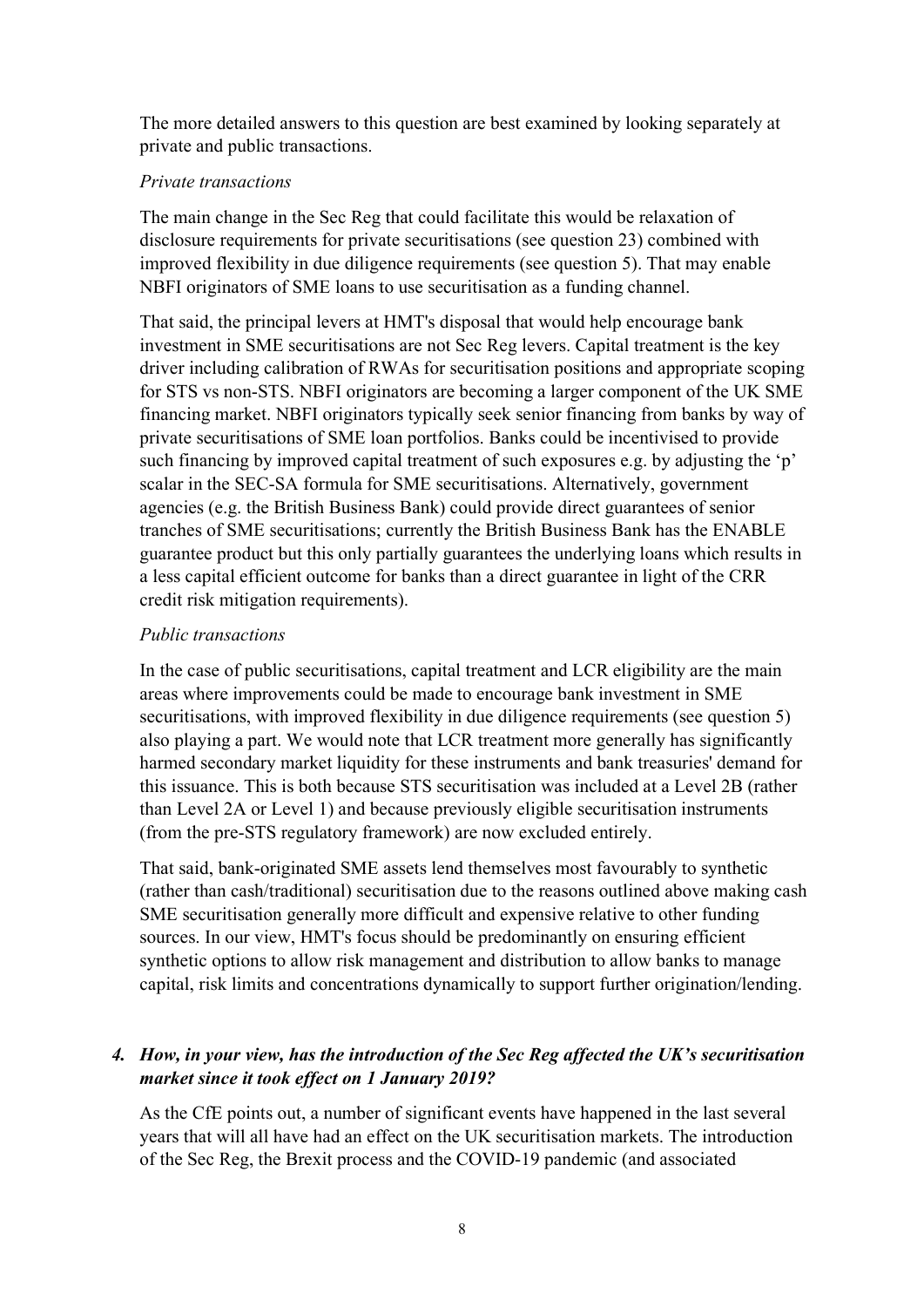emergency measures) are among them, as are broader liquidity measures, such as the TFS and TFSME. Unpicking these is not straightforward.

The CfE also correctly points out that it is difficult to measure the effect of the Sec Reg because there has not been very much time to do so. Much of the regime was not in place on 1 January 2019 when the Sec Reg began to apply and the first securitisation repositories have only been authorised in the EU in recent weeks (none has yet been authorised in the UK). There are still no binding technical standards setting out the detailed rules for risk retention as contemplated in Article 6. The first UK STS transaction was only issued in April 2019. So while we offer some observations below, it is worth bearing in mind that these are necessarily limited by the fact that our observations have been made over a short time and in respect of an incomplete regime.

In addition, the Sec Reg cannot be viewed in isolation. To properly assess its impact, it must be evaluated by reference both to the Associated Prudential Rules as well as AIFMD and UCITS for funds and the regulatory frameworks applicable to alternative sources of funding, including in particular covered bonds (the closest parallel due to their secured nature).

Viewed in the round, the assessment of the Joint Associations is broadly that there has been some harmonisation benefit as well as some increased robustness of products, but these benefits are outweighed by higher compliance requirements and costs, especially for issuers. In particular, these increased requirements and costs come without a commensurate set of benefits from market development, such as additional confidence or investment capacity from investors, including in relation to STS securitisations.

Part of the reason for this is that the Sec Reg, although intended to encourage new investors into the market, has had the opposite effect by increasing the barriers to entry for investors. No other fixed income instrument intended for the wholesale financial markets has either the transparency or due diligence requirements *prescribed by primary legislation* in anything like the level of detail that the Sec Reg requires. As a result, sellside entities are required to provide – and institutional investors are required to review – a large volume of information, regardless of whether either of them considers it useful from a credit perspective. Even established investors in the securitisation markets have often had to seek outside legal assistance in designing a due diligence process that meets the requirements of the regulation. That cost, combined with the burdensome day-to-day compliance with those processes even when they are designed and in place, provides a powerful disincentive for existing securitisation investors to continue to include securitisation in their portfolios and *a fortiori* serves to severely limit the number of new investors willing to add it to theirs.

In addition, there are practical implications of these excessive disclosure and diligence processes from an execution standpoint. Securitisation transactions take longer to prepare and need to be marketed for a longer period both of which reduce the product's attractiveness relative to other options due to the exposure to execution risk over the preparation phase and the marketing period. Securitisation trades might take three months or more to structure, and then when marketed require a one- to two-week execution process. Covered, financial and corporate bonds require much less time to prepare (often a few days or less) and can sometimes be in and out the market within a single day –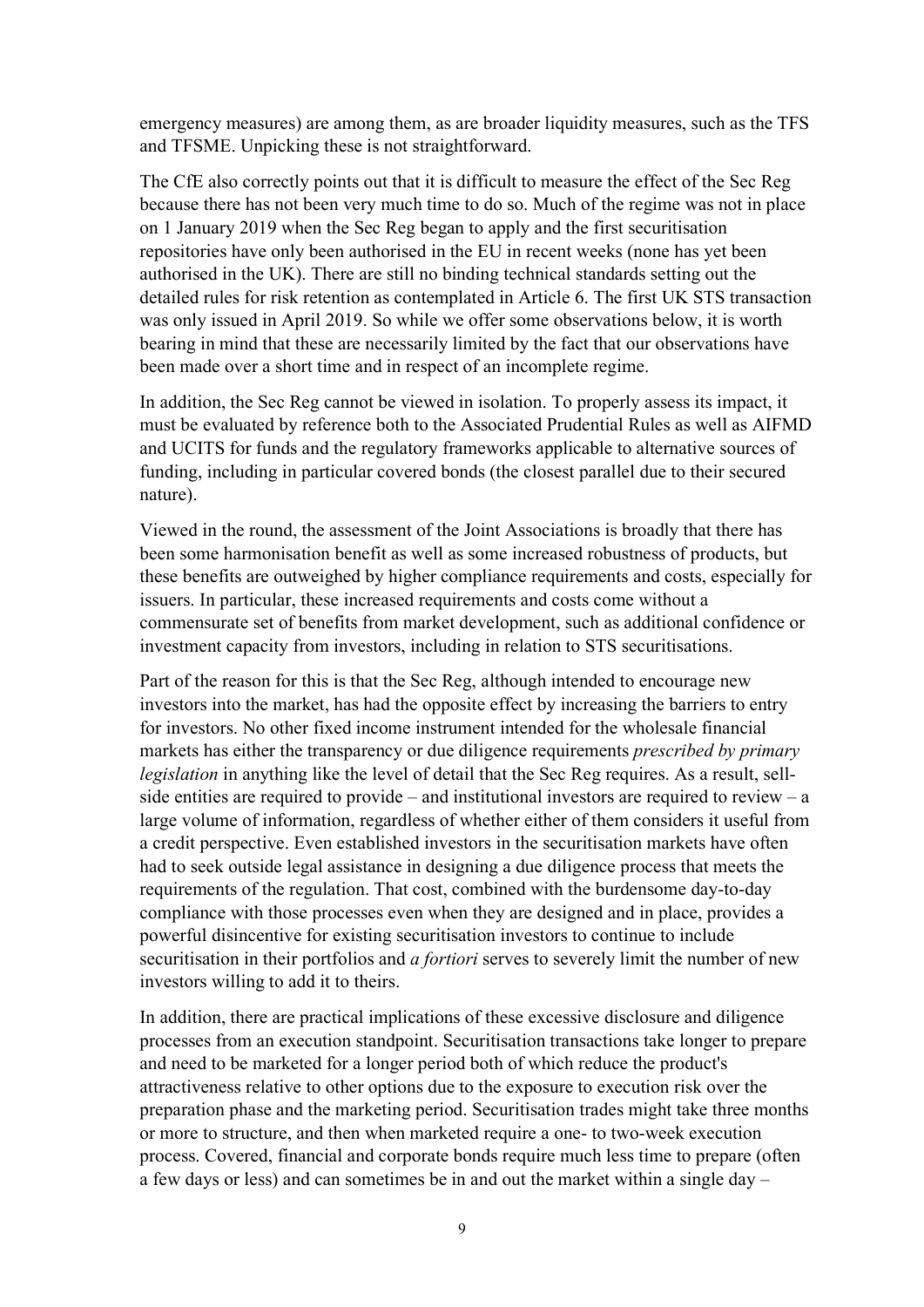certainly within 2 days. Added to the structural restriction on maturities which doesn't exist in any other product, the lower liquidity due to the barriers for investors and the consequent implications from a relative value perspective making it a relatively more expensive instrument, all of this combines to make the securitisations significantly less attractive than many other funding sources.

Article 9 in general is difficult to apply and comply with, especially in relation to acquired portfolios, forward-flow transactions and transactions with a sponsor.

In addition to this, there have been some problems of supply as a result of both cheap funding provided by schemes such as TFS and TFSME and the much more benign regulatory environment for covered bonds. Both of these are alternative, asset-backed sources of funding for banks, and for so long as there is an unlevel playing field they will tend to reduce the supply of securitisations in the market – especially STS.

As a result of the above, the cumulative effect of the Sec Reg appears to the Joint Associations to have been to make securitisation markets shallower and less liquid than they otherwise would be. As a result, they are prone to greater and more exaggerated periods of market stress than the real credit quality of the product or the underlying assets would typically suggest.

# *5. In your views, has any ambiguity around the geographical scope of the Sec Reg's requirements impeded securitisation transactions? If so, what clarifications could be helpful?*

The Joint Associations are of the view that ambiguities (and limitations) in this respect have impeded securitisation transactions and these could very usefully be clarified.

As a preliminary matter, however, we wish to clarify that we are aware of the solutions proposed by the Joint Committee of the ESAs in their Opinion dated 26 March 2021 (the "**JSA Opinion**") and we do not support them. The significant majority of the issues they identify in respect of the EU regime are not, in our view, real market issues (either in relation to the EU or the UK), and the proposed solutions would broadly be harmful to the market without adding any additional supervisory benefits.

The two areas of concern with regard to the jurisdictional scope of application are outlined in more detail below:

#### Scope of obligations in respect of third country transactions

This is primarily to do with the due diligence obligations imposed on UK institutional investors when investing in third country securitisations. These problems could be addressed in a number of ways, but perhaps the simplest and most elegant would be to eliminate the distinction between Articles  $5(1)(e)$  and  $5(1)(f)$  and replace this with a general obligation to conduct due diligence proportionate to the risk of the securitisation position, which would amount to an extension of the existing statement at paragraph 2.9 of the PRA's SS10/18. This would include an obligation to ensure the investor had obtained sufficient information to have a good understanding of both the transaction and the underlying assets. It could then be supplemented by additional guidance from the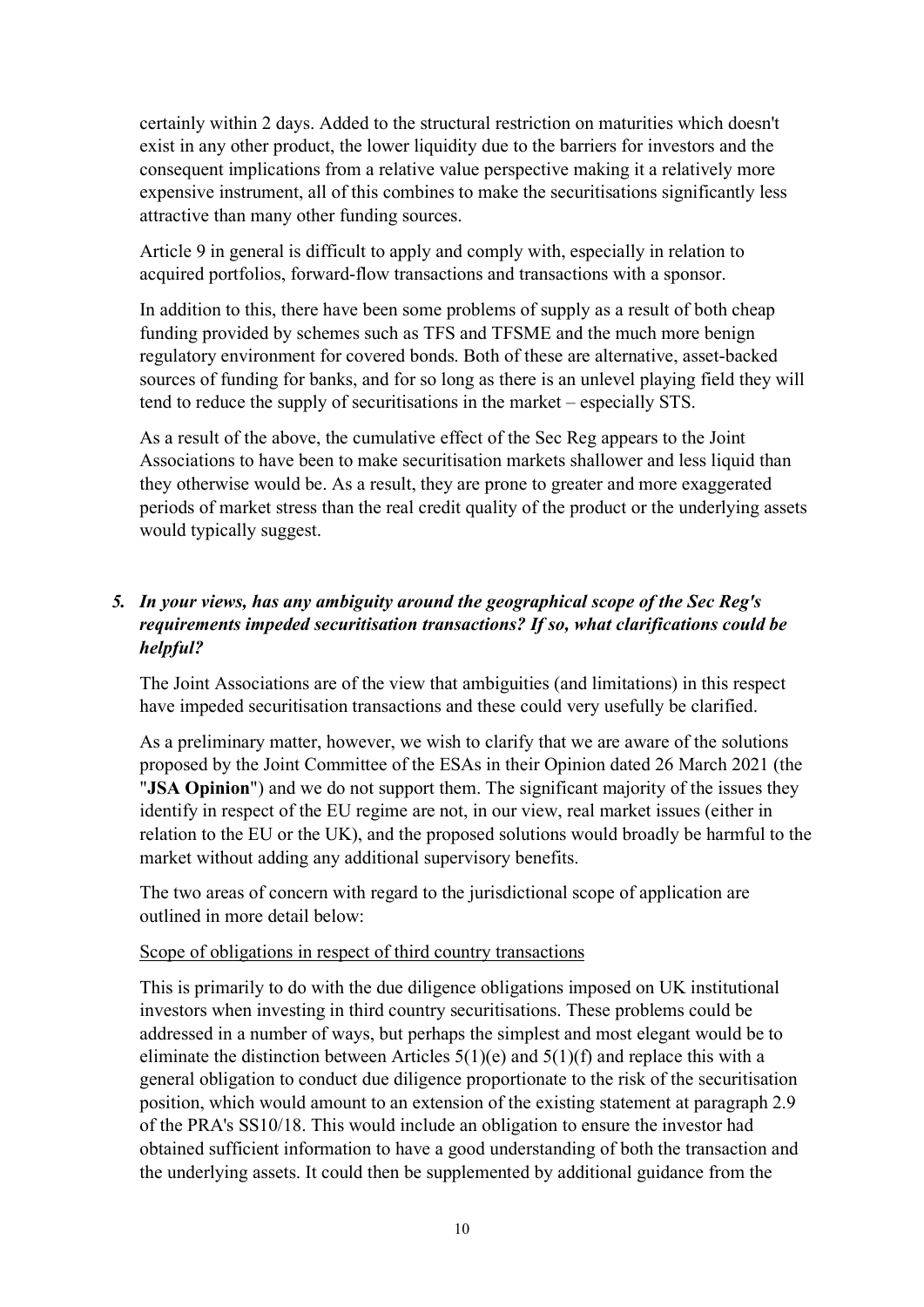PRA and the FCA (as appropriate) in a way that is more flexible and responsive to market needs than primary legislation.

A possible alternative solution would be a substituted compliance approach, where the UK regime either granted equivalence to other jurisdictions or simply required that investors check that the sell-side entities had complied with their local disclosure rules.

We do not believe either of these is as sensible an approach for achieving interoperability, however. The equivalence approach would require constant monitoring, be at risk of change by the other jurisdiction and therefore be unstable requiring a cumbersome and ongoing equivalence assessment process from UK authorities. The second approach, on the other hand, would require individual investors to investigate and develop expertise on local rules for disclosure of information which was otherwise irrelevant because it would have no bearing on their particular credit analysis.

By way of background, HMT will be aware of the long-standing problem under Article 5(1)(e) of the EU Securitisation Regulation, which is not clear about what disclosure EU institutional investors are required to obtain from third country sell-side entities in order to fulfil their due diligence obligations. The UK sought to helpfully address this via modifications to Article  $5(1)(e)$  and the introduction of Article  $5(1)(f)$  of the Sec Reg, which goes some way to addressing the uncertainty by introducing a requirement to obtain "substantially the same" information provided "with such frequency and modalities as are substantially the same" as would have been required had the sell-side entities been established in the UK. There are two issues with this solution, both of which could helpfully be addressed:

- (a) The "substantially the same" standard is uncertain. The UK market has so far been comfortable that entities complying with the EU Securitisation Regulation, for example, will meet the "substantially the same" standard, but substantial and unhelpful compliance uncertainty remains with virtually every other jurisdiction, which creates an unlevel playing field between those who take a conservative interpretation of the rules (e.g. interpreting the "substantially the same" standard as requiring templated asset-level data) and those willing to take greater regulatory compliance risks through a more liberal interpretation (e.g. interpreting the "substantially the same" standard as being satisfied by pool-level data on the asset).
- (b) Even if it were sufficiently clear, the "substantially the same" standard is overly restrictive. To our knowledge, the disclosure requirements in the UK are unmatched anywhere in the world (bar the EU) both as to the content of the disclosure requirements (templated loan-level data disclosure across all asset classes) and the modalities of disclosure (the existence of repositories). There is a serious risk, then, that the requirement to restrict investments to jurisdictions where the standard is "substantially the same" disclosure as in the UK would mean restricting UK investors' choice of investments to UK and EU securitisations because non-UK (and non-EU) originators often do not provide the level of templated loan-level data required under the Sec Reg and would be either unable or unwilling to do so in order to attract UK investment. This would lead to higher concentration risks and lower returns for UK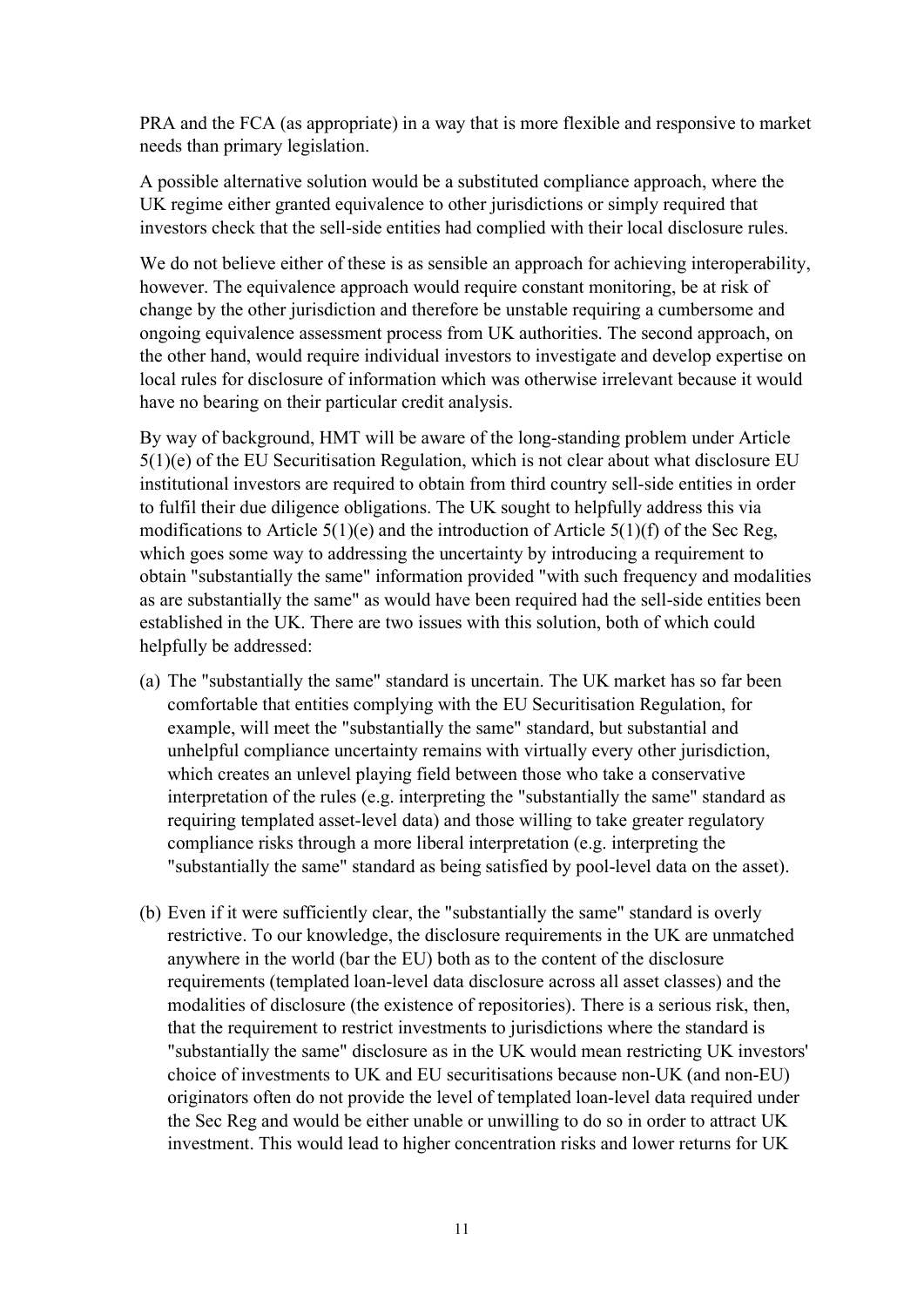investors and their stakeholders than if a broader range of investments was open to them.

Our suggested approach of requiring proportionate due diligence to be carried out addresses these issues in an elegant and sensible way. To the extent that HMT adopt our preferred "proportionate due diligence" approach, these issues would therefore no longer arise. If, instead, HMT are minded to keep the "substantially the same" standard (which would not be our preferred approach), then it would at least need substantial clarification, notably to explicitly permit investing in securitisations without templated loan-by-loan data since many of the largest securitisation jurisdictions – notably the United States – do not require (and therefore originators do not produce) such data to the same extent. Similarly, it would be extremely helpful to clarify that the use of a designated "reporting entity" and securitisation repository would not be required in order to meet the test of "substantially the same" reporting modalities.

#### Scope of regulation

The Sec Reg does not contain any statement of its territorial scope, and this is problematic. This could helpfully and straightforwardly be addressed by including a provision in the legislation specifying that the Sec Reg only creates obligations on entities established in the UK.

Although the Sec Reg contains certain clues to the intended territorial scope of the regulation (e.g. the definition of certain categories of institutional investors referred to in Article 2(12) or the designation of competent authorities in Article 29), these are incomplete and leave room for ambiguity.

While the market has been functioning without clarification on this point, it has proved an irritant on the margins and could helpfully be clarified.

# *6. How do you think the UK securitisation market has performed in comparison to other jurisdictions, both:*

# *a. Since the GFC, and*

# *b. In response to Covid-19?*

Key issuance, outstandings and performance data for the EU and UK can be found in in the AFME Securitisation Data Report published quarterly and available [here.](https://www.afme.eu/Publications/Data-Research) See also Section 3 of Appendix 1, and Appendix 2 which includes relevant credit performance reports from AFME's credit rating agency members.

AFME is pleased to provide or help source any more data on request.

Since the GFC, the European securitisation markets (including the UK) have not performed strongly, either in absolute terms or when compared to other significant markets such as the United States. Issuance volumes for the EU and UK have remained low and 2020 combined issuance was the lowest since 2013 (see Appendix 1 page 50). In 2008, the size of the European securitisation market, including the United Kingdom, was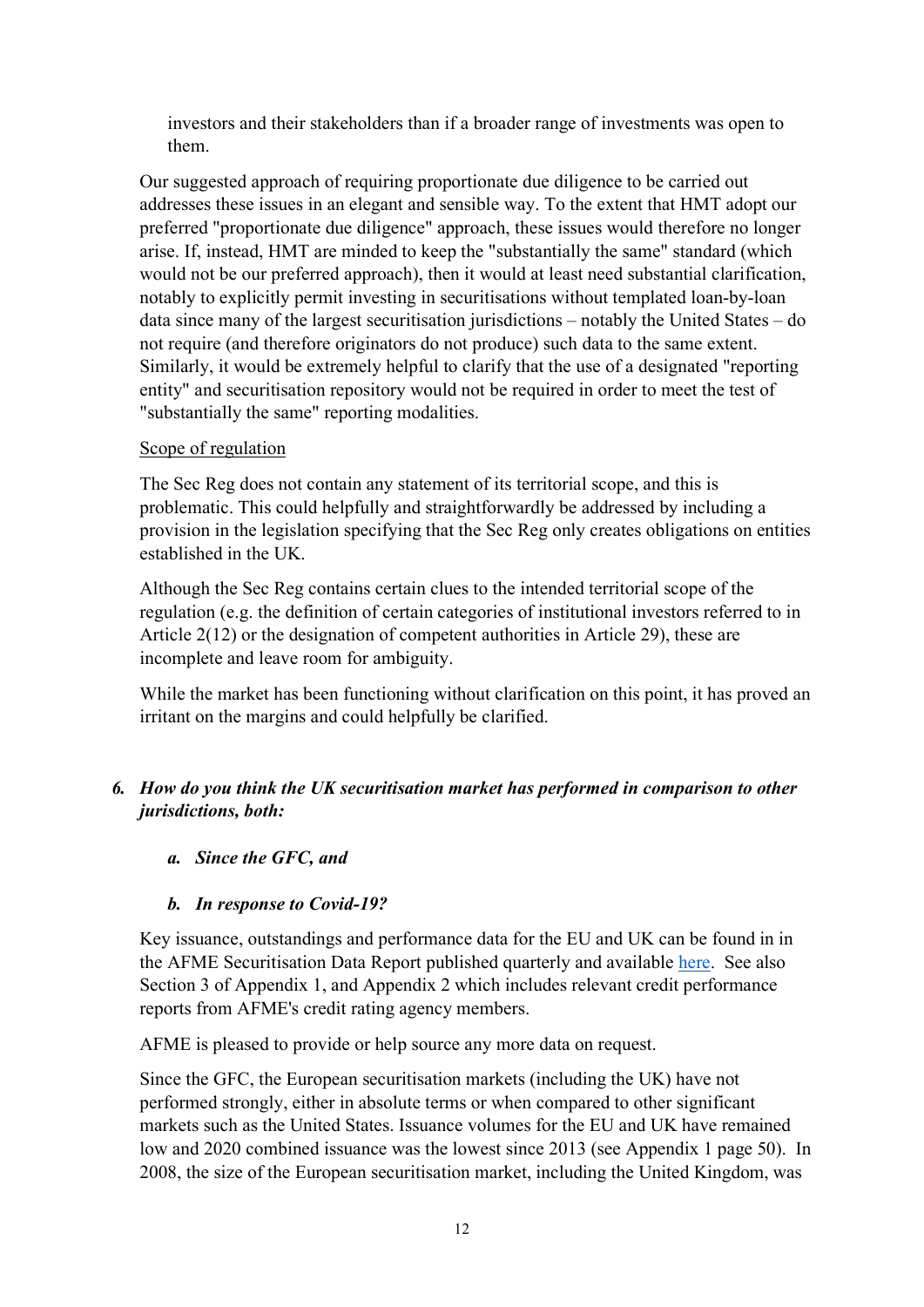75% that of the US. In 2020, it was just 6%.[4](#page-12-0) Having said that, of placed issuance the UK typically represents a sizeable share compared with other European countries. See AFME Securitisation Data Report for Q2 2021, pages 14-15.

There are a number of reasons for this. On the supply side, the TFS, TFSME and (in the EU) TLTRO have reduced the relative attractiveness of securitisation as a source of assetbased funding. The market will need to support future growth as central bank funding is withdrawn and the securitisation regulatory framework as presently designed risks preventing that by increasing the costs and complexity of market participation relative to other products in a way that is not justified by the credit performance of European securitisations during or since the GFC.

Since the beginning of the COVID-19 crisis, the UK securitisation markets have declined relative to pre-pandemic levels given substantial volumes of cheap liquidity provided to banks, the increase in deposits (due to increase in savings during the lockdowns) and constraints on lending during the lockdown period.

The increase in capital requirements under the implementation of the Basel III securitisation framework in 2019 along with subsequent restrictions to LCR eligibility (going from the 2015 requirements to an STS-based model with no grandfathering) and the imposition of excessive capital requirements for insurance company investors in securitisations (that are often higher for a senior tranche of a securitisation than for a "whole loan" pool with no credit enhancement) have created further disincentives to issuance for banks.

Securitisations have, however, performed well in terms of defaults and losses, having outperformed US ABS even in the GFC (see Section 3 of Appendix 1). Credit losses have been significantly lower than other sectors, including corporate debt up to and through the COVID-19 crisis, where securitisations suffered a temporary liquidity impact in terms of market pricing which quickly normalised.

So while additional Sec Reg rules around diligence and disclosure have provided a legal framework for the product, they have not in fact created meaningful additional market safety, nor have they done much to develop the market or increase financing of the real economy at a scale that reflects the potential of the product.

# *7. If you have not originated, issued or invested in an STS compliant securitisation yet, what were the main reasons?*

The benefits achievable from a STS designation are not consistently sufficient to undertake the compliance burden of achieving the STS designation.

See our answer to Question 1 for the factors investors take into account in deciding between investing in STS or non-STS securitisation. See also page 52 of Appendix 1 for data on STS/non-STS issuance since 2019.

<span id="page-12-0"></span><sup>4</sup> https://www.esm.europa.eu/blog/reviving-securitisation-europe-cmu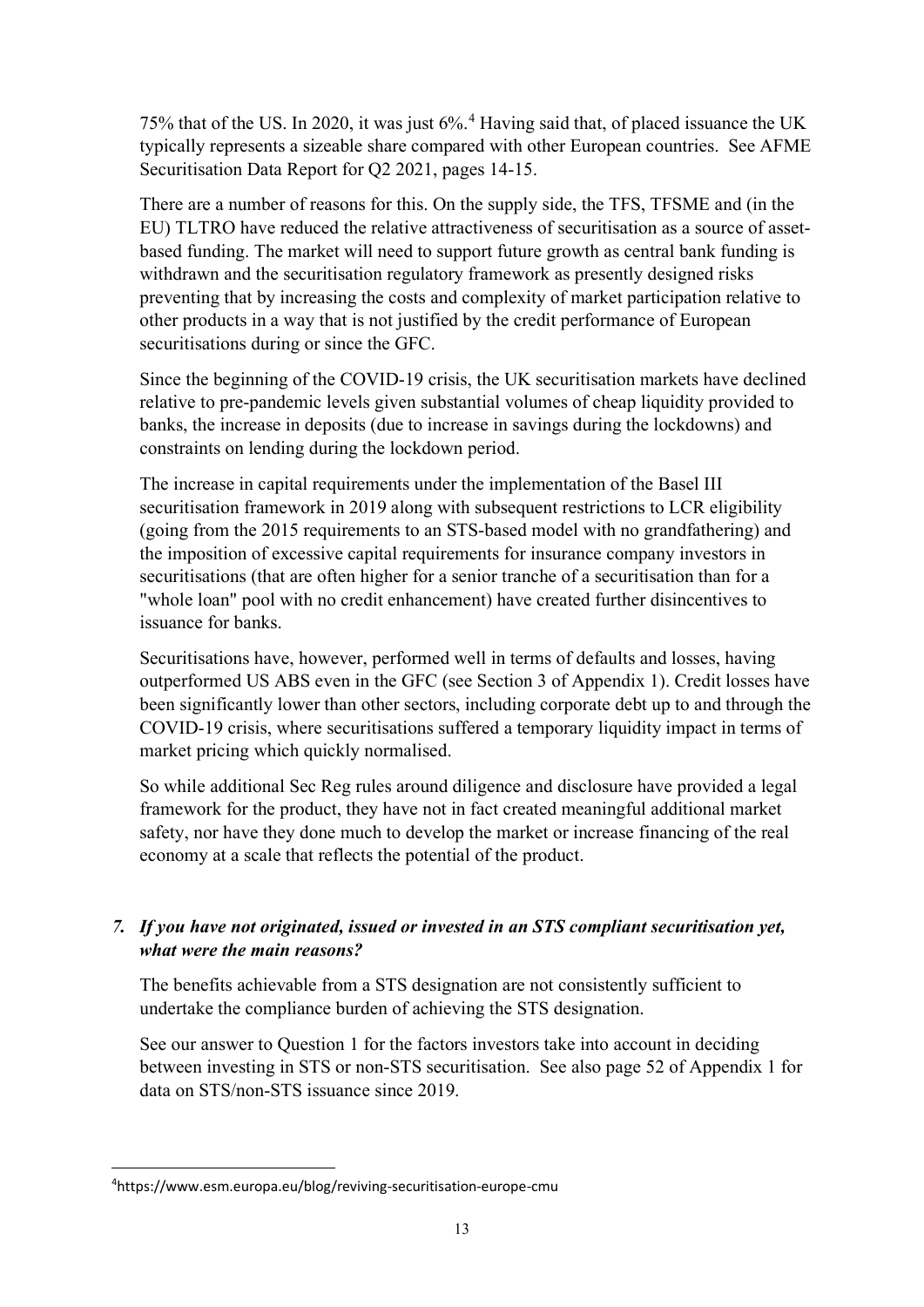### *8. If you have previously chosen not to designate a securitisation as STS even where the transaction was likely to qualify as STS, what were your reasons?*

Our members inform us that the only such situation was where there were data availability issues which could not be remedied without significant operational changes.

### *9. What are currently, in your view, the main impediments to the growth of the UK's STS market?*

See Appendix 1: Executive Summary, Key Messages (pages 10-16 thereof) and Section 5 for a comprehensive analysis of the impediments and our recommendations for how they should be addressed.

Further, the regime has been put in place at a time when the most significant issuers in the market for STS product have mostly been absent due to more attractive alternative funding sources (e.g. TFS/TFSME). While we have seen some modest issuance in this space, it is unlikely to significantly develop where funding needs remain modest and other sources of funding remain more attractive.

The ABS market's relative attractiveness depends on a wide variety of factors including pricing, flexibility, execution efficiency and depth of investor base.

ABS tends to be more restrictive than other funding sources (e.g. covered bonds) in terms of being more expensive, the issuance process lengthier (meaning greater exposure to execution risks) and disclosure barriers being significantly higher and having much more limited scope in terms of maturity and currency options which make it less appealing where funding requirements are more modest.

The Sec Reg regime has not facilitated greater depth or breadth of investors for ABS product (see above) and if anything have significantly increased barriers to entry for new investors, constrained the universe of eligible product for some existing investors (e.g. LCR buyers) and brought about a more limited range of product flexibility (e.g. maturity restriction on LCR at 5 years).

In addition, Article 243 of the CRR establishes a maximum concentration limit for "exposures to a single obligor", directly precluding the STS designation of certain asset classes where concentration is not measured at obligor level. This affects securitisations of commercial mortgage loans that finance the UK private rented sector including the social housing sector, which are typically backed by several thousands of lease agreements to individuals with only a handful of obligors. This effect is reinforced by the restrictive maximum risk weights for underlying exposures (also in Article 243 CRR), which essentially preclude commercial exposures.

Finally, it would be helpful for the synthetic securitisation market in the UK for the STS regime to be extended to synthetic transactions. Doing so would help banks continue their hedging strategies using SRT. The newly-introduced EU STS framework for synthetic STS confers a capital benefit in relation to originators' retained senior tranches, but no investor capital benefit or LCR benefit. The originator capital benefit is nevertheless expected to increase the supply of synthetic deals that make economic sense for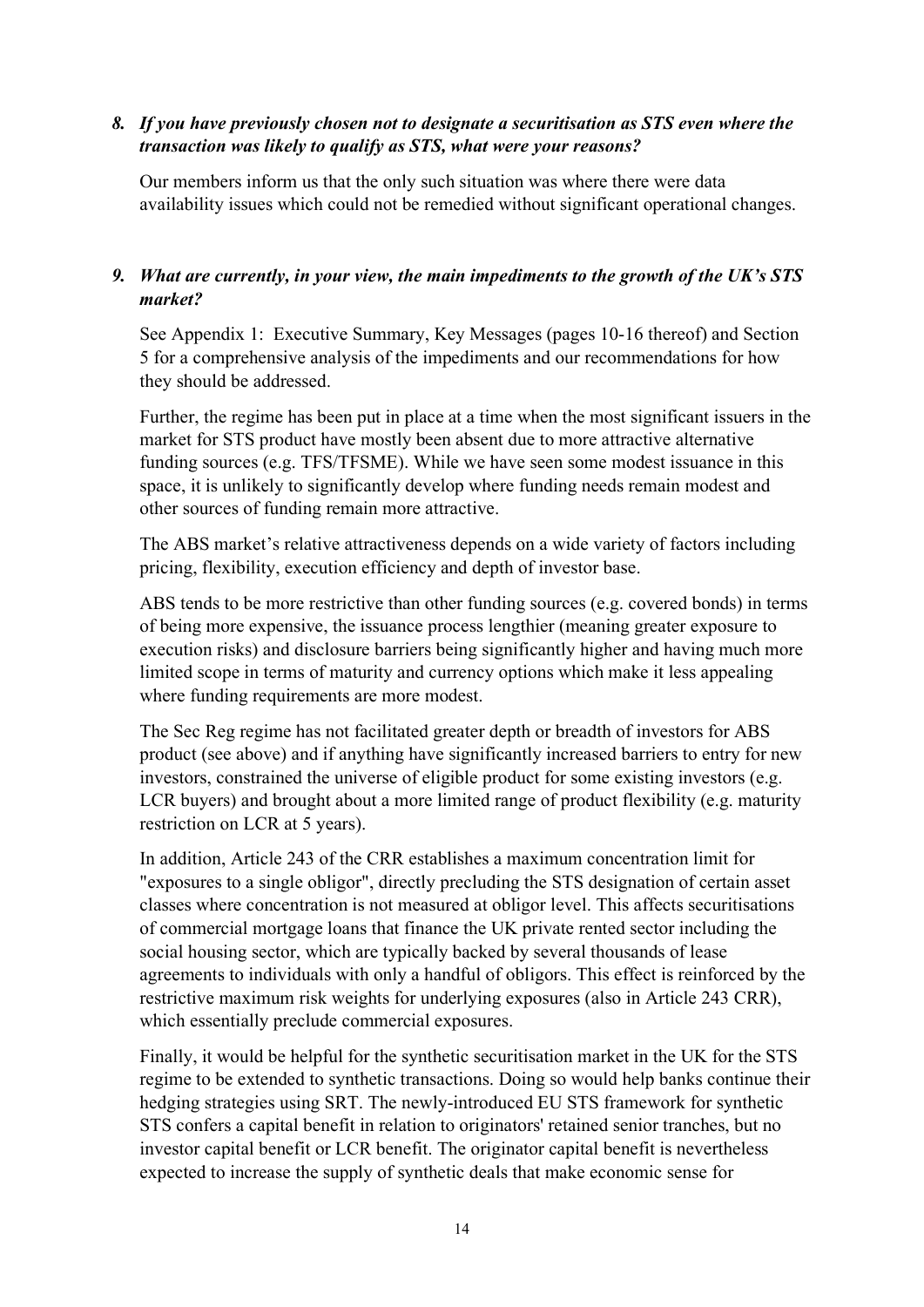originators and hence the supply of deals available for investment. We hope that a similar regime could be implemented in the UK, noting that there is room for improvement on the EU regime, so we would not recommend simply replicating the arrangements the EU have put in place. In particular, it would be helpful for a UK regime to be designed such that it reduces the tensions between achieving STS and achieving SRT (invariably the goal of a synthetic securitisation). See further pages 71 and 77 in Section 5 of Appendix 1.

#### *10. How do you think securitisation could better support the financing of the real economy, in particular SMEs? What specific measures would support this?*

The greater the investor base and breadth of competition in the market place the greater the depth of capital available to support real economy lending and in turn, the more efficient this will be.

Many of the features of the Sec Reg regime aim to improve the robustness of the product from a credit perspective (arguably to an excessive extent compared with other products which have seen much more significant losses e.g. corporate debt) but at the expense of the attractiveness of the market in terms of onerous and costly compliance, but importantly also in the development of investor depth, liquidity and flexibility all of which contribute to the market remaining prone to periods of exaggerated liquidity stress.

The market is also restricted to predominantly two to five-year maturities, which is significantly limiting relative to other products (e.g. covered bonds range from two to 20 years). This is partly a reflection of the investor base, where mandates tend to be targeted at three to five-year buckets, but also the restriction on weighted average lives of assets within STS and the LCR. These factors are circular, as with regulatory restrictions preventing a significant liquidity generating part of the market (banks) from participating beyond five-year maturities, other investors are disincentivised from targeting mandates beyond this because bank investment provides supporting liquidity. ABS is the only market where such a restriction exists, and this is a key reason why the market is so concentrated on such a narrow maturity option. Removal of these restrictions would allow for a potentially significant expansion in maturity to comply with LCR which in turn would drive additional liquidity and also provide more attractive funding to extend beyond the four-year TFSME term.

Key barriers to the use of SME loan portfolios in securitisation (STS or not) are related to the requirements for loan-by-loan disclosures, to the large, highly granular, often revolving and non-homogenous loan pools, and constraints to synthetic securitisation, etc. Prior to the GFC, SME securitisation played a greater role in the European securitisation markets. That is not the case post-GFC and the above constraints, which were introduced by the Sec Reg regime, contributed to that – for SMEs as well as for small-ticket commercial real estate and buy-to-let residential mortgage portfolios. Another important barrier to an expansion of bank SME lending supported by ABS is the relative funding cost of the product versus other channels for banks (funding is fungible, and it's cheaper to fund through e.g. retail or covered bonds or RMBS). Banks are much more likely to use synthetic securitisation to manage capital to support SME lending. Importantly,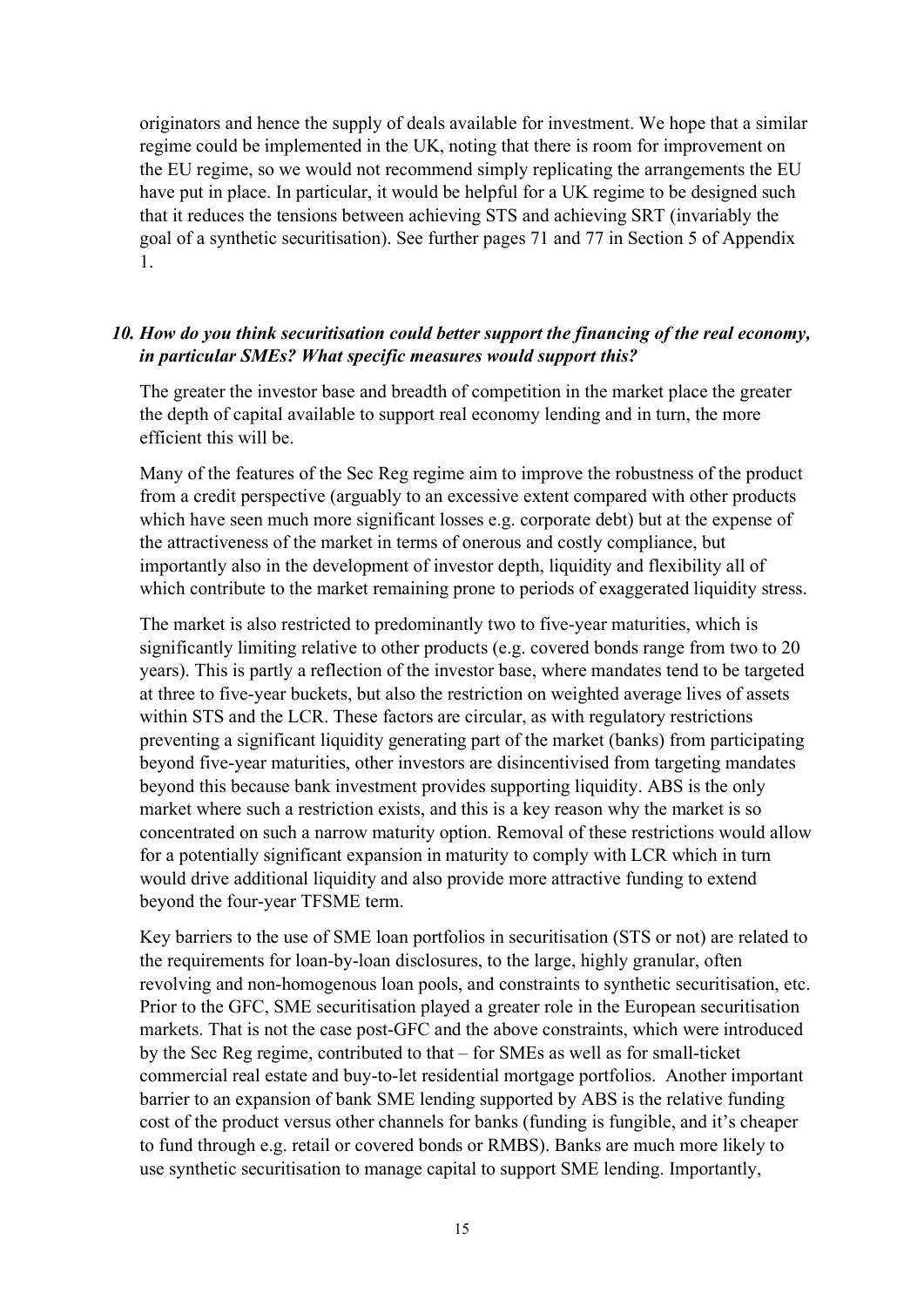unlike in other areas, cheap central bank funding does not have a significant impact on the need for securitisation as a funding tool using SME loans. This is fundamentally because funding is fungible and – for the reasons outlined above in question 3 – SME and other corporate loans do not lend themselves to efficient cash securitisations relative to other funding sources, including securitisations of other assets, retail deposits or unsecured bonds.

Given the above, the following measures would help securitisation to better support lending to the real economy and SMEs (see also Section 5 of Appendix 1):

- More appropriate (i.e. risk-sensitive) capital/RWA calibrations, supported in part by a framework for synthetic (OBS) STS securitisations.
- Increased efficiency of the SRT application process.
- A more flexible approach to the treatment of excess spread and pro rata amortisation in SRT transactions.
- A more favourable treatment of ABS as HQLA in the LCR (see Section 5 of Appendix 1 for details).
- Removing the five-year maturity restriction on ABS LCR criteria (which does not appear to have a Basel basis anyway).

For private securitisations:

- More appropriate and risk-sensitive capital requirements for banks providing senior financing to NBFI originators of SME loans.
- Direct government guarantees of senior tranches of SME securitisations.
- Support in the form of e.g. portfolio guarantees from the British Business Bank for smaller ticket SME lending.
- Less prescriptive due diligence and disclosure requirements for private securitisations in general.

### *11. How, in your view, has the introduction of the Sec Reg affected the interconnectedness of financial institutions in the UK?*

We do not believe the Sec Reg has had a material effect on this. There needs to be greater use of risk transfer within the securitisation market, but this should be for risk transfer outside rather than within the banking system, to non-bank investors. This is one reason reform of Solvency II is so important.

# *12. How could the Sec Reg do more to address the risks that securitisation activity in the UK poses to financial stability?*

The evidence summarised in Appendix 1, Section 3, the reports listed in Appendix 2, and widely available analysis in general demonstrates the excellent credit and liquidity performance of securitisation in the EU and UK through and since the GFC. Therefore we view the Sec Reg as already being excessively prudent. This has been a major limiting factor to market development.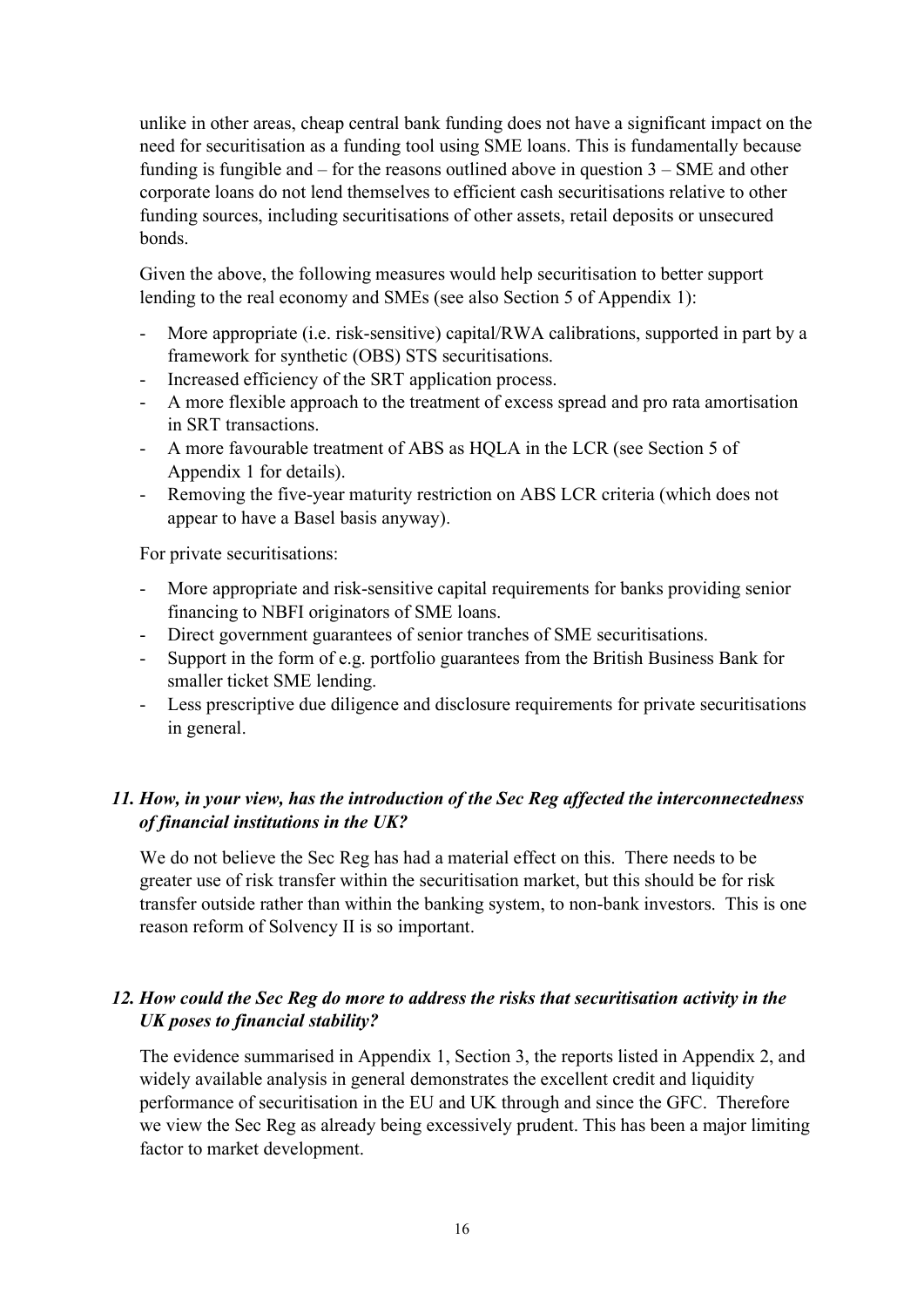If anything, the very fact of the regime being too prudent is now showing signs of increasing risks. This is because the lack of a level playing field for securitisation vs. other asset classes has reduced issuance and therefore reduced opportunities to develop and maintain experience and expertise in the asset class, thereby eroding capacity, depth, liquidity and market resilience. One egregious example is the Solvency II treatment of insurer investment in "whole loan" pools (very little capital required) compared with a securitisation of exactly the same underlying assets (very heavy capital required). See pages 64, 72 and 73 of Appendix 1 for more detail.

The Sec Reg would therefore best address the real, current risks by facilitating involvement in the securitisation markets (see, broadly the Recommendations in Section 5 of Appendix 1) so that the market can grow and become more liquid and resilient.

# *13. To what extent have different Covid-19 measures affected the performance of the UK securitisation market?*

The UK securitisation market has performed well through the COVID-19 crisis. Although there was a short-term liquidity impact following the initial uncertainty of the first phase of lockdowns, this was broadly reflective of wider capital markets (e.g. the same was happening in corporates, covered bonds etc) and the market saw very little forced selling and recovered quickly. On the whole, transaction structures easily absorbed the temporary spike in COVID-19 payment holidays and there have not been widespread credit rating downgrades. Credit spreads widened when the pandemic first hit but then started tightening in H2 2020 and have continued to tighten since. Market conditions have been strongly supported by the liquidity programmes provided by central banks in the UK and EU (i.e. TFSME extension and PEPP) which have reduced funding requirements for banks creating a structural undersupply which has supported market stability and performance. It will be critical to supporting medium-term recovery and tapering of central bank programmes to ensure that the market depth and liquidity develops to sustain higher issuance volumes generally.

UK payment holiday programmes resulted in an appreciable increase of borrowers in payment deferrals for many deals but most of this has worked through so such deferrals are back to a low base. The stay on evictions saw pressure on UK buy-to-let landlords although the asset class has performed well. The stamp duty measures saw confidence in the UK housing market returning quickly. Performance has no doubt been supported by HMT relief for affected workers and other factors, and we remain cautious as to a longerterm impact on performance as the economic position returns to a more normalised environment.

Lockdown measures themselves adversely affected credit card securitisations where lower consumer activity meant reduced purchasing volumes, higher principal payment rates (initially) and falling book sizes.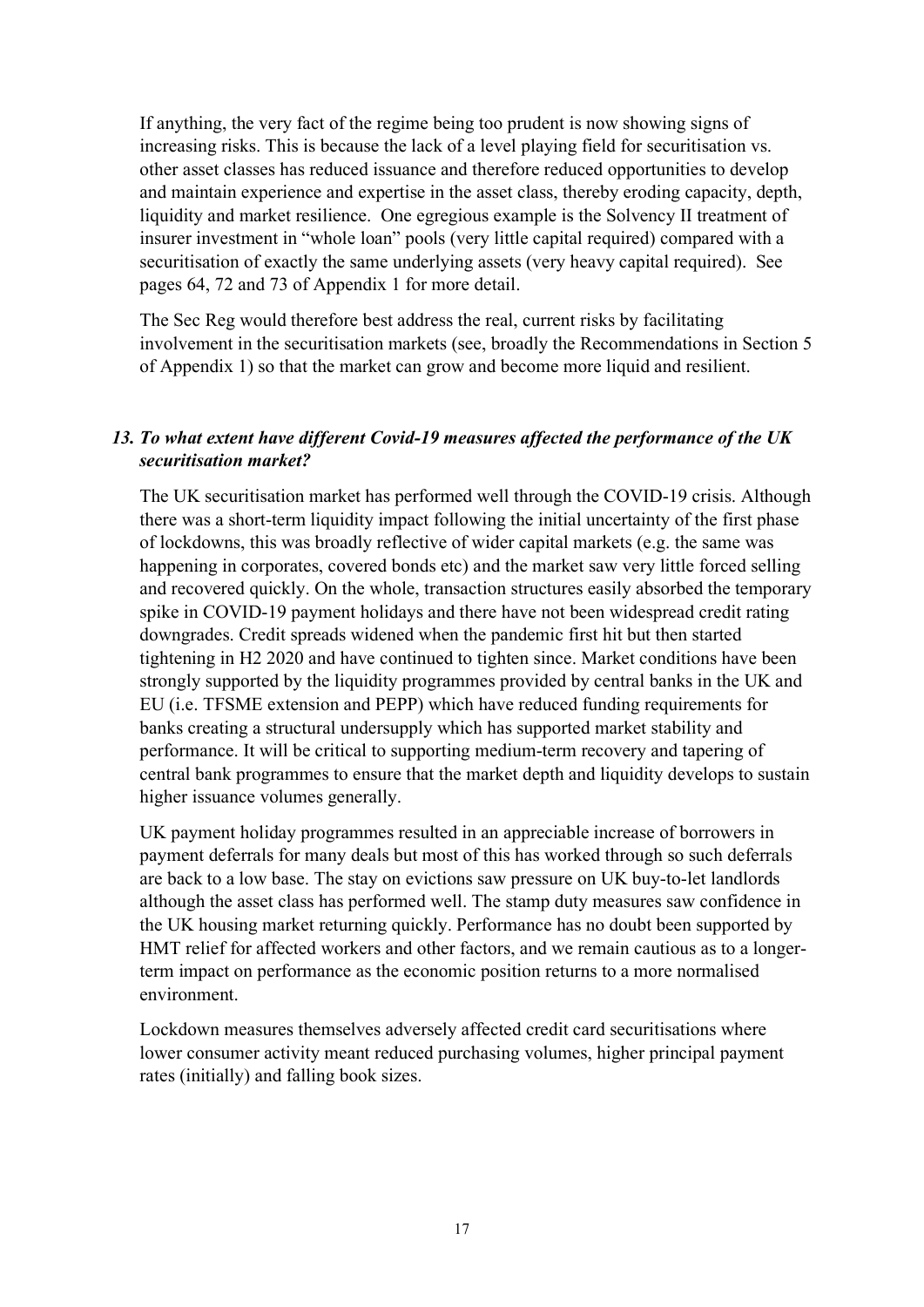#### *14. How, in your view, has EU Exit impacted the UK securitisation market?*

The impact on levels of market activity have so far been limited due in large part to the effective exercise by the PRA and the FCA of transitional powers – and especially the TTP. To the extent there have been impacts, however, it has complicated compliance, increased already high compliance costs and reduced the investor base – especially as a result of UK transactions all ceasing to be STS-eligible for EU purposes. These problems would get worse, not better, if the transitional measures under the TTP were to fall away on 31 March 2022 (as currently scheduled) without effective alternative mechanisms being put in place. The approach suggested in the JSA Opinion (for the EU) of requiring market participants to be established in the relevant jurisdiction is actively unhelpful and unnecessarily increases barriers to cross-border transactions and investment.

Unlike many other wholesale financial market products, securitisation is highly regulated both at the point of issuance and throughout the life of the transaction. By comparison with the wholesale corporate bond market, for example, the compliance challenges are much greater, and the need for some form of cross-border arrangements such as alignment of rules or substituted compliance are accordingly much more important. Unlike corporate bonds, securitisations come with extremely detailed requirements including structuring rules, disclosure templates, disclosure repositories and due diligence.

To the extent that the UK does not amend its securitisation rules to assure interoperability with the other main securitisation markets globally, compliance would become more onerous, and this problem would increase to the extent that the regimes diverge in a way that does not allow for efficient simultaneous compliance with multiple regimes. Even equivalence and *de facto* alignment of rules is costlier and more onerous than having a single set of rules because they are viewed as temporary and unstable, so market participants need to allocate (and price in) the risk that such arrangements come to an end. To the extent that this perception of instability can be addressed (even if only on a perdeal, grandfathering basis) that would be enormously helpful.

Already, there are issues in the markets with dual compliance, with investors seeking covenants that transactions will continue to comply throughout their lives with both the EU and UK Sec Reg regimes. Originators or other economic sponsors of transactions are often willing to ensure "day one" dual compliance but reluctant to provide assurances of ongoing dual compliance because the associated costs are uncertain and potentially significant. The solutions that we suggest in this response would mitigate these issues to some extent.

### *15. Does the risk retention framework effectively balance prudence and market functioning? If not, how could it be improved?*

The risk retention framework in general delivers a reasonable balance and provides appropriate optionality for compliance while ensuring alignment of interests between the sell- and buy-sides. That said, certain improvements to the regime could be beneficial, including: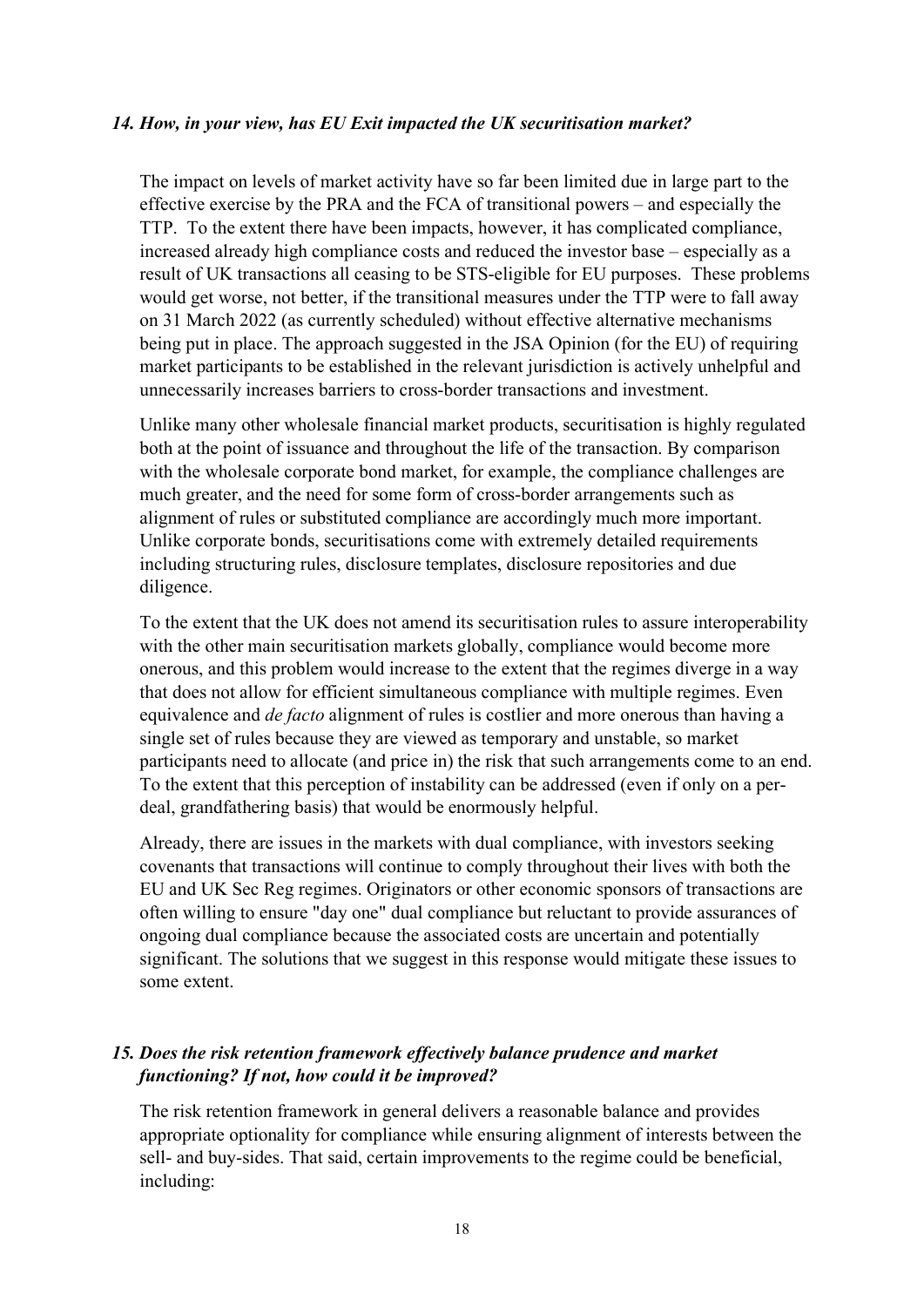- Adoption of binding technical standards in the UK in order to clarify outstanding issues like the proper interpretation of the "sole purpose" test and to provide certainty in more complex situations not explicitly contemplated in the Sec Reg text itself.
- Permitting "L-shaped" retention (i.e. a combination of vertical and horizontal retention). This combination of two of the available options would provide additional flexibility for market participants to structure their affairs without any reduction in the effectiveness of the policy to ensure alignment of interests. Because this approach reflects risk retention rules in the US, it would also facilitate cross-border market access as between the UK and the US.[5](#page-18-0)
- Allowing excess spread to count toward risk retention in SRT transactions. This would be a natural consequence of recognising the first loss absorbing position of excess spread in the transaction and help to make SRT transactions more efficient.
- Allowing for additional permitted risk retention holders where circumstances make this appropriate. For example, in CLOs where the underlying assets consist of positions in broadly syndicated loans, the concept of a loan "originator" is not an economically accurate way to describe the arrangements. In such situations, a more sensible approach would be to permit the manager to hold the risk retention piece as manager, rather than requiring it to (somewhat artificially) qualify as an originator, or seek a largely irrelevant authorisation to be a sponsor. There is also the example of NPLs where allowing the servicer to retain may be appropriate. See below responses to questions 18 and 19.
- Providing sensible rules on changing the identity of the risk retention holder, for example where there is insolvency of the retainer, or a group restructuring. It might even be appropriate to permit a change in risk retainer where a transaction is structured to comply with the risk retention rules in multiple jurisdictions and a change in retainer identity is required for continued compliance due to changes in the regime in another jurisdiction that could not have been anticipated at closing. In each case any change to the identity of a risk retainer could be made subject to stakeholder and/or regulator consent (or non-objection, at least).

As more of a transitional matter, it might also be appropriate to make adjustments to the UK retention scheme to grandfather pre-2021 transactions that make use of retention on a consolidated basis under Article 6(4) using an EU parent. These presently continue to be permitted as a result of the exercise of the TTP but that is due to end in March 2022 and the retention arrangements would cease to be compliant at that time absent legislative or regulatory intervention to provide permanent transitional relief. Permanent transitional relief is appropriate in the circumstances, given that  $-$  as a matter of law  $-$  the parties are not entitled to change retention arrangements in order to be compliant.

<span id="page-18-0"></span><sup>5</sup> Note, however, that this would only be one step in the direction of facilitating this cross-border market access. There remain significant differences between the US and UK (and EU) risk retention regimes, including hold periods (US risk retention does not typically have to be held for the whole life of the deal) and valuation methodologies (US risk retention takes a "fair market value" approach rather than a nominal value approach.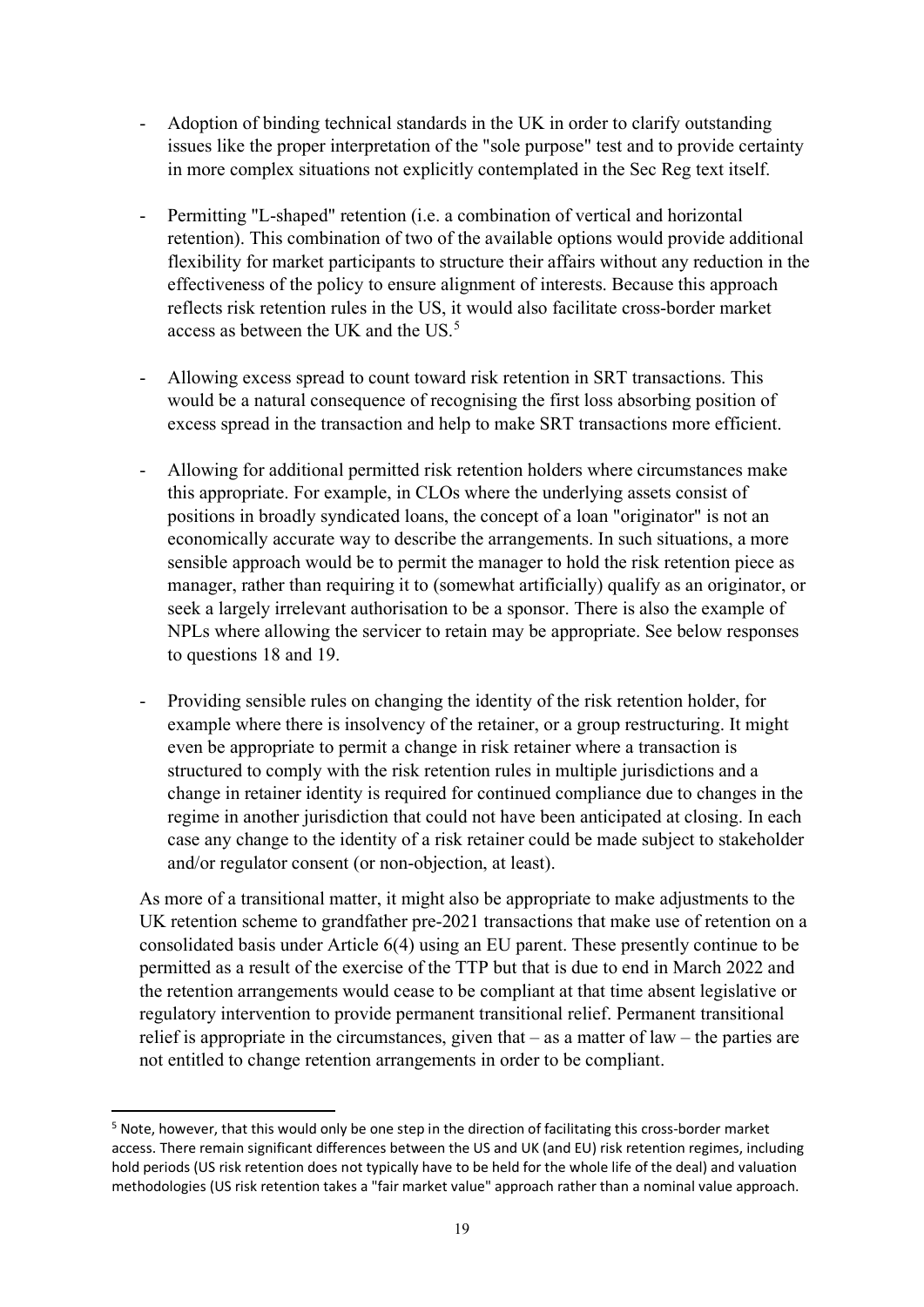#### *16. Which modalities do you use and what motivates this? How many securitisations (volume & value) have you used each modality for?*

The choice of risk retention option depends on the particular type of transaction and its commercial and regulatory drivers. For example:

- Most UK securitisations done exclusively for funding purposes use first loss retention. This is primarily because the first loss piece of the transaction is the most expensive to fund when placed with a third party investor and so – absent a driver that makes another option more appealing – it tends to be the default.
- Transactions designed to achieve SRT will almost invariably use vertical retention, though they will occasionally use random selection. This is because – having achieved SRT – the originator is most concerned to minimise the capital cost of the retention piece. A vertical slice achieves this, as does retention of 5% of the underlying assets (each of which will be risk-weighted significantly more favourably than the 1250% weighting that would generally be assigned to, e.g. a first loss piece). For synthetic securitisations the 5% vertical retention is typically held as a 5% *pro rata* share of each underlying asset.
- Master trusts will typically hold their retention piece via the originator share option (either option (a) or option (b)) because this is operationally easiest.
- Other options may be chosen (including particular versions of each option historically authorised under the risk retention RTS) for a variety of reasons including originator or investor tax considerations and which options fit most easily with other jurisdictions' risk retention rules. For example, vertical retention is most likely to work efficiently for deals where dual compliance with the US is a consideration, because vertical retention works similarly under EU and UK rules (taken together, they are not appreciably different from each other in most cases) on the one hand, and US rules on the other.

#### *17. Do you consider the risk retention modality when making investment decisions?*

Members of the Joint Associations do consider risk retention, but only in that they are concerned to ensure that there is robust and substantive compliance. All modalities provide the required alignment of interests that is required and the confidence to invest knowing that the bad behaviours of the pre-GFC markets are not likely to be repeated.

#### *18. What is the impact of the risk retention rules on securitisations of NPLs?*

The risk retention rules as they currently stand in the Sec Reg are a major barrier to the securitisation of NPLs, but there are also issues in the credit granting criteria verification rules (Article 9) and the due diligence rules (Article 5) that should be addressed.

Four out of the five permitted methods for risk retention under the Sec Reg calculate the amount of the retention by reference to the nominal amount of the underlying securitised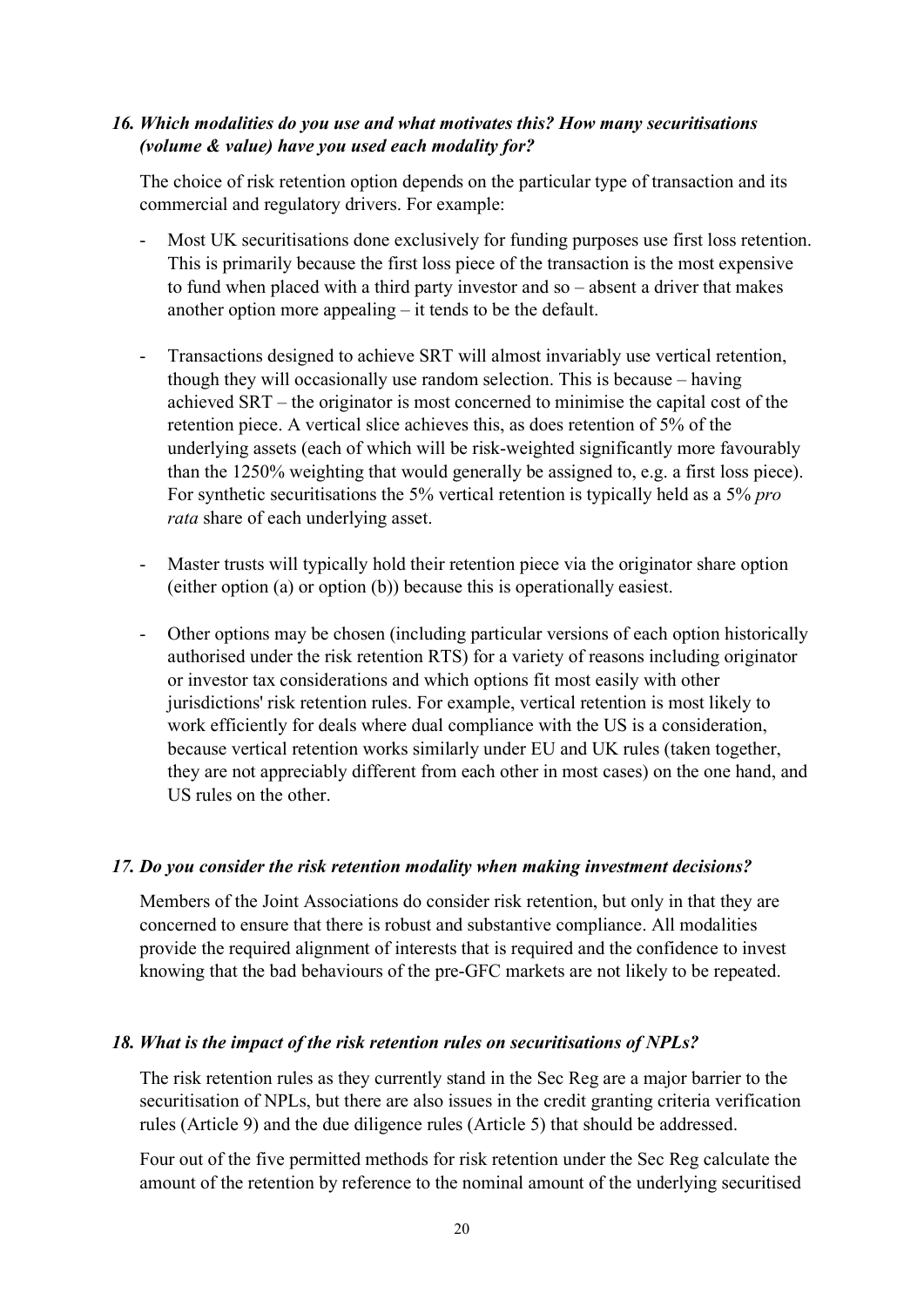exposures, regardless of the amount paid by the securitisation vehicle to acquire those exposures from their originator(s). In the case of an NPL securitisation where assets are sold into the transaction at a significant discount, this is clearly inappropriate and inefficient, and can make otherwise viable NPL securitisations uneconomic.

Consider the example of an NPL securitisation where a portfolio with a nominal amount of 100 is sold into the securitisation with a discount of 90%. If the originator uses first loss (option (d)) retention, it would have to hold retention of  $5$  – being 5% of the nominal amount but 50% of the value paid for the portfolio. If, on the other hand, the originator uses vertical retention (which is the only method where retention is calculated based on the value of the liabilities issued by the securitisation vehicle) the retention would be sized at 0.5 (being 5% of 10). The latter is clearly the more appropriate sizing of retention in a scenario where only 10 of cash is being raised against the portfolio, and should be permitted for all retention methods, not just vertical retention. The choice of retention method is driven by a number of commercial factors (see above for further detail) and market participants should not be restricted to vertical retention for NPL securitisations by what is commonly acknowledged to be a historical accident of drafting. This is precisely the kind of drafting infelicity that would be more easily remedied by moving the bulk of the securitisation rules into the regulators' handbooks, rather than having them in difficult-to-amend primary legislation.

### *19. In light of the PRA's ongoing consultation on the securitisation of NPLs, would the effectiveness of NPL securitisation be enhanced if the servicer was allowed to fulfil the risk retention requirement?*

Yes, The Joint Associations also recommend that special servicers be added as an eligible retainer in respect of NPL securitisations. Unlike most securitisations of performing exposures, on NPL securitisations the skill and diligence with which special servicers work out an NPL portfolio play a significant role in determining the returns on the underlying exposures. A special servicer will often be the entity in the structure who knows the exposures best and has most direct control over the success of the workout. It is also common for the compensation of the special servicer to be based in large part on the proceeds of the workout<sup>[6](#page-20-0)</sup>. For all of these reasons a special servicer is an obvious candidate to hold the risk retention, since having its interests aligned with those of investors is an important factor in producing good outcomes for investors.

We made these points in our response to the PRAs consultation on the implementation in the UK of the recent Basel Technical Amendment for NPLs.

<span id="page-20-0"></span><sup>&</sup>lt;sup>6</sup> Which, for the avoidance of doubt, should not be precluded by the anti-avoidance provisions of the NRPPD definition where the originator is also the servicer and the fee is paid at a reasonable commercial rate.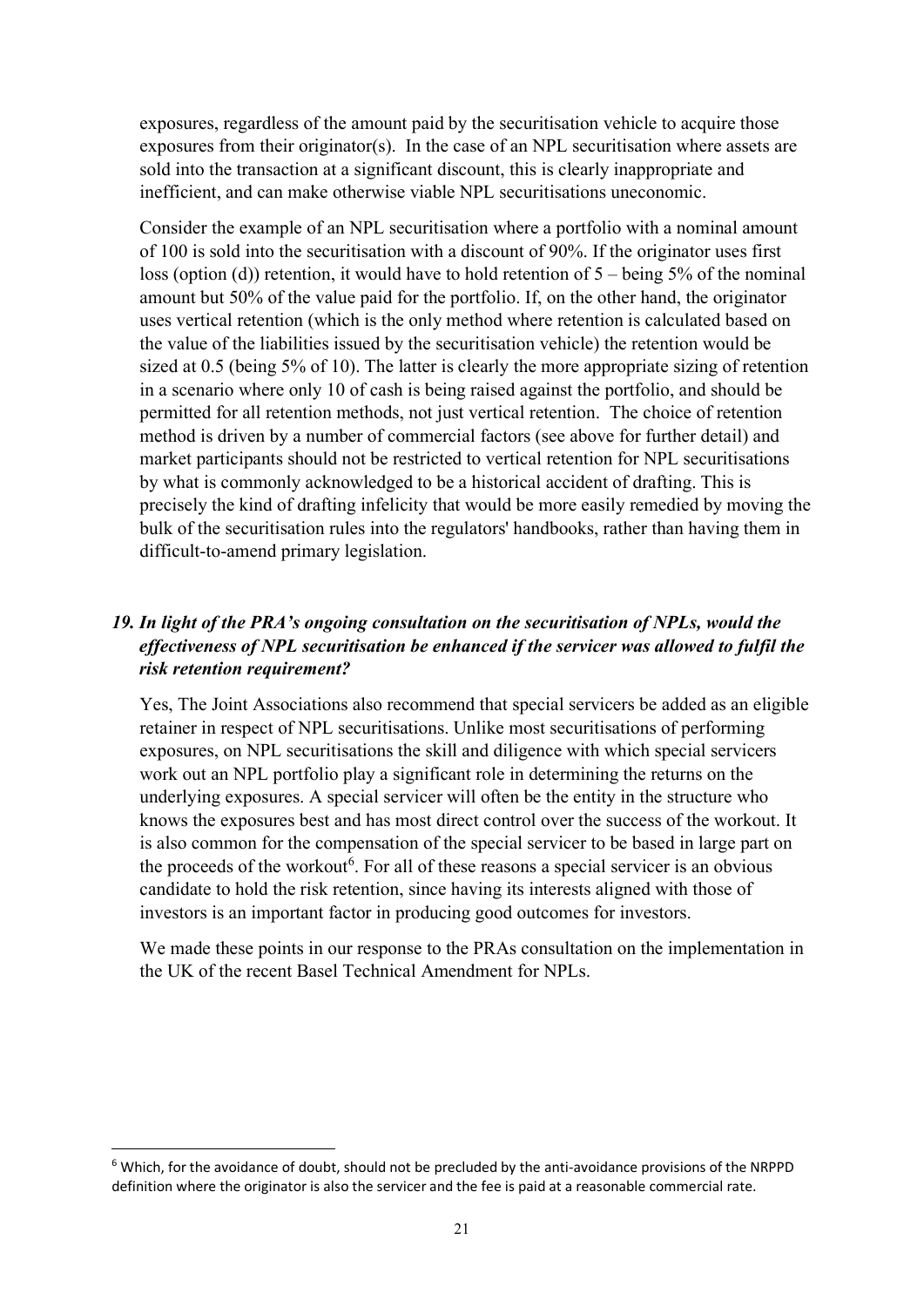### *20. What are your considerations in deciding whether to issue a private or public securitisation?*

Both are mostly used as a form of asset-based finance that serves to minimise the risk to the financier (and therefore the cost to the borrower). Both can also be used as a form of capital management for the originator. Beyond that, they serve different purposes.

Public securitisations broadly involve the relevant banks serving an agency role, distributing the risk to the wider market.

Private securitisations are undertaken where banks are comfortable to hold the risk themselves (on a bridge basis, or otherwise) and structure it as a securitisation to offer competitive financing to the underlying client. For example, warehouse facilities, many trade receivables securitisations, ABCP programmes, synthetic (OBS) securitisation. They are also commonly used as a pipeline for future public securitisations. Many lenders (and especially NBFIs) will use private securitisation warehouses to fund new originations, ramping up the volume until a critical mass has been reached to make a public securitisation viable.

Another common consideration for structuring a transaction as public vs. private has to do with the sensitivity of the data intended to be disclosed as a part of the transaction (either as a result of regulatory requirements or negotiation between the sell- and buy-sides). Where there is particularly sensitive information that may be disclosed, there is an incentive to structure the deal as a private transaction to allow the sell-side to continue to judge, on a case-by-case basis, who is entitled to transaction information. In particular, it allows the sell-side entities to retain control of who qualifies as a "potential investor" and is entitled to disclosure on that basis. If the transaction is structured as public, then a requirement would arise to report to a securitisation repositories, who would be under an independent obligation under Article  $17(1)(i)$  of the Sec Reg to provide information they hold to investors and potential investors. Repositories would, as a result, generally insist on making the determination of who qualifies as a "potential investor" themselves, and they may in certain cases come to a different conclusion. No repository has yet been authorised in the UK; two have recently been authorised in the EU.

# *21. What are your considerations in deciding where to list your securitisation, both in the UK and in other jurisdictions?*

See question 20 for detail around disclosure as a factor for if and where to list. Listing on a UK regulated market is the main reason a securitisation would be considered "public" for Sec Reg purposes and therefore sell-side entities might choose to list elsewhere or not at all if they wanted the transaction to be considered "private". Similarly, if a securitisation was listed on an EEA regulated market, it would be considered public for purposes of the EU Securitisation Regulation.

Having the exchange be a "recognised stock exchange" for the purposes of the quoted Eurobond exemption is also an important consideration.

The extent of distribution and expected future trading is also a relevant consideration. Where little or no trading is expected, for example, one might use an offshore stock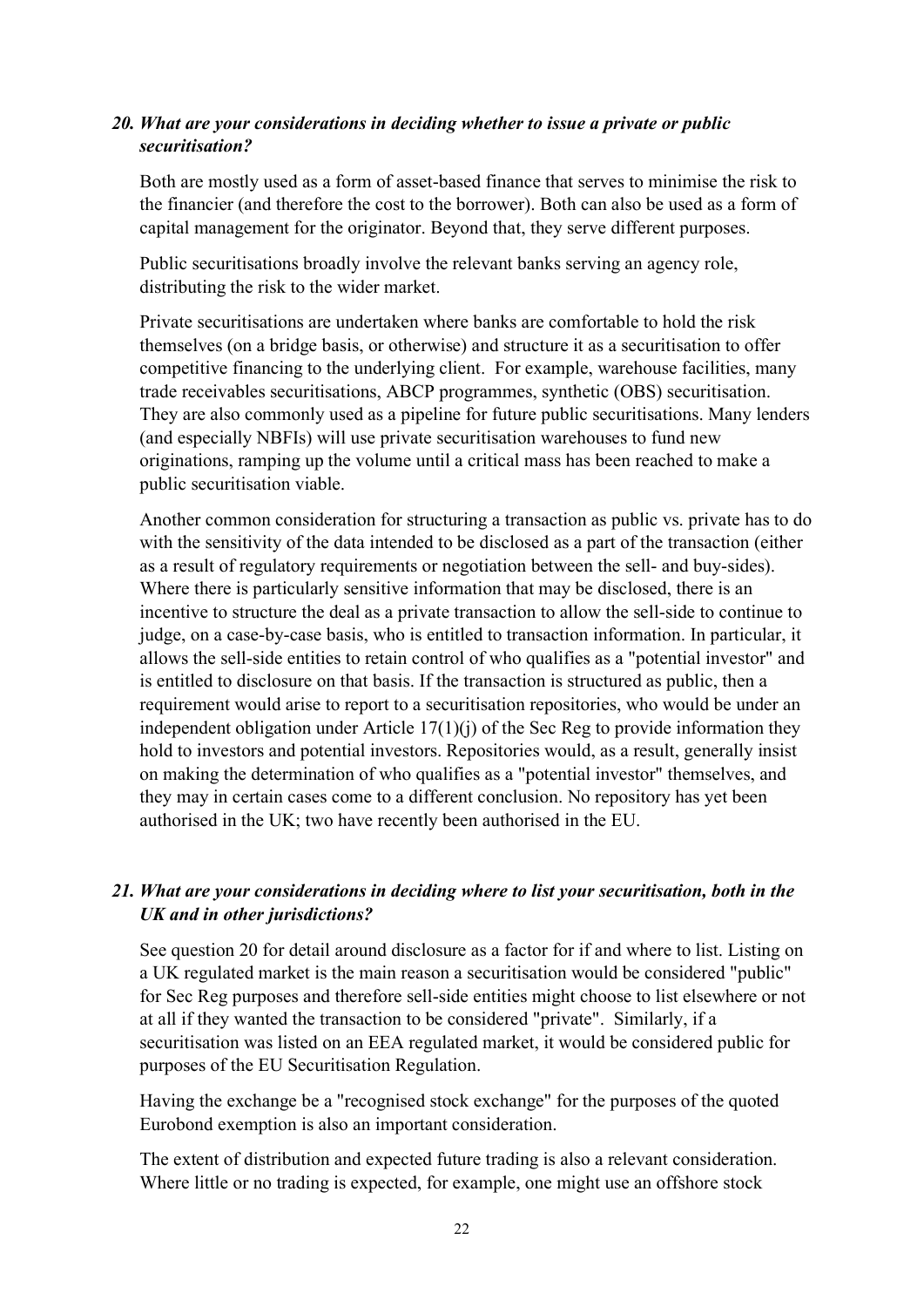exchange with relatively light disclosure requirements. Whereas for a transaction where more liquidity is anticipated by the sell side (and expected by the buy side) then either a regulated market or an MTF might be used.

Beyond the above, the listing considerations are relatively minor and turn on things like the flexibility and promptness of document review, jurisdiction of incorporation of the issuer (listing will sometimes be aligned with this), reliability of listing rules, investor perception and cost. Note also that the disclosure obligations imposed by an exchange are relatively minor in comparison to those required by the Sec Reg and the templated disclosure approach for all securitisations (public and private) prescribed under it.

Of course, it is worth noting for completeness, that many securitisations are not listed at all.

### *22. How do the costs and benefits of listing securitisations vary by jurisdiction?*

As above. Smaller, offshore exchanges tend to have lighter disclosure requirements but also less liquidity and are mainly useful for "technical listings" in order to satisfy some investors' requirements to be investing in a listed bond and/or the quoted Eurobond exemption.

Regulated exchanges and MTFs have similar benefits to each other – including generally good reputations with investors and better liquidity than smaller, offshore exchanges. Both regulated exchanges and MTFs tend to have fairly similar substantive disclosure requirements, but a deal listed on an MTF can avoid having to report to a securitisation repository, which means the sell-side entities can retain control over who is considered a potential investor and is therefore entitled to disclosure.

# *23. Do you consider the disclosure requirements (both the content and format) for private securitisations to be sufficiently useful? If not, how could they be improved? Please answer with reference to:*

- *a. Bilateral securitisations;*
- *b. Intragroup securitisation transactions; and/or*
- *c. Any other private securitisation transactions*

Disclosure for private securitisations has been a vexed question for the market, for many years. Based on our involvement in the legislative process back in 2015-2017, we believe that the original intention of the co-legislators of the EU Sec Reg was that templated disclosure should be limited to public transactions. ESMA undertook a detailed consultation with the industry on this basis that concluded in March 2018. Subsequent to that consultation, ESMA changed course and required templated disclosure for all securitisation transactions, whether public or private.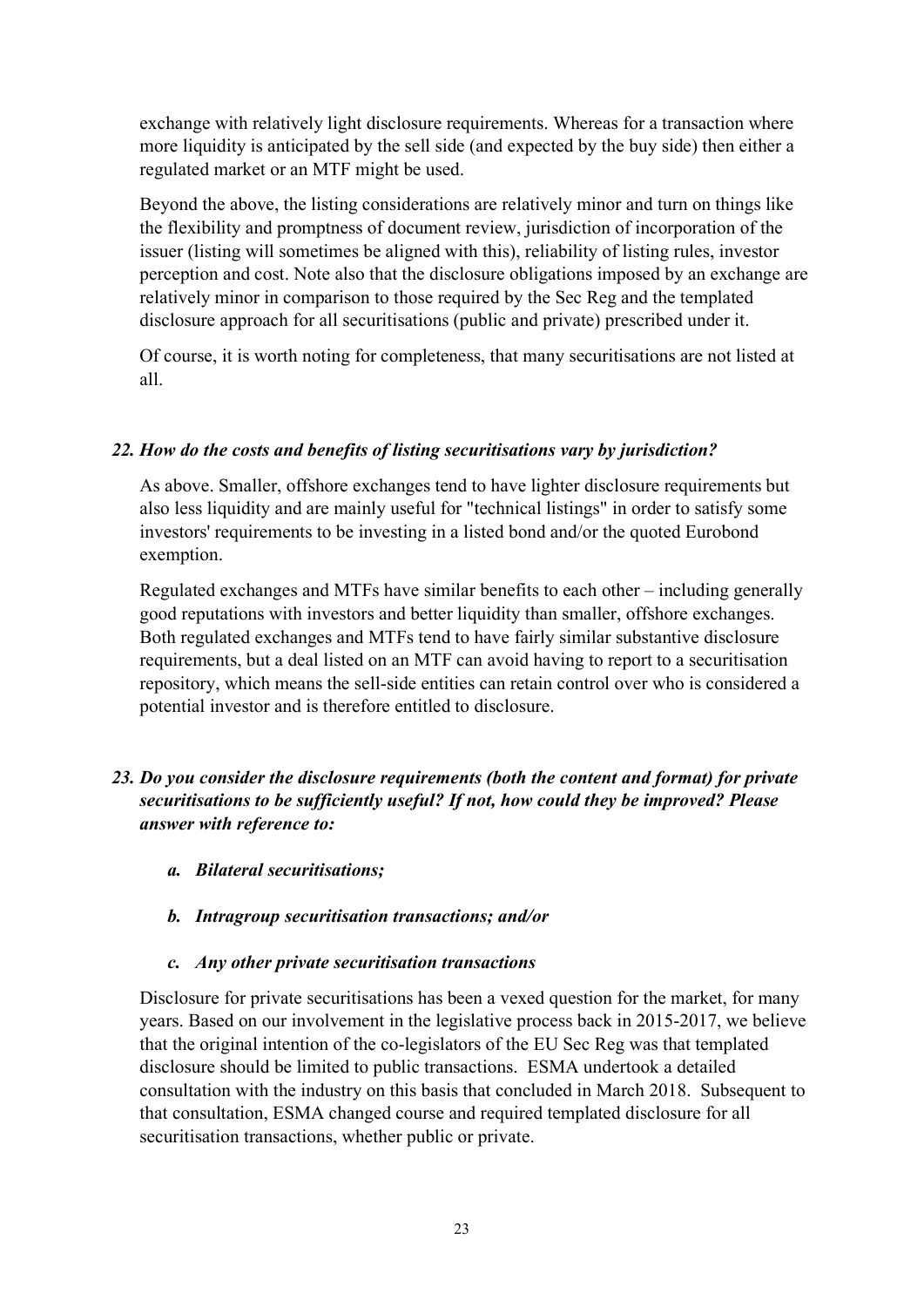This has created considerable difficulty, cost and administrative burdens for the market, especially for originators, and is a significant obstacle to undertaking a securitisation for smaller originators. Further, the implementation of the requirement has been problematic, and has taken place without meaningful consultation with the industry – the consultation that closed in March 2018 having been framed and responded to on the basis that private securitisations would not be subject to templated disclosure.

Further, the content of the templates in question has been driven not by investor demand or requirements but is rather based on the templates used by the European Central Bank in its liquidity operations.

We believe the time is ripe, if not considerably overdue, for a full and proper consultation to be undertaken with the industry, including issuers, originators and investors, to ascertain what disclosure is possible, sensible, proportionate, flexible and above all practical and useful for all parties but especially investors. This consultation could also consider the question of relevant ESG factors, which are a relatively recent phenomenon.

This is an opportunity now available to the UK authorities which was not available before. The Joint Associations and their members would be pleased to engage in detail on this topic at the earliest convenience. For now, we set out the broad themes of a more sensible disclosure regime for the securitisation markets.

Taking the categories of securitisations set out in the CfE question, it seems clear to us that intragroup securitisation transactions should not be subject to regulatory disclosure requirements. Where there is no investor independent of the originator (or other economic sponsor) the mischief sought to be addressed by the disclosure requirements simply cannot arise. These are by their nature internal arrangements of a corporate group.

For bilateral securitisations, it is also clear that the current disclosure requirements in relation to private transactions are overly prescriptive, to the point of requiring disclosure that is frequently excessive and not useful to investors, while simultaneously being difficult and/or costly for the sell-side to produce. These requirements are often particularly onerous for less sophisticated originators/sponsors and investors. This is not to say that less, or less useful, information is provided to investors on private securitisations – quite the opposite. The private securitisation disclosure process typically takes place over many months and involves investors working closely with originators and understanding their business in great detail in order to understand risk drivers and determine the best way to underwrite the risk of the securitisation. See example timeline on page 76 of Appendix 1 of a typical disclosure process on a private securitisation to provide additional context.

In those situations, investors will necessarily be sophisticated entities involved in meaningful negotiations with the sell side and be able to ensure they are receiving precisely the information they require in order to make an informed initial investment decision and monitor their investment on an ongoing basis. Those negotiations are the best, most efficient way to ensure that investors are receiving all the information they need without placing undue burdens on the sell side to produce unnecessary information and – given the systemic balance of power between sell and buy sides on such transactions – we believe the parties should be free to decide on the content of disclosures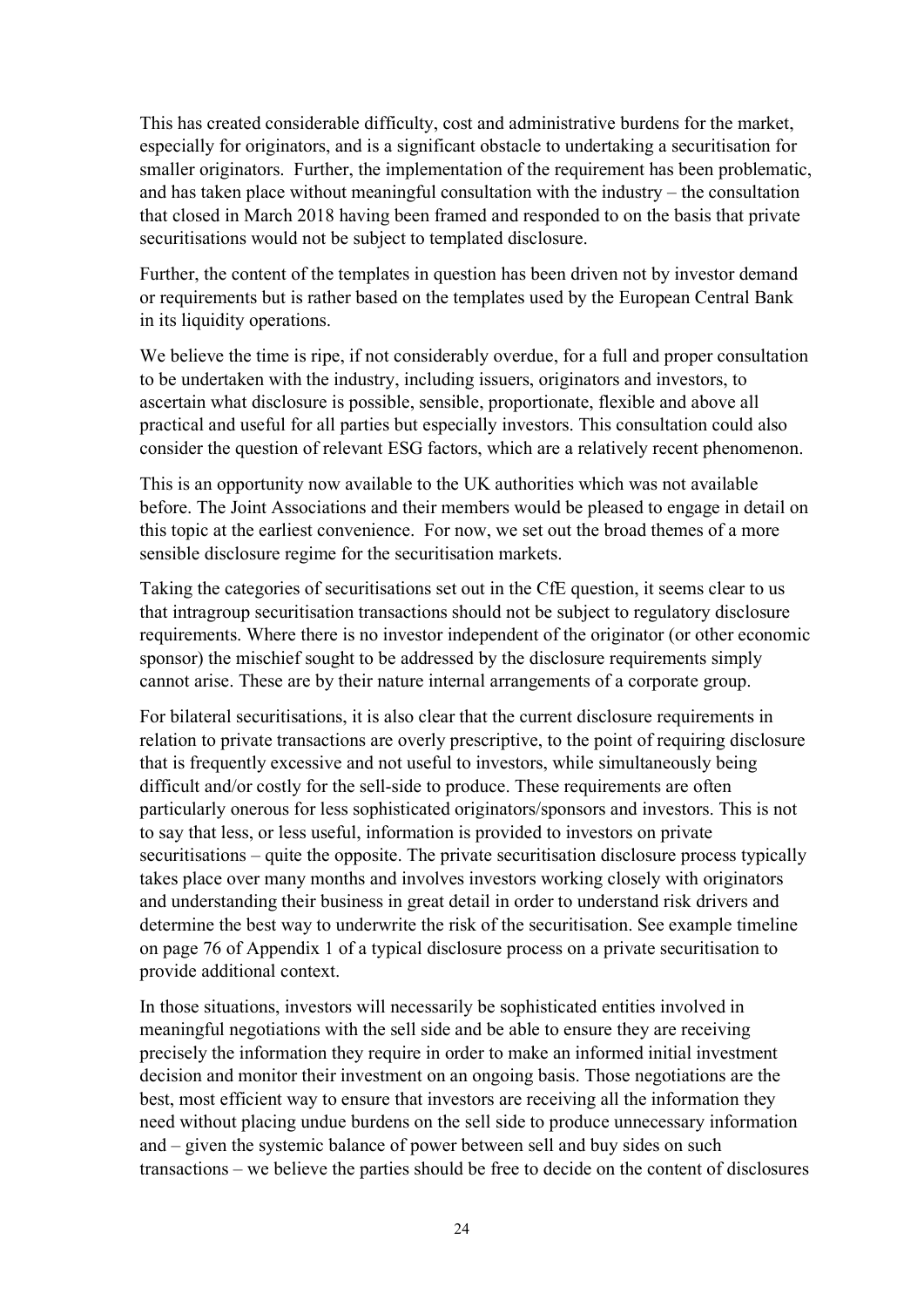on bilateral securitisation with relatively little regulatory intervention. At most, the regulatory framework should provide general principles for the types of disclosures to be provided (e.g. those currently in primary legislation) but leave the details to individual negotiations.

A good example of this would be asset-backed balance sheet loans by banks referenced in our introductory comments, that should very clearly be excluded from the more prescriptive disclosure obligations set out for public securitisations. Failure to do this would just serve to leave a barrier in place to borrowers accessing the loan market in the most efficient way available.

That leaves only the category "any other private securitisation transactions". This is perhaps the most difficult category, because it begs the question of where to draw the line between "public" and "private" securitisations – a complex and difficult question that the members of the Joint Associations believe should be subject to a further, dedicated consultation process with appropriate time allowed for full consideration. For the moment, however, we would offer the following thoughts:

- The line between public and private securitisations is not clear, and the appropriate level of regulatory intervention in the disclosure process will often be matched to the extent to which the transaction is public.
- There are a number of indicia of a transaction being public, most of which are indicative but not determinative. For example:
	- o A transaction with an approved prospectus for the purposes of s. 85 of FSMA is almost certainly most appropriately treated as public. Conversely, a transaction with no offering document of any kind is almost certainly most appropriately treated as private. But a transaction with an offering document that is not an approved prospectus for the purposes of s. 85 of FSMA could easily fall into either camp.
	- o A transaction with a listing/admission to trading should normally be treated as public, but this may not always be true, particularly where the listing is a "technical listing" on an offshore stock exchange that requires limited transaction information in order to grant a listing and is obtained mainly for the purposes of the quoted Eurobond exemption rather than to generate liquid public market in the securities.
	- o Transactions where an announcement is made through a formal channel to a wide audience for the purpose of soliciting investor interest (leading to a "public bookbuild") will normally be public, but this is not strictly required for a public transaction.
	- o The presence of a syndicate of banks underwriting the transaction and selling it on to end investors is a feature indicative of a public deal.
	- o Transactions where there are a small number of investors all of whom have meaningful contact with and access to the originator will normally be private.
- The appropriate policy outcome for small, club deals with two or three outside investors will often be to treat them the same as bilateral transactions, with only broad, principles-based disclosure requirements imposed by regulation.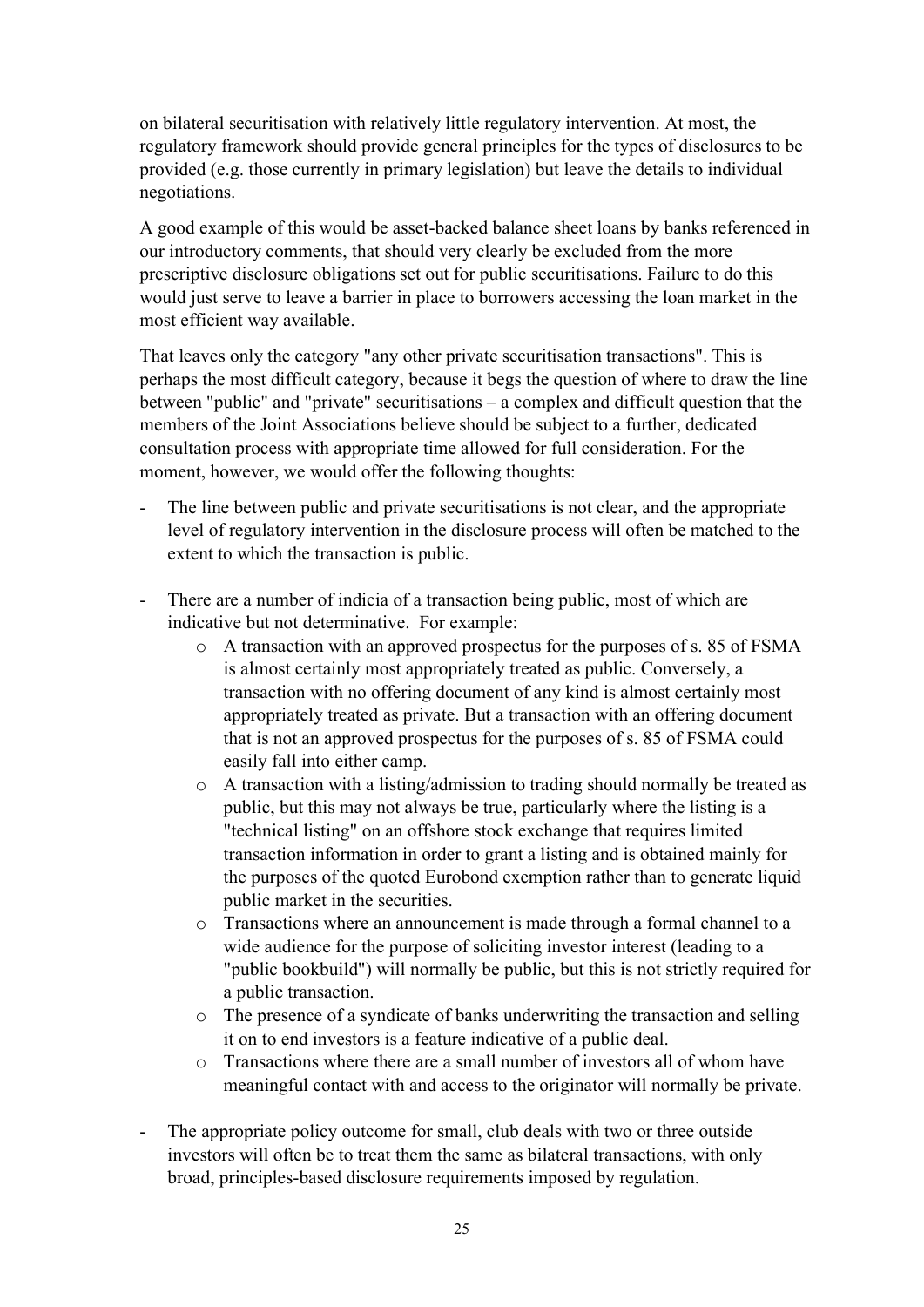Larger transactions with more investors and listings on markets such as the Irish Stock Exchange's GEM (not a full, regulated market listing, and no prospectus, but it does have an offering document and the listing does provide a meaningful and potentially liquid market), on the other hand, should probably be treated more like public transactions, though perhaps with a "comply or explain" approach to the disclosure templates rather than requiring strict compliance in all cases.

We recognise that the above feedback does not set out a single, clear, bright line and would not readily be converted into policy. Nonetheless, we hope it sets out more clearly some of the underlying economic realities onto which any policy choices would be superimposed and helps to progress an ongoing conversation about the appropriate policy outcomes in this difficult area.

### *24. Do you find the usefulness and quality of the information you receive on a securitisation to be materially different when available through an SR, to when it is not made available through an SR?*

It is not possible to answer this question on the basis of real world experience since no SRs have yet been authorised in the UK, and only two have recently been authorised in the EU. That said, members of the Joint Associations do not expect there to be a material difference, no, given that it is the content of information that is relevant rather than the method by which that information is made available.

We would also caution against applying the ESMA Guidelines on the use of "no data" options for reporting here in the UK. ESMA calibrated the tolerance thresholds by reference to Eurosystem loan-level reporting data, which is not an appropriate data set because of the absence of some asset classes and also the self-selecting nature of deals used for Eurosystem liquidity operations (i.e. where transaction parties were not capable of providing the necessary data, they would simply not have bothered to make the transaction Eurosystem eligible and it would not go into the sample ESMA used to calibrate the tolerance thresholds).

#### *25. Does the fact that a securitisation is not reported through an SR impact your ability or willingness to assess credit risk and/or invest in a securitisation?*

Members of the Joint Associations report that it does not affect their ability or willingness to assess credit risk and/or invest in a securitisation.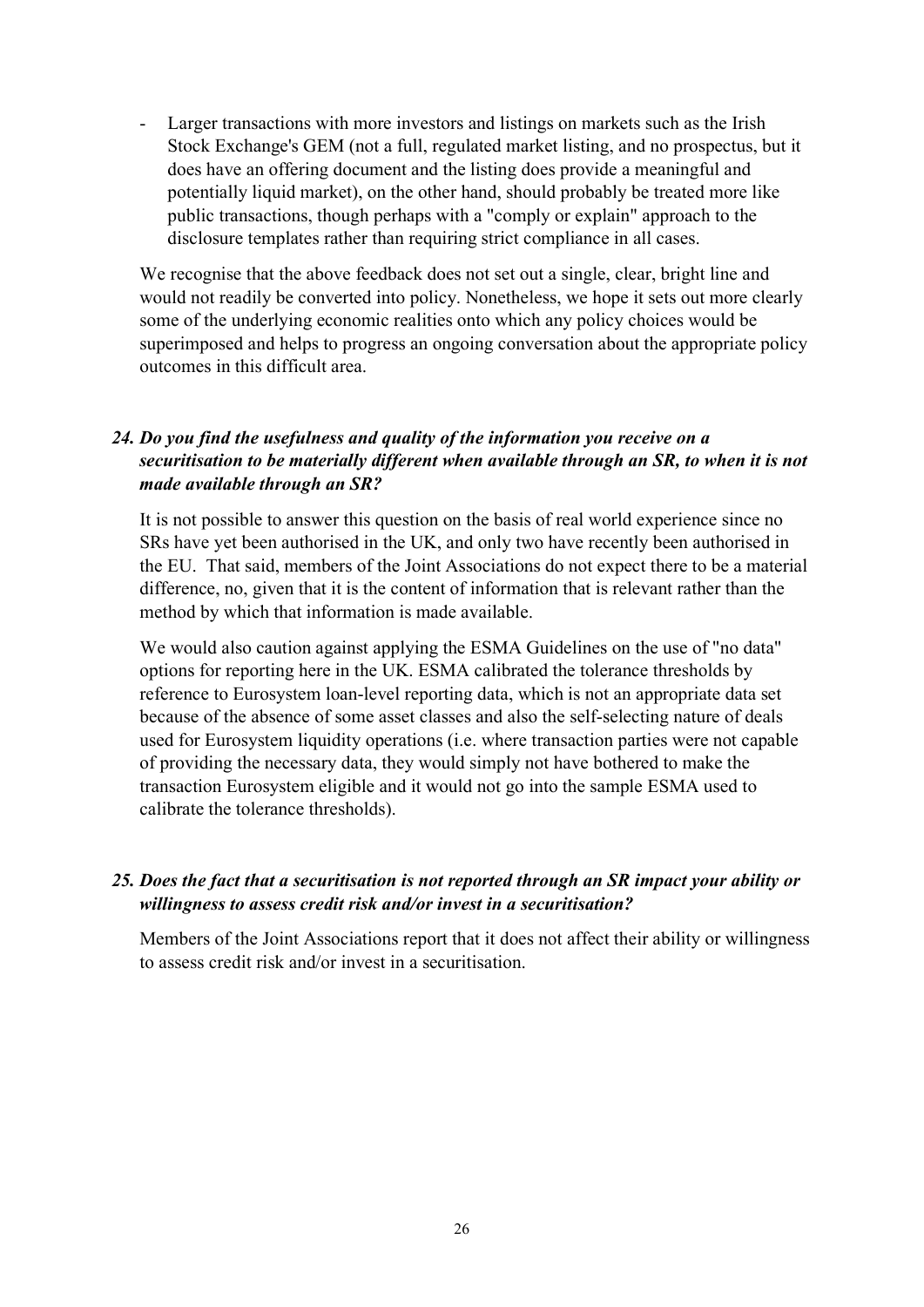- *26. Do you consider there would be any benefit to extending disclosure requirements for public securitisations to private securitisations, specifically:* 
	- *a. The requirement to make information available through SRs; and/or*

### *b. The requirement to fill in the templates on inside information or significant event information, as contained in Annex 14 and Annex 15 of the onshored Technical Standards?*

As set out above in 23, members of the Joint Associations consider that the best solution is quite the opposite. Rather than extending the requirements for public securitisations, we would recommend making the disclosure requirements for private securitisations significantly less prescriptive, possibly accompanied by a re-assessment of the dividing line between public securitisations and private securitisations in order to ensure that this simplification was appropriate.

# *27. To what extent has your firm benefitted from the temporary recognition of EU STS by the UK?*

The extent to which individual members of the Joint Associations have benefitted varies but in general we have found this very helpful and would encourage a permanent arrangement to be put in place. Certain banks in particular only invest in securitisation positions which can fulfil LCR eligibility criteria (which include STS status), so being able to include EU transactions as well as UK transactions increases the options available to UK banks for these purposes.

#### *28. To what extent has a lack of recognition of UK STS by the EU impacted your firm?*

This has resulted in increased difficulty in placing UK securitisations with European investors (primarily with European banks), which increases the cost of funding for certain portions of the economy, notably non-conforming and buy-to-let RMBS, two of the largest parts of the UK securitisation market. Sometimes rebooking investments in UK entities can help to address this problem but this is not always possible. This has also resulted in some increased capital costs for private securitisations which are compliant with UK STS and not recognised by the EU which can mean rebooking to different legal entities (and associated operational costs), restructuring and/or impacts on transaction economics/returns.

# *29. Do you have views on the merits, as well as any drawbacks, of HMT introducing an STS equivalence regime?*

Members of the Joint Associations would support this, and indeed we view it as necessary to facilitate financing of the real economy as high levels of central bank intervention are withdrawn, *inter alia* by encouraging reciprocal recognition of the UK STS regime in other jurisdictions. As a matter of principle, it makes sense to allow UK investors to be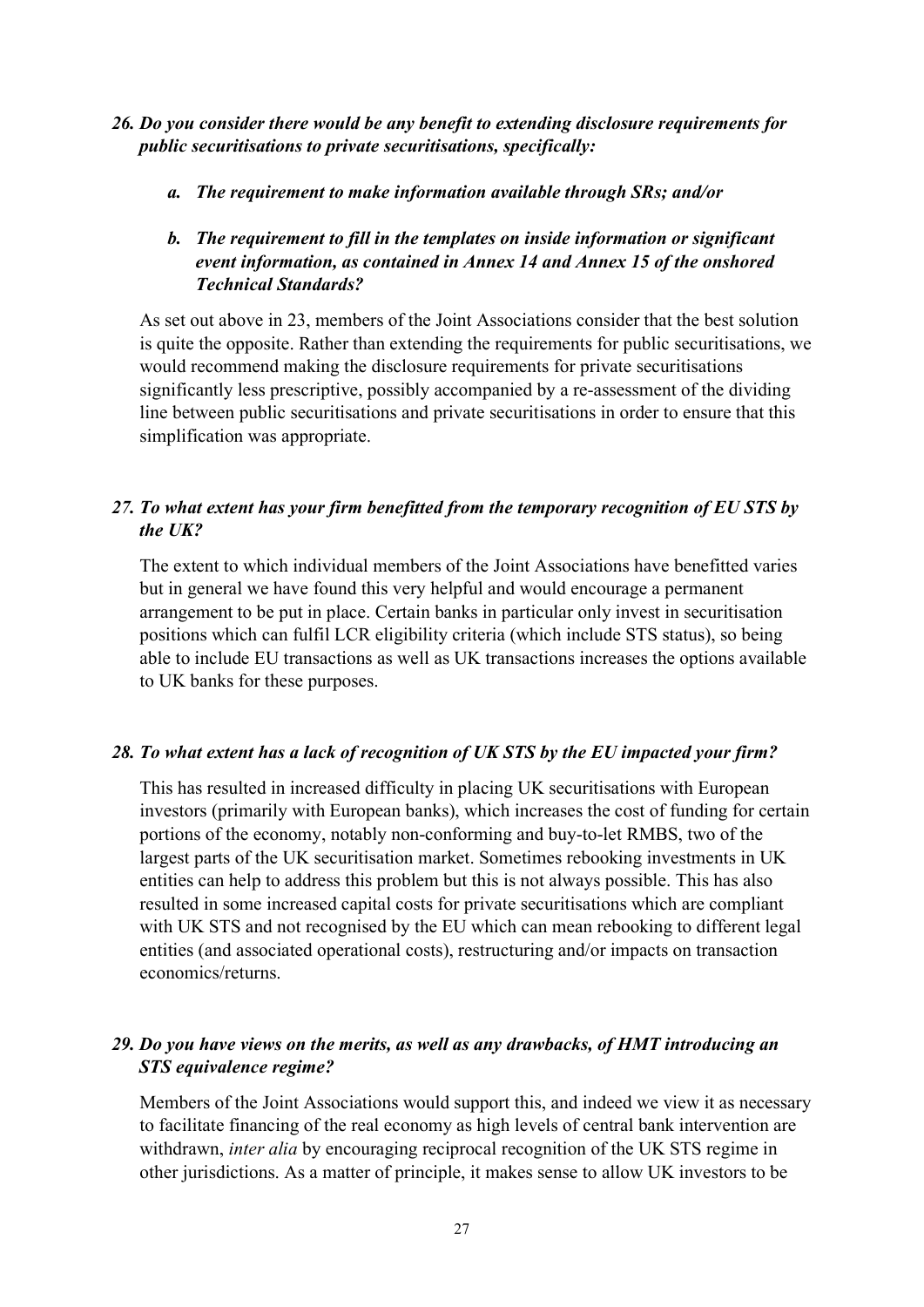subject to the same prudential treatment whether they invest in STS securitisations that are subject to an overseas regime or whether they invest in STS securitisations that are subject to the UK regime. This reduces concentration risk and gives UK investors greater choice. It is also in line with the UK's general approach to equivalence as expressed in HMT's guidance document<sup>[7](#page-27-0)</sup>, which in general favours being open, unless there is a specific financial stability risk which suggests otherwise.

Our understanding is that the following jurisdictions currently have or are considering legislating for Basel STC-aligned regimes and might therefore benefit from an STS equivalence regime in the foreseeable future:

- the EU
- Singapore
- India
- Japan
- Canada

It is important that any equivalence regime the UK puts in place should ensure that other jurisdictions are granted equivalence on a principles-based approach (e.g. are a reasonable implementation of the Basel STC principles) rather than a strict, granular assessment of whether the other jurisdiction has exactly the same requirements as the UK.

# *30. Are there any mechanisms other than an STS equivalence regime which, in your view, would give effect to the policy objectives in paragraph 5.7?*

STS equivalence would be the main mechanism for giving effect to the policy objectives in paragraph 5.7 (a) and (b). They could also be supported by reviewing the STS securitisation criteria generally in order to identify areas where criteria could be simplified or eliminated without damaging the overall robustness of the label. This would make use of the label more attractive and facilitate mutual recognition on the basis of the Basel STC criteria.

We would also be supportive of revisiting the jurisdictional requirements contained in Article 18(2). It is unclear if they are really required or if the UK might take an approach more akin to the approach it takes with the Official List, where issuers from any jurisdiction may be listed provided they comply with the prospectus regime. This would have the notable advantage of permitting issuers and originators from any jurisdiction to qualify as STS regardless of whether their home jurisdiction had an equivalent regime. Indeed, it might even obviate the need for equivalence assessments by the UK authorities entirely.

As to the policy objective in paragraph 5.7(c), this could be supported additionally by implementing the policy changes mentioned above, including removing the 5-year weighted average life requirement for LCR eligibility (which does not appear to have a basis in Basel), upgrading the LCR treatment of securitisations and ensuring more risk-

<span id="page-27-0"></span><sup>7</sup> [https://www.gov.uk/government/publications/guidance-document-for-the-uks-equivalence-framework-for](https://www.gov.uk/government/publications/guidance-document-for-the-uks-equivalence-framework-for-financial-services)[financial-services](https://www.gov.uk/government/publications/guidance-document-for-the-uks-equivalence-framework-for-financial-services)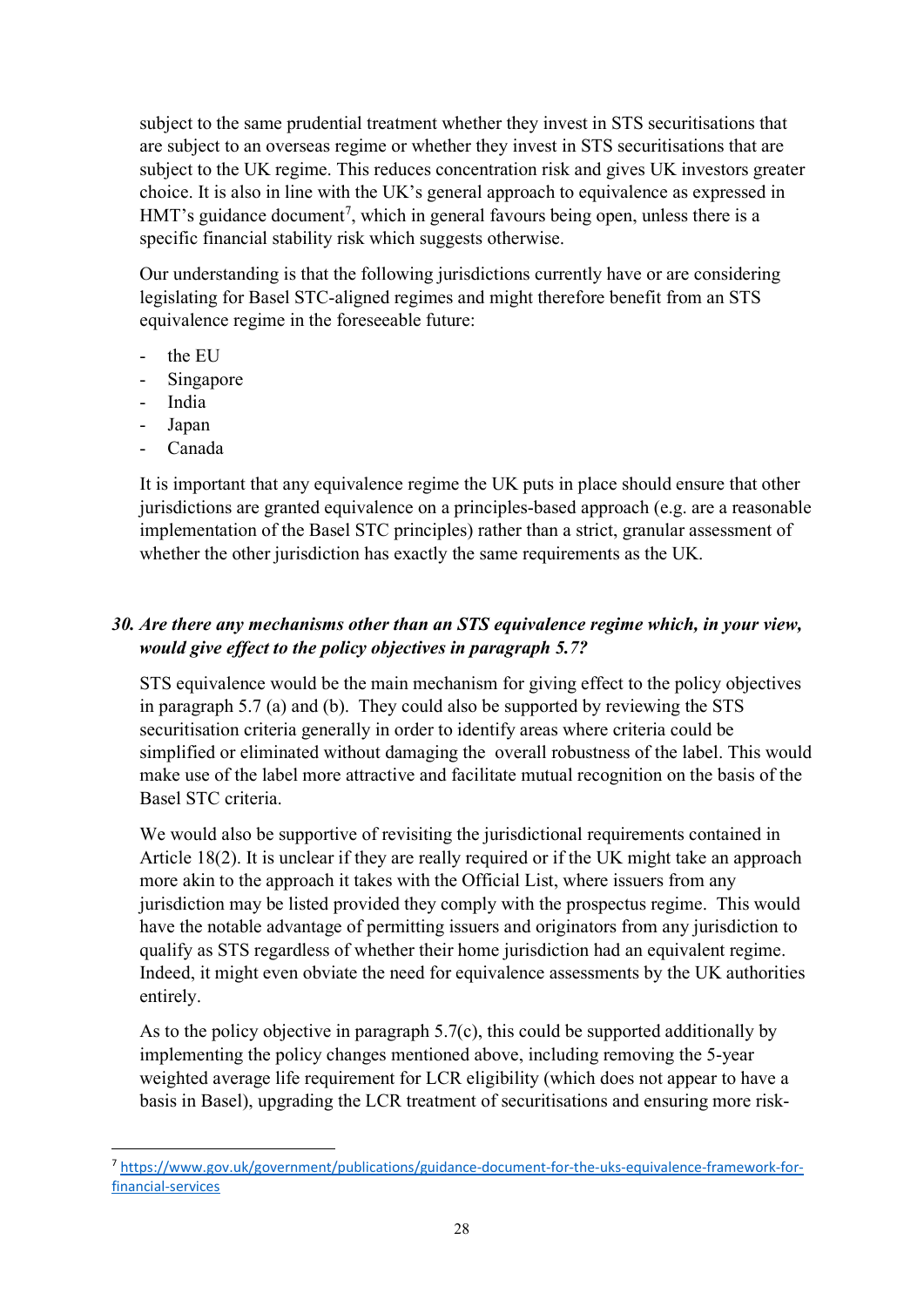sensitive capital treatment for securitisations in the hands of both bank and insurance company investors.

### *31. Do you have comments on the considerations relevant to making equivalence assessments under a new STS equivalence regime, as outlined in paragraphs 5.16 to 5.22?*

While co-operation arrangements might be preferable, it is worth recalling (for example) that the FCA currently admits securities to the UK Official List issued by issuers in most jurisdictions in the world, without requiring co-operation arrangements in respect of such admissions. These issuers are subject to the UK listings regime and the FCA is able to enforce compliance, by suspending the listing of an issuer that does not comply. A somewhat similar mechanism is already inherent to STS regime (in that the FCA is empowered to remove a particular securitisation from the UK STS register). The ability of the FCA to enforce obligations against an overseas issuer/originator/sponsor could also be boosted by contractual mechanisms (e.g. requiring the overseas issuer/originator/sponsor to make certain commitments to the FCA).

The concern with "imbalances" if a unilateral equivalence determination expressed in 5.22 of the call for evidence seems overstated. While it is true that it would be preferable for UK issuers/originators/sponsors if overseas jurisdictions recognised the UK STS framework as equivalent to their own frameworks, it is difficult to see how this imbalance (greater supply for UK investors without greater demand for UK manufacturers) would affect financial stability or competition in a negative way. The harm caused by limiting choice for UK investors seems more significant.

### *32. Do you consider an adaptation period accompanying any potential withdrawal of equivalence would be useful in the operation of a new equivalence regime for STS securitisation?*

If an equivalence determination were withdrawn, it would make sense to withdraw it only in relation to future STS securitisations rather than existing STS securitisations (given that most of the criteria for STS are complied with on issuance and the FCA is empowered to remove any individual securitisation from the STS register).

If HMT are minded not to take this "grandfathering" approach, then an adaptation period of two years would be welcome to allow for appropriate mitigations to be considered in relation to the capital and other implications of the withdrawal of equivalence.

### *33. If so, would it be desirable to introduce standardised adaptation periods for STS, or are there other factors which should be considered?*

As stated above in 32, a standard adaptation period of two years would be desirable, in the event HMT are not minded to take the "grandfathering" approach preferred by members of the Joint Associations.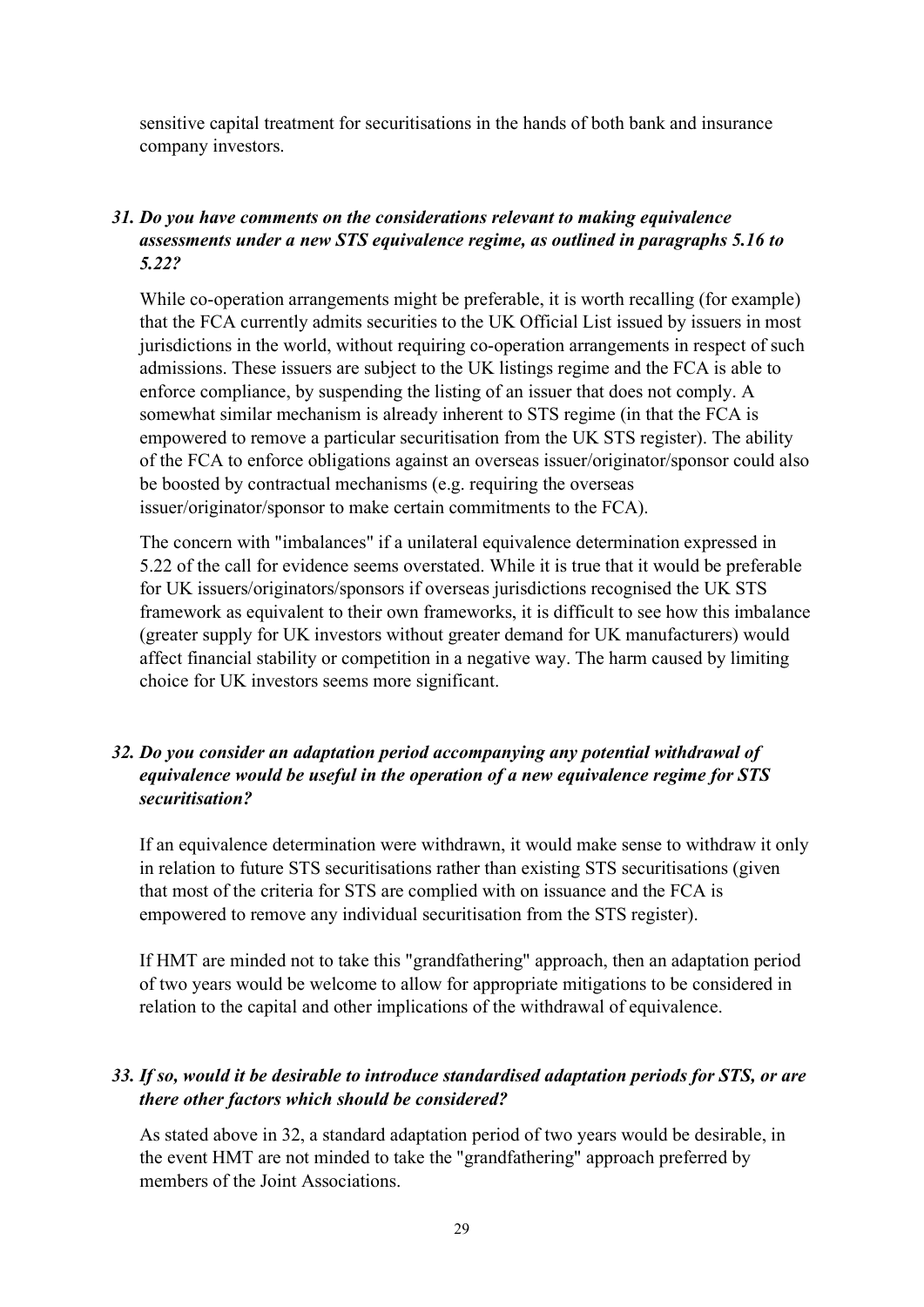#### *34. Do you have any other views related to STS equivalence which you think should be considered?*

None. Our views are summarised in the responses to the questions above.

### *35. If disclosure requirements on environmental performance were to apply to all underlying exposures:*

- *a. Is there enough information available to fulfil any such obligation?*
- *b. Are there any underlying exposures where the information would not be available or where it would not be proportionate to collect?*
- *c. What type of information on the environmental impact would you suggest (please provide as much detail as possible for different underlying exposures)?*

No, there is not enough information available at present.

EPCs are being introduced on a rolled basis so there is still a large portion of UK housing stock that does not have an EPC score. A large number of properties do not have an EPC, particularly owner-occupied properties. There is a decent case for new loans – particularly buy-to-let mortgage loans where there is now a minimum EPC requirement for rental leases – to meet some minimum reporting requirements, but refinancings of old pools and loans secured on properties which have been owned by the same owner since before EPCs were introduced should not be required to report this information. The properties will most likely not have a certificate and the information should not be required just because the loan is being securitised. In other words, the securitisation reporting requirement should be to report the EPC rating where the EPC legislation requires an EPC to exist in respect of the relevant property. Where this is the case, it should be possible to report the actual score (and not just the letter band into which the score falls). In particular, the energy consumption data could be useful in making comparisons across jurisdictions.

Similarly, for auto loans, emissions information should be a requirement for each new vehicle loan and for used vehicles it should be required where it can practicably be obtained (e.g. from the UK vehicle database).

There is also a concern with dealing with the back-book of existing originations. Also, while it is possible to consider environmental performance of buildings (commercial or residential) as well as of auto loans, it is unclear how that may be determined for other exposures (e.g. credit cards, SMEs or esoteric asset classes) – and especially for unsecured loans where there will not be a clear physical object with an environmental performance that can be measured.

It is important that any such disclosure requirements are calibrated carefully so as not to impose further burdens on originators; securitisation disclosure in the UK (and the EU, from which most of the UK's rules derive) is already the most extensive in the world. It should also be noted that industry is scrambling to keep up with developments,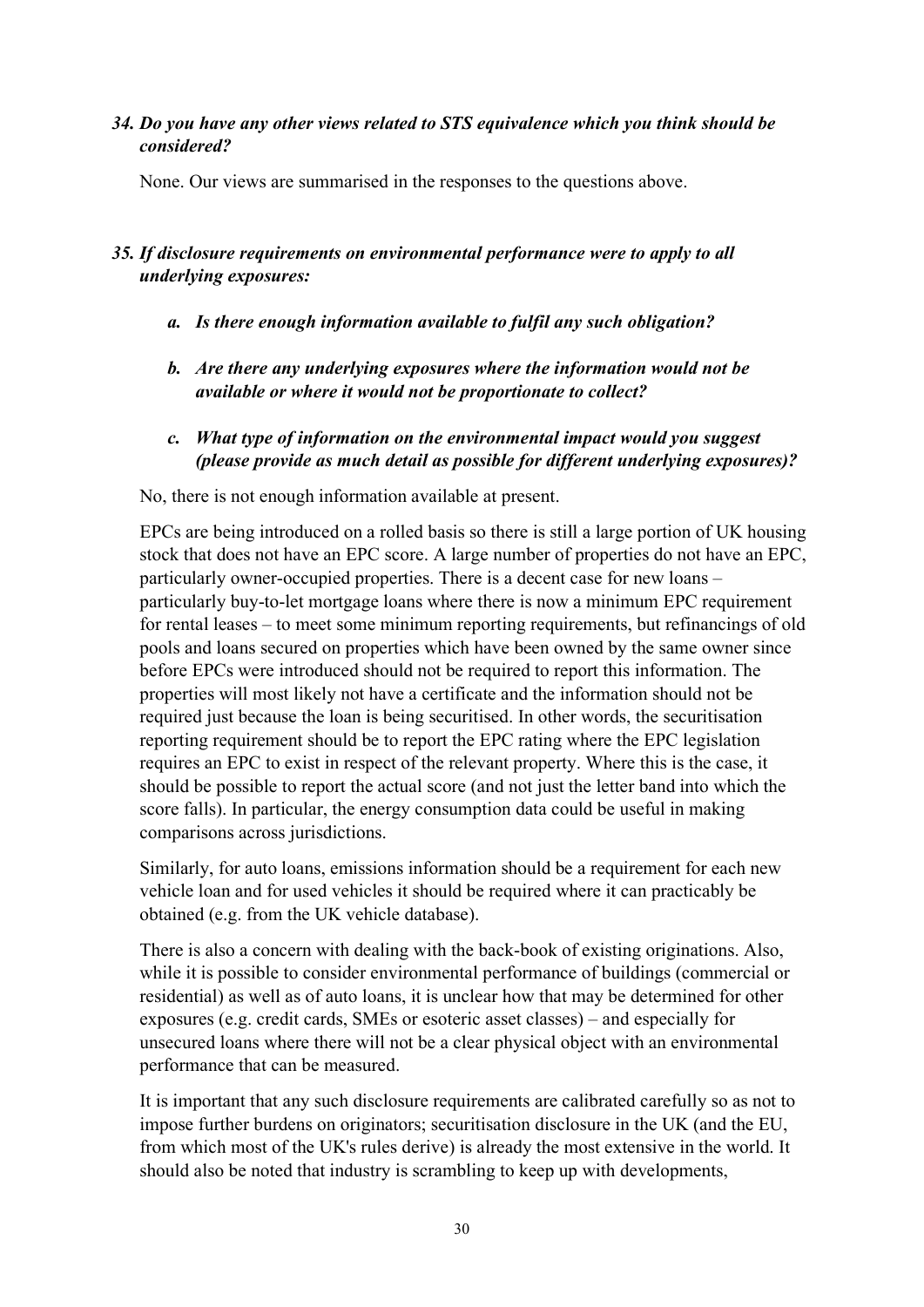consultations and industry-led initiatives in this area. Therefore, a sensible and measured approach in the context of securitisation is needed if the UK seeks to create consistent and objective standards to allow the environmental performance of different asset classes to be monitored and compared.

### *36. In respect of current disclosure on residential mortgages and auto loans and leases:*

# *a. Is the environmental performance data on a securitisation's underlying exposures which you currently receive sufficiently useful?*

### *b. What other information would you find useful, if any?*

Investors do not at the moment receive this information consistently so it is only of limited use and comparability across jurisdictions is an issue.

For additional information that would be useful, please see question 35. Flood risk and  $CO<sub>2</sub>$  emission data would be useful in addition to that mentioned above.

# *37. In respect of underlying exposures other than residential mortgages and auto loans and leases:*

### *a. Are there other types of underlying exposures for which you would find it useful to have information on their environmental impact? If yes, which ones?*

# *b. What information would you find useful?*

In addition to environmental considerations, corporate and SME loans can also have ESG scores related to the companies' purposes.

At a minimum commercial mortgage loans should be able to provide the same data as residential mortgages.

Details on company/originator carbon offsetting policies would be also helpful for thirdparty servicers and other significant third parties, where relevant.

# *38. Generally:*

# *a. How attractive, relative to other investable ESG securities, are securitisations that disclose environmental performance information?*

Investors are today more interested in ESG issues and performance than in the past, but it is hard to say if this affects underlying economics of issuance. Ratings agencies have also become more interested in ESG risks.

Regardless, securitisations have an advantage in that sound, clear disclosure necessitates good deal governance and facilitates the implementation of strong accountability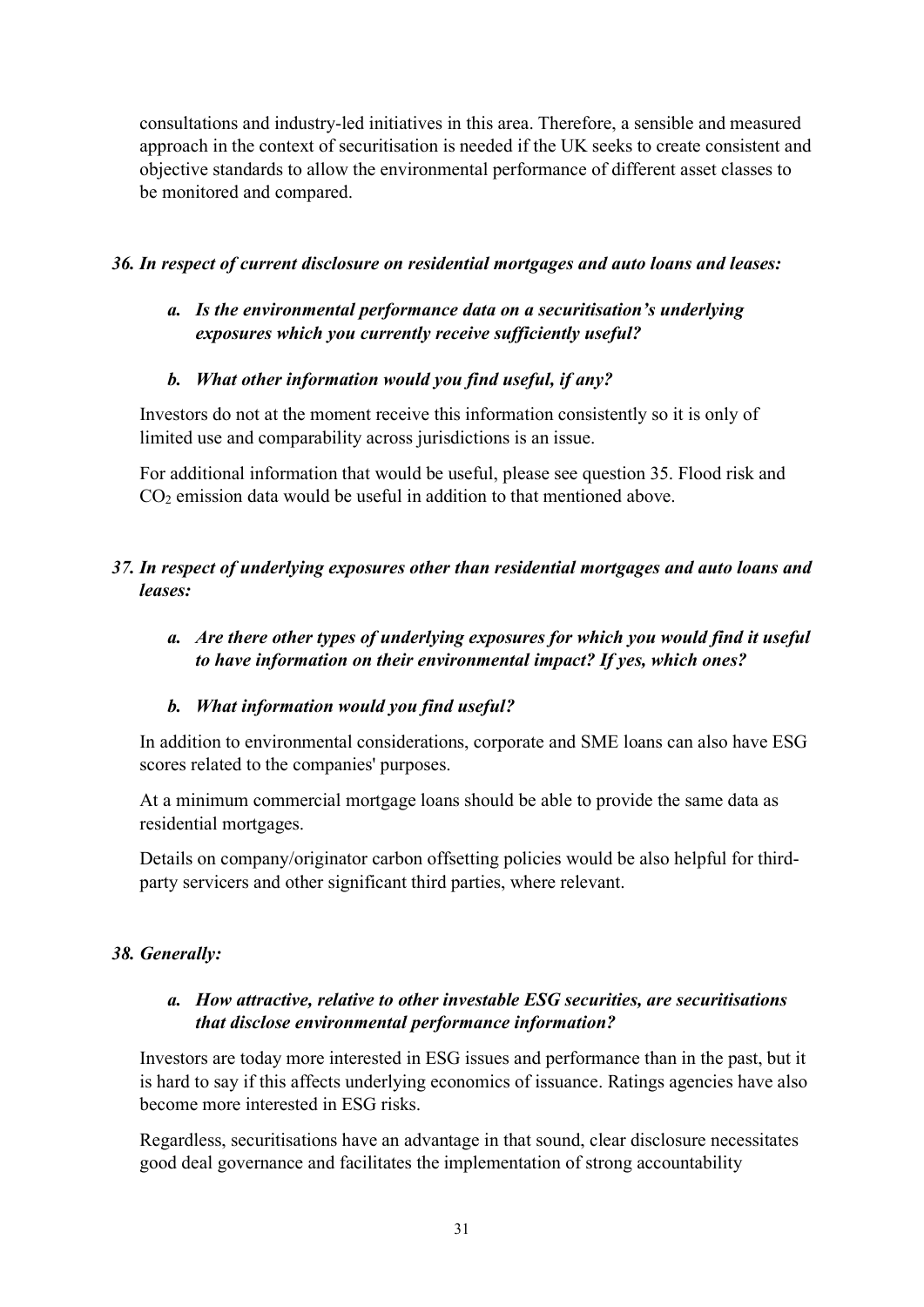mechanisms. Securitisations used to finance "green" collateral can often also have a more direct, readily measurable impact on the environment than some other forms of "green" investments (e.g. electric autos and energy efficient housing or commercial property).

# *39. What additional readily available information on securitised underlying exposures could support the mainstreaming of ESG? Which underlying exposures would that impact?*

One of the issues market participants are currently facing is that it can be difficult to have view on risk profile of some of the assets, at least for the time being. For example it is difficult to predict the residual values of electric vehicles. Another example is "social ABS" – it may be difficult to assess the credit worthiness of people with impaired credit history – which is one of the objectives of social securitisation. Does this need to be compensated by over collateralisation? Being able to have a better view of these credit issues associated with ESG objectives would improve the ability to mainstream securitisation of ESG underlying assets and could also limit "greenwashing" risks.

Additionally, 3rd party ESG scores on underlying collateral can be helpful. EPC ratings are an example of this, but if this type of concept could be rolled out more broadly to asset classes beyond residential property, that would be a useful data point to support this market.

# *40. Do you have any views on how the Sec Reg can better support the government's aims for green finance in the near future?*

The same regulatory drivers mentioned above for STS and securitisation more generally would also be useful adjustments to support green finance (i.e. improved LCR, bank capital and insurance capital treatment, simplification of burdensome requirements, etc.). We are aware that the Bank of England is examining issues related to the incorporation of climate change factors into regulatory capital requirements.<sup>[8](#page-31-0)</sup>

There is currently no regulatory definition of sustainable securitisation and, unlike the sustainable bond market and the sustainable loan market (for which there is a widespread market consensus for what constitutes a sustainable bond or a sustainable loan), there is no current widespread market consensus for what constitutes a sustainable securitisation. Our expectation is that over the next 12 months a market consensus for what constitutes a sustainable securitisation is likely to develop likely to develop. AFME is leading this work, and while there are currently varying views (for example, whether the sustainability test should apply just to the underlying assets, or to the use of proceeds, or both) we expect consensus to be reached as the market grows in importance and precedents in other fixed income markets also emerge and solidify.

Until such a time that there is a market consensus for what constitutes a sustainable securitisation, we do not believe that a clear regulatory definition of sustainable

<span id="page-31-0"></span><sup>8</sup> Se[e https://www.bankofengland.co.uk/-/media/boe/files/speech/2021/june/tackling-climate-for-real-the](https://www.bankofengland.co.uk/-/media/boe/files/speech/2021/june/tackling-climate-for-real-the-role-of-central-banks-speech-by-andrew-bailey.pdf)[role-of-central-banks-speech-by-andrew-bailey.pdf](https://www.bankofengland.co.uk/-/media/boe/files/speech/2021/june/tackling-climate-for-real-the-role-of-central-banks-speech-by-andrew-bailey.pdf) and in particular the final paragraph on page 4.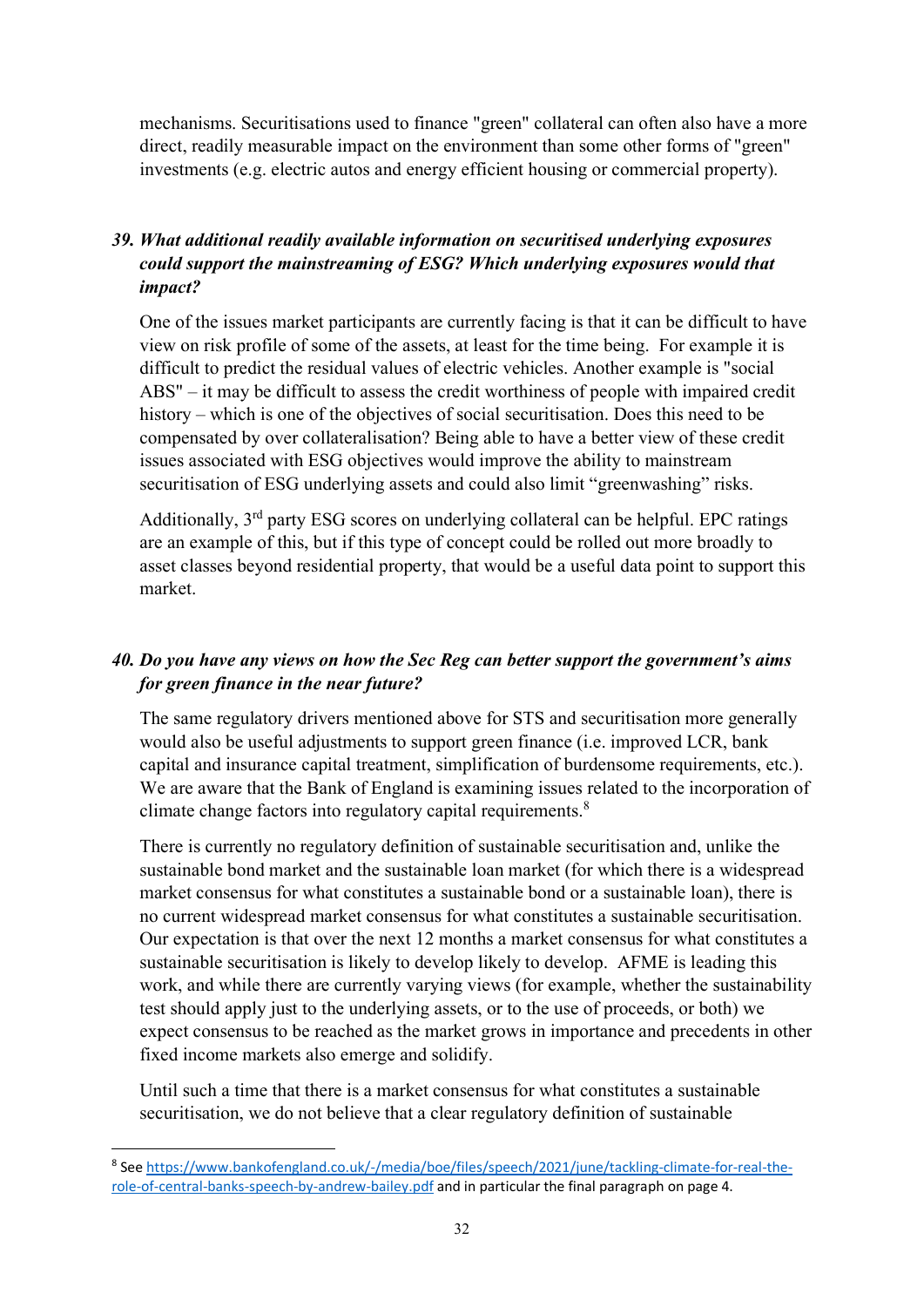securitisation would be helpful. For now at least there are no material differences yet between factors to consider in the UK and the EU in developing ESG securitisations but as consensus builds it will be important to achieve as much alignment and interoperability as possible.

We note in this regard:

- The European Commission has stated that its proposed EU Green Bond Standard will be open to issuers of asset-backed securities.<sup>[9](#page-32-0)</sup> Currently it is somewhat unclear what structures will fall within this definition.
- The FCA, in its discussion on ESG integration in UK capital markets, did not mention sustainable securitisations, but did raise the question of recognising market-led standards for green bonds (Q13) and the question of whether the UK should put in place a UK Green Bond Standard.<sup>[10](#page-32-1)</sup> In our view it may make sense for the FCA to recognise market-led standards for sustainable securitisations in due course.

We are not in favour of a formal UK specific regulatory framework for sustainable securitisations – sustainability is a global issue and we would prefer a global, rather than a jurisdiction specific, approach.

# *41. What are your considerations, including costs and benefits, when deciding whether to use a TPV to verify STS compliance?*

The use or not of a TPV is typically driven mainly by investor expectation. At the moment, use of TPVs is still frequently required both to help minimise originator/sponsor liability and also for investor reassurance. As originators and sponsors develop greater familiarity with STS criteria and standardisation/consistent interpretation of those criteria increases, some originators and sponsors may decide they are happy to certify compliance without the assistance of a TPV. It is unclear whether investors will be happy with this approach, however, as the vast majority of all STS issuances have used a TPV so far, meaning there is no market experience on which to base a conclusion about whether investors would be satisfied relying on the certification of the originator/sponsor without the endorsement of a regulated TPV.

#### *42. When making investment decisions, how important is it to you that the compliance with the STS criteria is verified by a TPV? Please explain why.*

Most investor members of the Joint Associations prefer to see the use of a TPV when investing in an STS securitisation. This is mainly a matter of having the reassurance that an independent third party agrees with their assessment as to the STS criteria, especially as TPVs are specialised in the area and are viewed as being closely in touch with regulators' views on interpretation of the criteria.

<span id="page-32-0"></span><sup>9</sup> [https://ec.europa.eu/commission/presscorner/detail/en/qanda\\_21\\_3406](https://ec.europa.eu/commission/presscorner/detail/en/qanda_21_3406)

<span id="page-32-1"></span><sup>10</sup> [https://www.fca.org.uk/publications/consultation-papers/cp21-18-enhancing-climate-related-disclosures](https://www.fca.org.uk/publications/consultation-papers/cp21-18-enhancing-climate-related-disclosures-standard-listed-companies)[standard-listed-companies](https://www.fca.org.uk/publications/consultation-papers/cp21-18-enhancing-climate-related-disclosures-standard-listed-companies)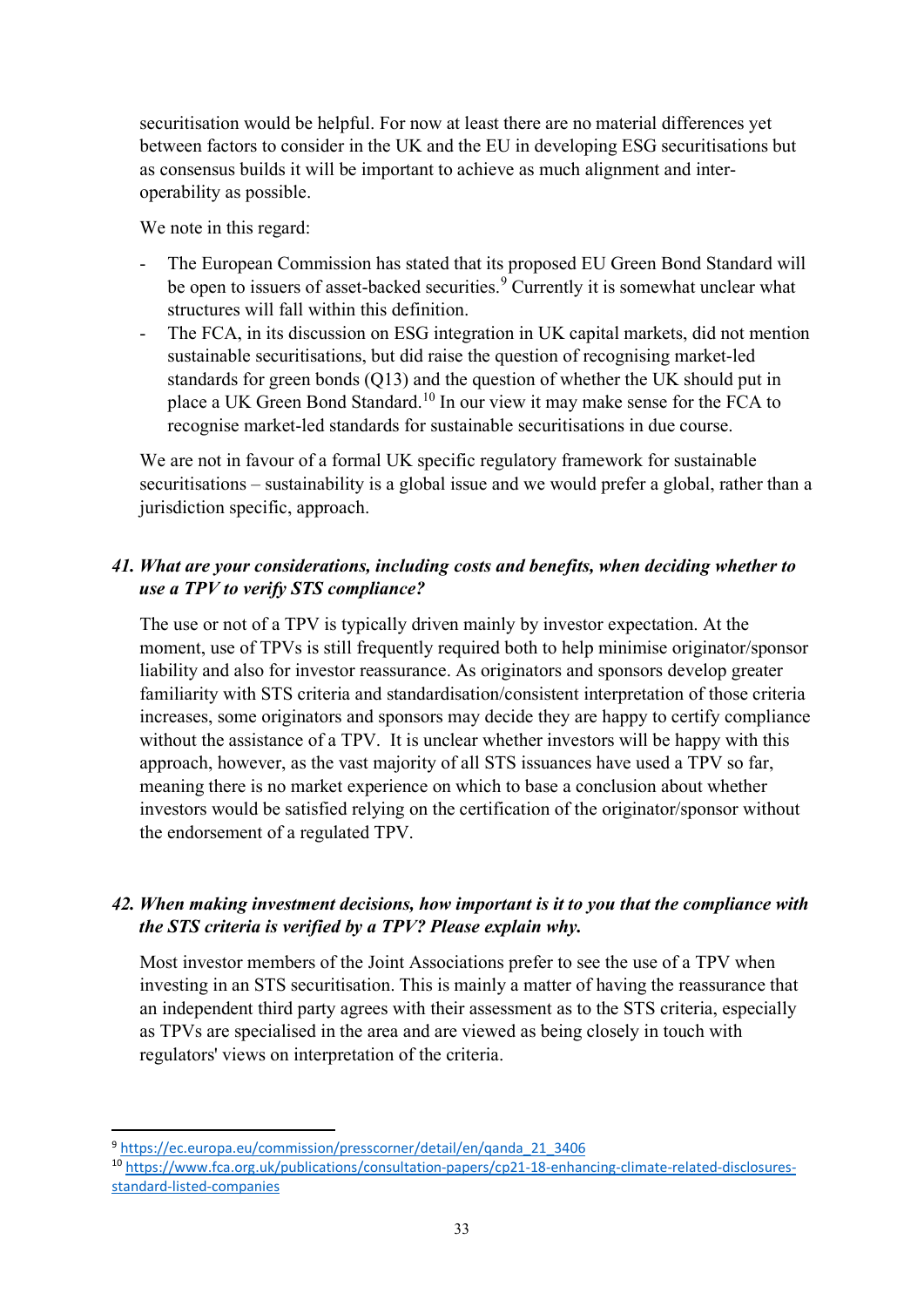#### *43. Do you think the TPV regime under the Sec Reg is appropriate? In particular:*

- *a. What are your views on the impact of the authorisation process for TPVs on the level of competition in the market?*
- *b. What do you think could help foster competition?*
- *c. Given the role that TPVs play in the STS market and the current number of authorised TPVs, do you think there might be any risk of harm arising from over-reliance on the assessment of a TPV?*
- *d. Do you think the TPV regime should be amended to address those risks?*

We have read a draft of the PCS response on this question and we broadly agree with its conclusions. A lack of competition is a concern – but the best thing that could be done to increase competition would be to adjust the regulatory framework so that it is more hospitable to growth of the market. While it is difficult to know for sure, it seems likely that a larger market would support an increase in competition in this area.

# *44. SSPEs have specific obligations under Article 7 to ensure sufficient provision of information to investors. Do you consider this information to be sufficient to be able to ascertain a full view of the transactions, including the level of interconnectedness of institutions (if so desired)?*

As described above, the level of disclosure required of sell-side parties under the Sec Reg is, if anything, overly prescriptive. It is certainly sufficient to ascertain a full view of the transaction. The level of interconnectedness of institutions is more appropriately thought of as a macroeconomic/systemic financial stability concern, which regulators (including the PRA and the Pensions Regulator) have the appropriate information to assess and powers to address via non-Sec Reg channels.

#### *45. Do you think that this will be improved by the existence of authorised SRs?*

We have no evidence to support a view here. We are of the view that it would be sensible to authorise securitisation repositories and then reassess after a sensible period of time – for example 1-2 years.

Securitisation repositories were mandated by the EU Sec Reg even though as stated earlier only two have been authorised (in recent weeks) in the EU, and none yet in the UK. The fact is that, for many years up until now (both before and after the EU Sec Reg) investors have obtained the necessary information they need to invest without SRs. Nevertheless we expect that SRs are likely to remain a part of the EU securitisation framework indefinitely.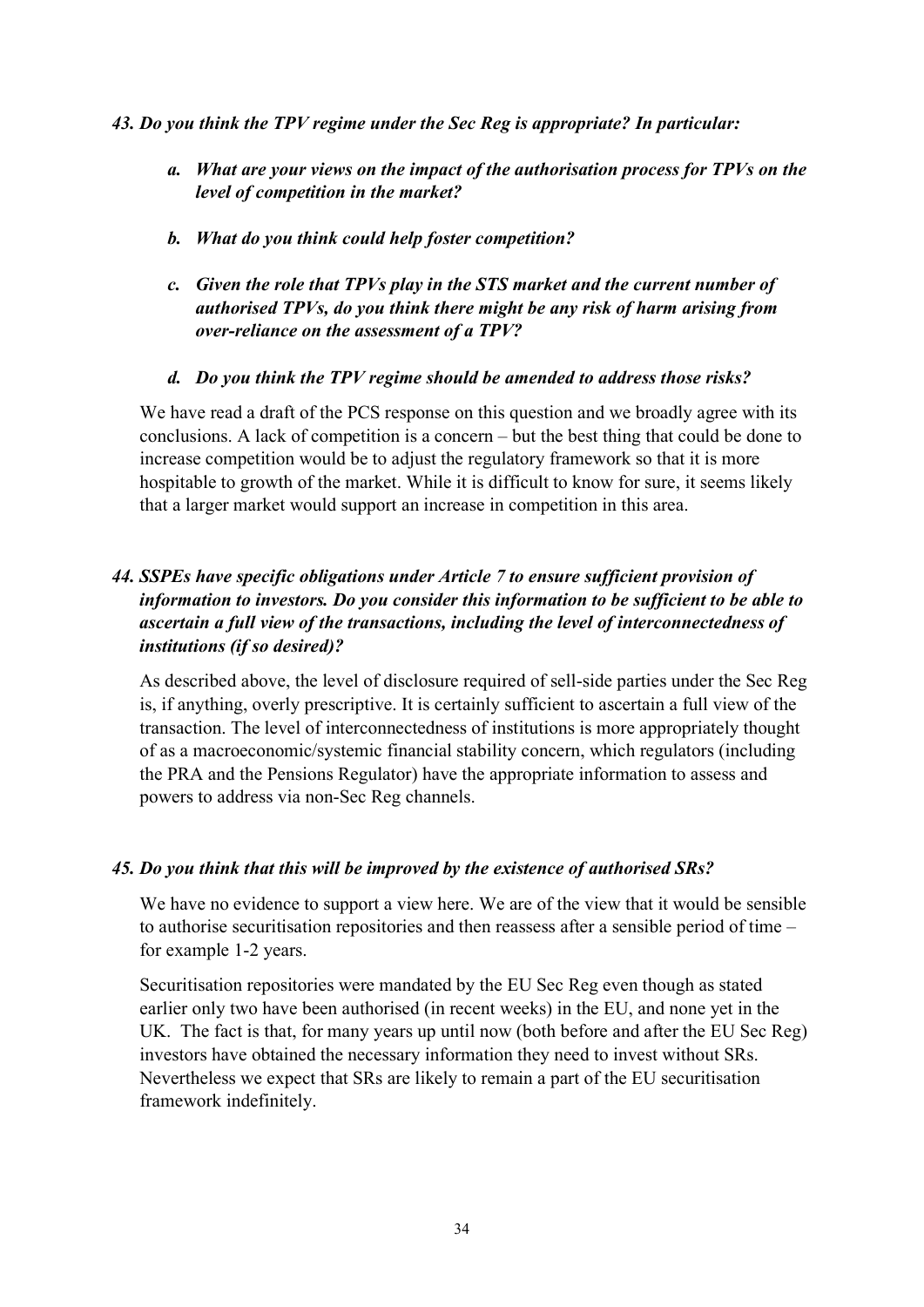### *46. As an originator/sponsor/ investor, how many SSPEs do you interact with on a per transaction/programme basis?*

Typically one SSPE per transaction, although for master trust structures, ABCP conduits and other repeat-issuance structures there can be two or three.

# *47. Do you have any concerns with the robustness of the SSPE regime regarding its ability to:*

*a. ensure it is insolvency remote; and* 

# *b. ensure it has sufficient funds to continue operations (both generally and in the context of an enforcement or acceleration notice)?*

No concerns. We think SSPEs have shown themselves historically to be very robust since the origins of the UK securitisation market. HMT may wish to consider whether it should adopt a specific securitisation law as many European jurisdictions have done in order to give specific statutory authority for the creation of an insolvency remote structure. At the moment, the insolvency analysis relies on a combination of general insolvency law, the Banking Act 2009 and case law. Putting the insolvency remoteness of SSPEs on a statutory footing may help simplify English legal opinions as a result.

# *48. Should HM Treasury introduce a system of LLBs to replace and centralise the functions of SSPEs?*

No. Members of the Joint Associations see no advantages to this proposal.

# *49. Do you have any comments on HM Treasury's views regarding the definition of institutional investor under the Sec Reg, as it applies to AIFMs?*

We broadly agree with HMT's views on this matter.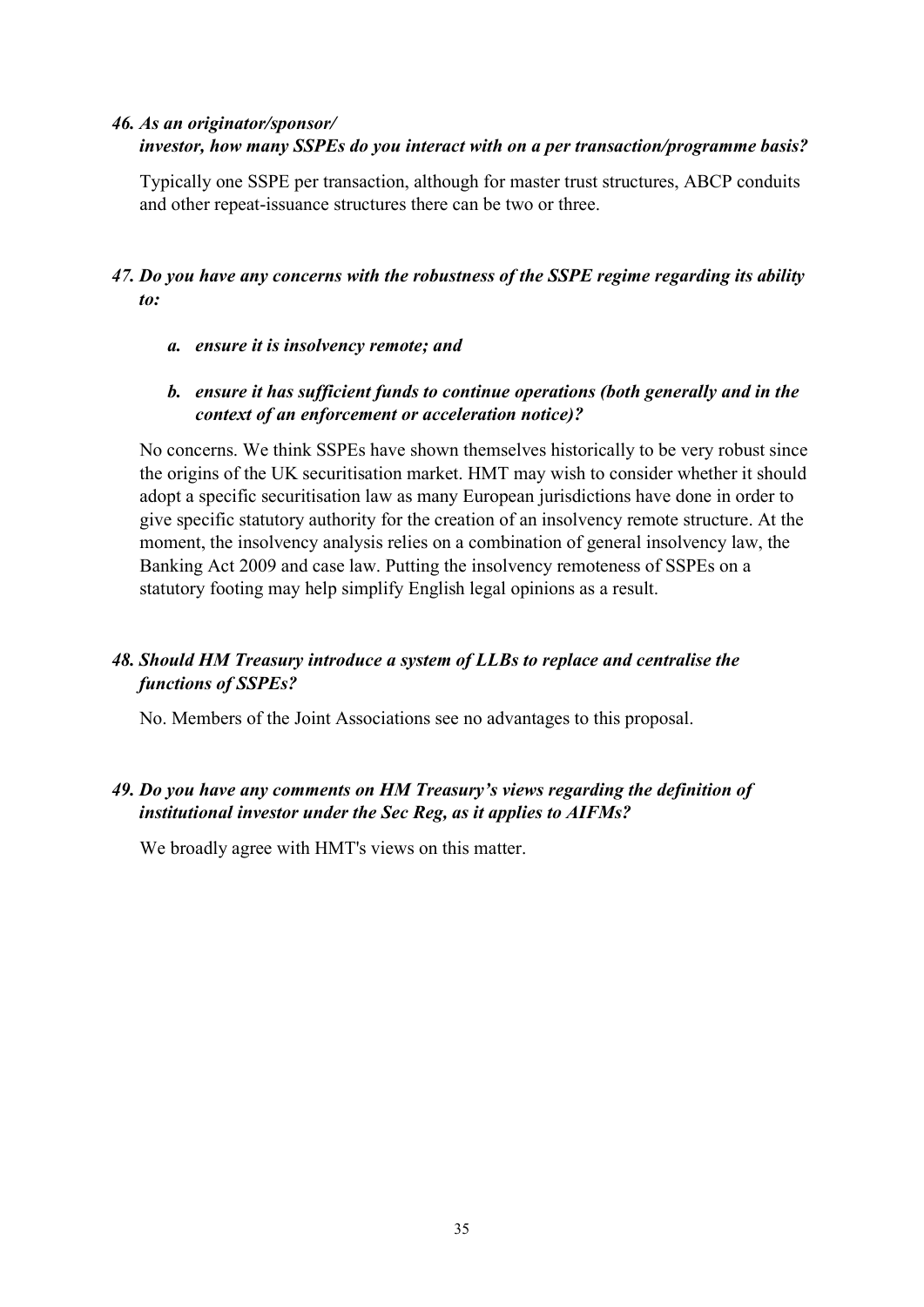# *50. What are the practical effects of the due diligence requirements for non-UK AIFMs managing or marketing in the UK?*

The current system creates uncertainty and more risk-averse AIFMs have in some cases declined to market funds in the UK as a result of this uncertainty.

#### *51. Are there any perceived benefits of the extraterritorial requirements?*

None.

### *52. Do you have any comments on HM Treasury's views regarding the definition of institutional investor under the Sec Reg, as it applies to AIFMs?*

Members of the Joint Associations support amending the definition of "institutional investors" such that it excludes both non-UK AIFMs and sub-threshold AIFMs.

# *53. Do respondents have any concerns with amending this definition? Would this risk any unintended consequences that HMT should be aware of?*

We believe the market would be supportive of carving-out unauthorised, non-UK AIFMs from the scope of the definition of institutional investor. However, we note that the Call for Evidence references "certain" unauthorised, non-UK AIFMs being taken out of scope. Further detail on the intended scope of the amendment would be helpful.

In closing, we wish to emphasise that the engagement of the HMT with market participants on issues related to the Review of the Securitisation Regulation is appreciated. We are grateful for the opportunity to contribute evidence in response to the CfE and we would be happy to answer any further questions that you may have.

Yours faithfully

Richard H. Hopkin

Richard Hopkin, Managing Director, Head of Fixed Income AFME

Sinon Hill

Simon Hills, Director UK Finance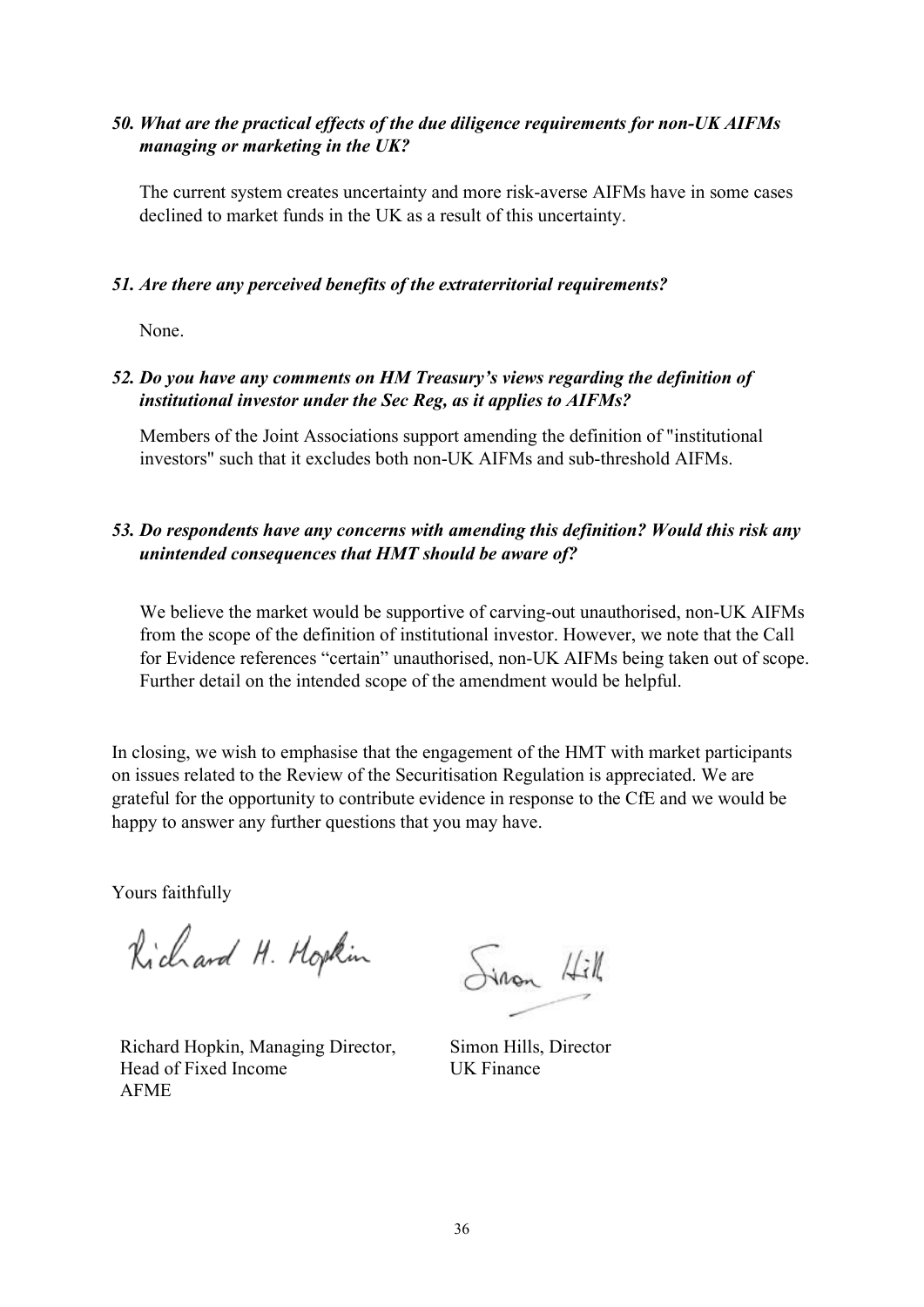#### **APPENDIX 1**

# **Securitisation as a key pillar of the UK Future Regulatory Framework**

# **See separate Powerpoint slide presentation prepared by AFME and submitted with this response.**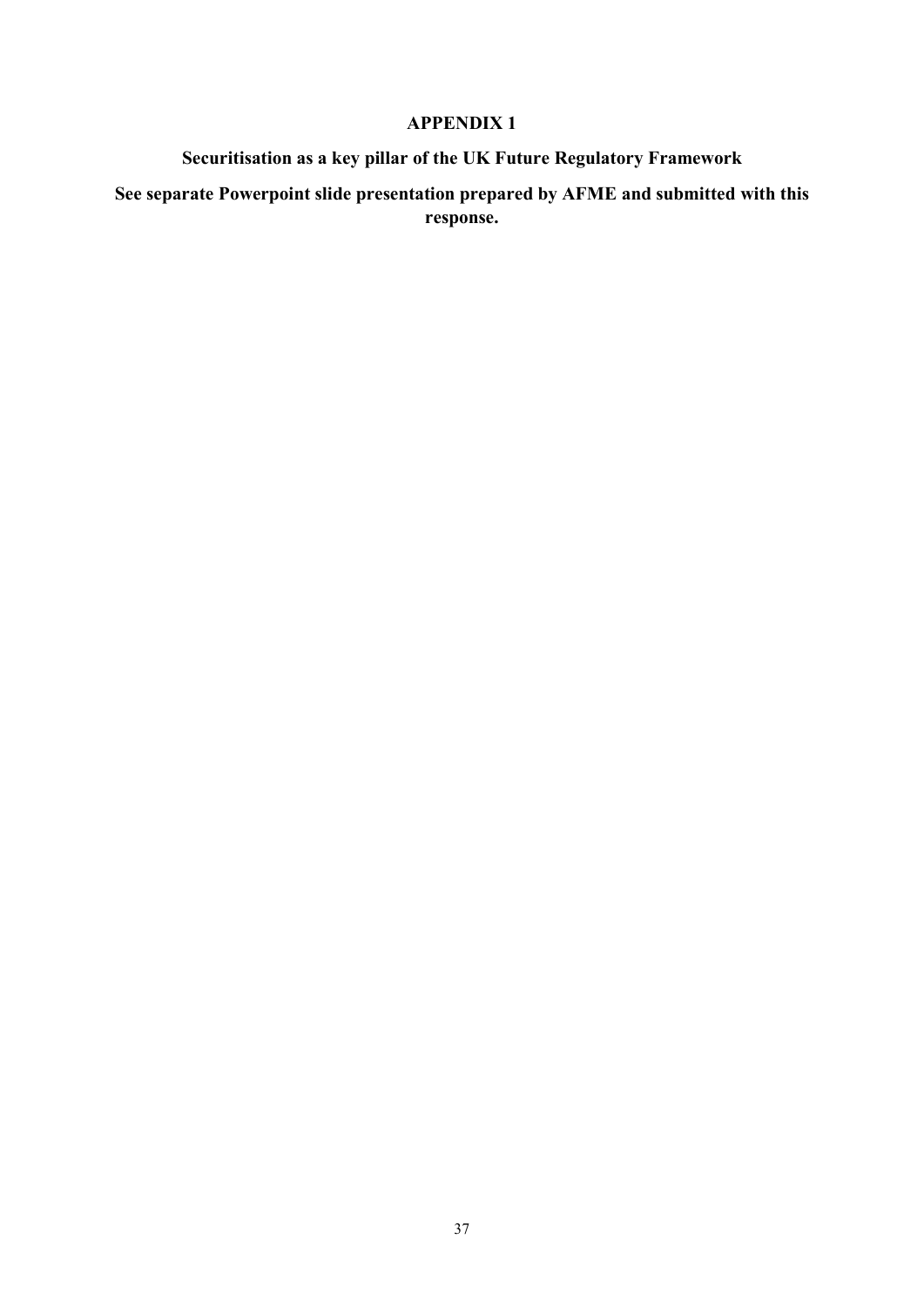# **APPENDIX 2**

# **CRA Credit Performance Reports**

| <b>DBRS</b> Ratings | European SF Outlooks and European SF year review                                                                                                                                                                                                                                                           |
|---------------------|------------------------------------------------------------------------------------------------------------------------------------------------------------------------------------------------------------------------------------------------------------------------------------------------------------|
|                     | https://www.dbrsmorningstar.com/research/372937/european-<br>structured-finance-outlook-2021<br>https://www.dbrsmorningstar.com/research/372013/european-<br>structured-finance-2020-year-in-review<br>https://www.dbrsmorningstar.com/research/355463/european-<br>structured-finance-2019-year-in-review |
| <b>DBRS</b> Ratings | Commentary on payment holidays                                                                                                                                                                                                                                                                             |
|                     | https://www.dbrsmorningstar.com/research/374485/payment-<br>holiday-impact-on-european-structured-finance                                                                                                                                                                                                  |
| <b>DBRS</b> Ratings | RMBS commentary 2021 on property market performance and COVID<br>Adjustments (2021):                                                                                                                                                                                                                       |
|                     | https://www.dbrsmorningstar.com/research/380094/the-impact-<br>of-covid-19-on-european-mortgage-performance-one-year-on                                                                                                                                                                                    |
| <b>DBRS</b> Ratings | Commentary on retail properties and hotels in CMBS (2020):                                                                                                                                                                                                                                                 |
|                     | https://www.dbrsmorningstar.com/research/357906/coronavirus-<br>covid-19-impact-negative-in-the-short-term-for-uk-cmbs-<br>backed-by-hotel-assets                                                                                                                                                          |
| <b>DBRS</b> Ratings | Interview with SCI on views for UK RMBS outlook:                                                                                                                                                                                                                                                           |
|                     | Unanswered questions   Residential mortgage backed securities<br>(RMBS)   Structured Credit Investor                                                                                                                                                                                                       |
| <b>DBRS</b> Ratings | Newsletter - Illustrative Insights - UK Mortgage Lending (pdf<br>attached)                                                                                                                                                                                                                                 |
| <b>DBRS</b> Ratings | Commentary – UK Unemployment Focused in Generation Rent,<br>Mortgage Impact Likely Limited (pdf attached)                                                                                                                                                                                                  |
| <b>DBRS</b> Ratings | Commentary – UK Cladding Much More Than a Safety Hazard (pdf<br>attached)                                                                                                                                                                                                                                  |
| <b>DBRS</b> Ratings | Newsletter - Illustrative Insights - UK House Prices (pdf attached)                                                                                                                                                                                                                                        |
| Moody's             | Performance of UK securitisations since the Global Financial Crisis                                                                                                                                                                                                                                        |
|                     | Impairment and loss rates EMEA structured finance securities –<br><b>June 2021</b><br>RMBS — EMEA Post-crisis securitisations benefit from lower-<br>risk loans and stronger structures Oct 2019                                                                                                           |